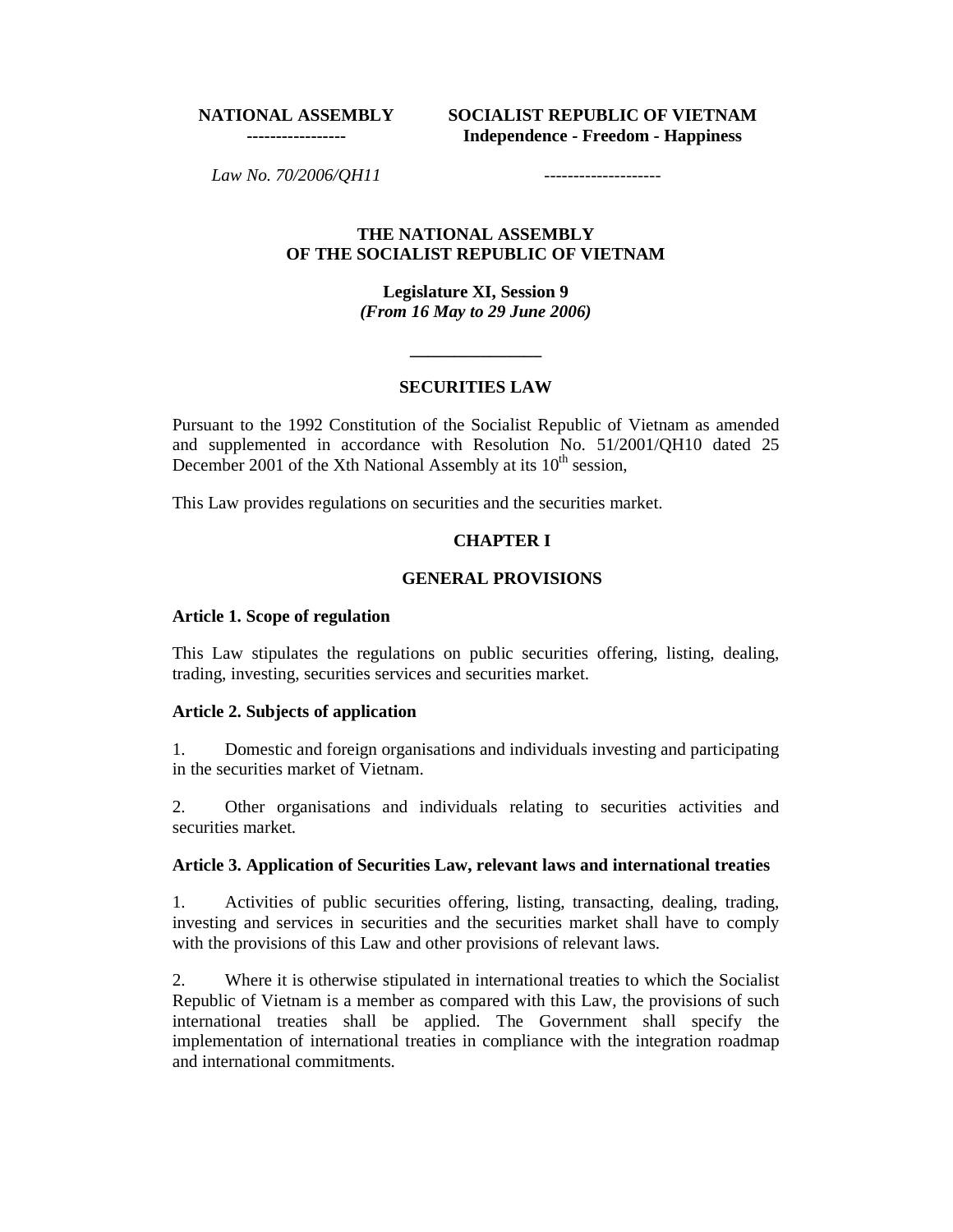### **Article 4. Principles of securities activities and the securities market**

1. To respect the right of organisations and individuals to freely buy, sell and provide services regarding securities.

- 2. To be public, equal and transparent.
- 3. To protect the lawful rights and interests of investors.
- 4. To bear risk by themselves.
- 5. To comply with the law.

### **Article 5**. **Policies to develop securities market**

1. The State shall have policies to encourage and create favourable conditions for organisations and individuals of all economic sectors and population of all strata to participate in investment and operations in the securities market in order to mobilise the long term and mid-term capital sources for development and investment.

2. The State shall have policies to regulate and supervise to ensure that the securities market operates in an equal, public, transparent, safe and efficient manner.

3. The State shall have investment policies to modernize the infrastructure for the operation of securities market, develop human resources for the securities sector, propagandise and disseminate knowledge in securities and the securities market.

### **Article 6. Definition of terms**

In this Law, the following terms shall be understood as follows:

1. **Securities** means evidence certifying the holder's legal rights and benefits over the relevant part of assets or capital of the issuer. Securities shall be in the form of share certificates, book-entries or electronic data and shall include:

- (a) shares, bonds, fund certificates;
- (b) rights to purchase shares, warrants, call options, put options, future contracts, groups of securities or securities indexes.

2. **Share** means securities certifying the lawful rights and interests of the owner over a part of equity of the issuer.

3. **Bonds** means securities certifying the lawful rights and interests of the owner over a part of loan capital of the issuer.

4. **Fund certificates** means securities certifying the ownership of the investor over part of the contributed capital of the relevant public fund.

5. **Right to purchase shares** means securities issued by the joint stock companies together with an additional share issuance in order to secure that the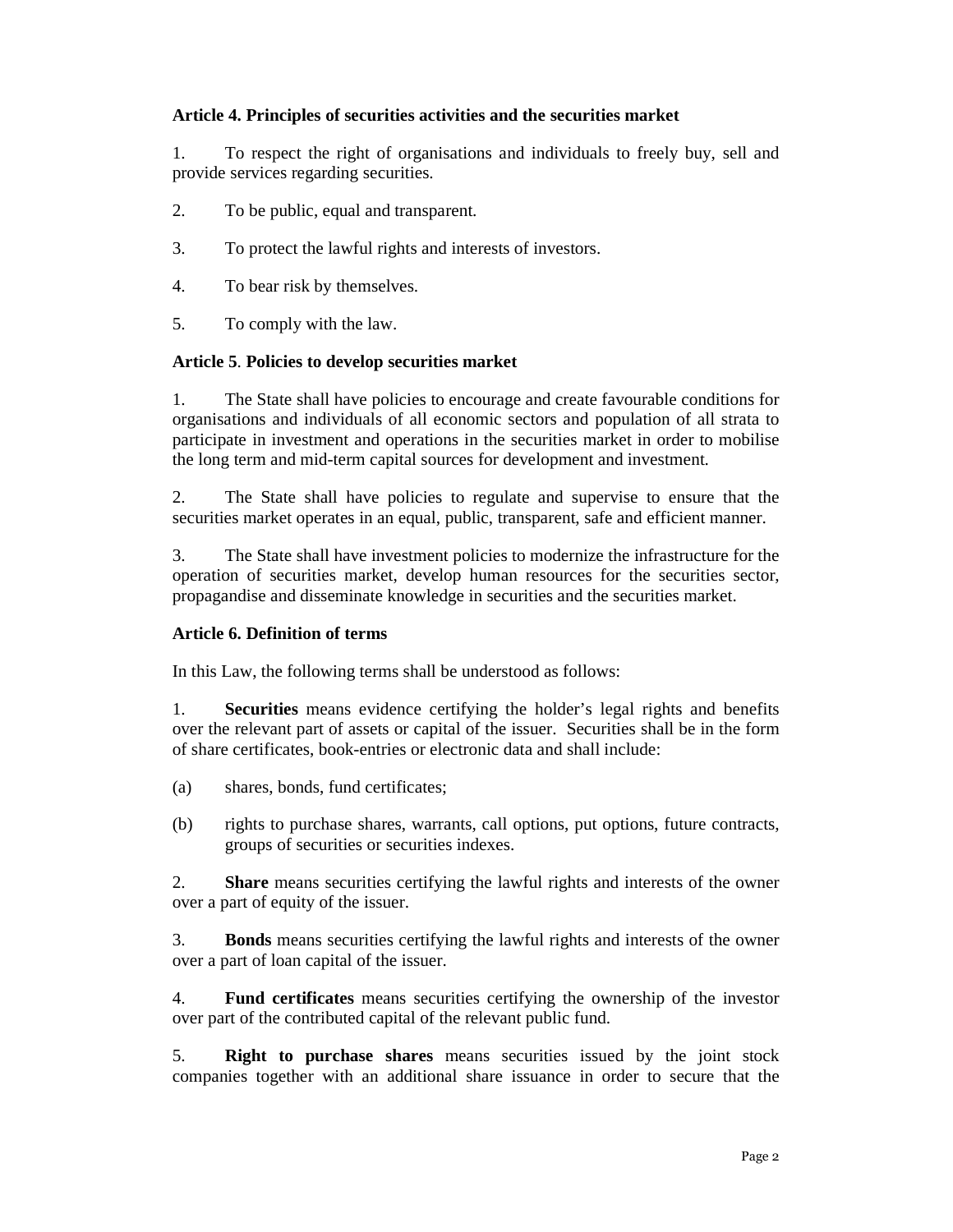existing shareholders will have the right to buy new shares according to the determined conditions.

6. **Warrants** means securities issued together with the issuance of preference shares or bonds, permitting the securities holder to buy a certain amount of common shares at the pre-determined price during a certain period of time.

7. **Call option and put option** means the right specified in the contract permitting the buyers to elect to exercise the right to buy or sell a pre-determined amount of securities during a certain period of time at a pre-determined price.

8. **Future contracts** means the commitment to buy or sell certain types of securities, a certain group of securities or securities index in a certain quantity and at a certain price on a pre-determined date in the future.

9. **Principal shareholder** means the shareholder who directly or indirectly owns 5% or more of the voting shares of the issuer.

10. **Investors** means domestic or foreign institutions and individuals participating in investment in the securities market.

11. **Professional securities investors** mean commercial banks, financial companies, financial leasing companies, insurance organisations and securities trading organisations.

12. **Public offering** means an offering of securities according to one of the following methods:

- (a) Via mass media, including Internet;
- (b) Offering of securities to 100 investors or more, excluding professional investors;
- (c) Offering to an unspecified number of investors.

13. **Issuer** means the organisation that carries out the public offering of securities.

14. **Underwriter** means the securities company allowed to carry out the securities underwriting and commercial banks permitted to carry out bond issuance underwriting under conditions provided for by the Ministry of Finance.

15. **Approved auditing company** means an independent auditing company under the list of auditing companies approved by the State Securities Commission in compliance with the conditions set out by the Ministry of Finance.

16. **Prospectus** means the document or electronic data publishing *accurate, truthful and objective* information relating to the public offering or listing of securities of the issuer.

17. **Listing** is to make eligible securities to be transacted at the Stock Exchanges or Securities Trading Centres.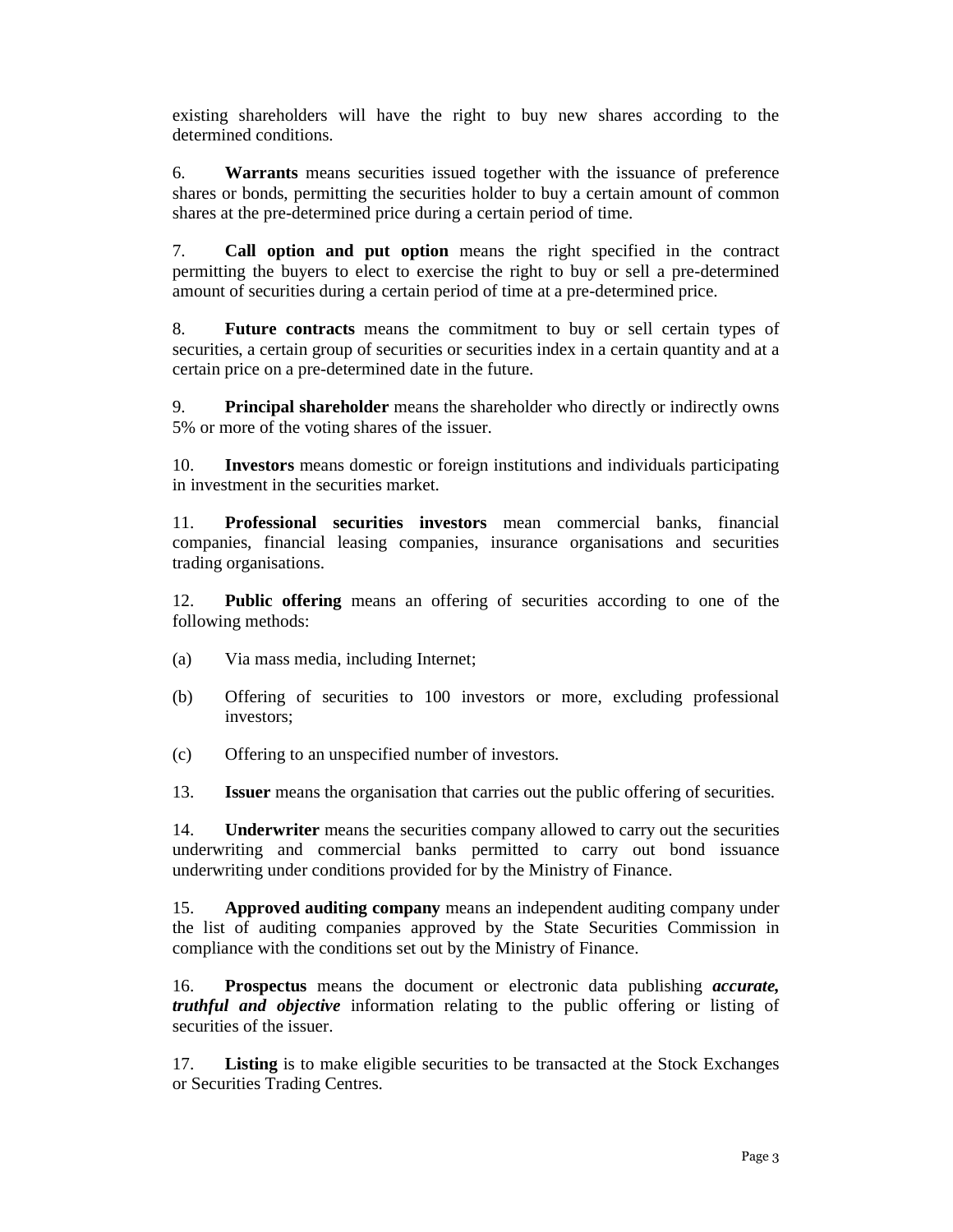18. **Securities trading market** means the place or mean of communications to collect securities buying, selling orders and undertake the securities transactions.

19. **Securities dealing** means the carrying out of such operations of securities brokerage, securities proprietary dealing, underwriting, securities investment advisory, securities depository, securities investment fund management and securities portfolio management.

20. **Securities brokerage** means the operation of a securities company acting as an intermediary to carry out securities buying or selling orders on behalf of the customers.

21. **Securities proprietary dealing** means the securities company's engagement in buying and selling securities for its own account.

22. **Underwriting** means the commitment made by an underwriter to the issuer to complete procedures prior to a securities offering, to buy a part or all the securities of the issuer for resale or to buy the remaining undistributed portion of securities from the issuer; or to assist the issuer in distribution of securities to the public.

23. **Securities investment advisory** means the services provided by the securities companies to investors regarding securities analysis results, or announcement of analysis reports and recommendations relating to securities.

24. **Securities depository** means the receipt of securities deposited by customers, safe keeping of customers' securities, delivery of securities to customers and giving assistance to customers to exercise the rights regarding their ownership of securities.

25. **Securities registration** means the record of ownership and other rights of securities owners.

26. **Securities portfolio management** means the management conducted by the securities fund management company as entrusted by each investor via buying, selling, holding securities.

27. **Securities investment fund** means a fund established from capital contributions by investors with the objective of making profits by investing in securities or other investment assets including real estates whereby the investors do not have day-to-day control over the investment decision making of the fund.

28. **Public fund** means a securities investment fund that makes public offerings of its fund certificates.

29. **Member fund** means a securities investment fund having no more than 30 capital contributing members who must be legal persons.

30. **Opened investment fund** means a public fund of which its fund certificates offered to the public must be redeemed at the investor's request.

31. **Closed investment fund** means a public fund of which its fund certificates offered to the public ay not be redeemed at the investor's request.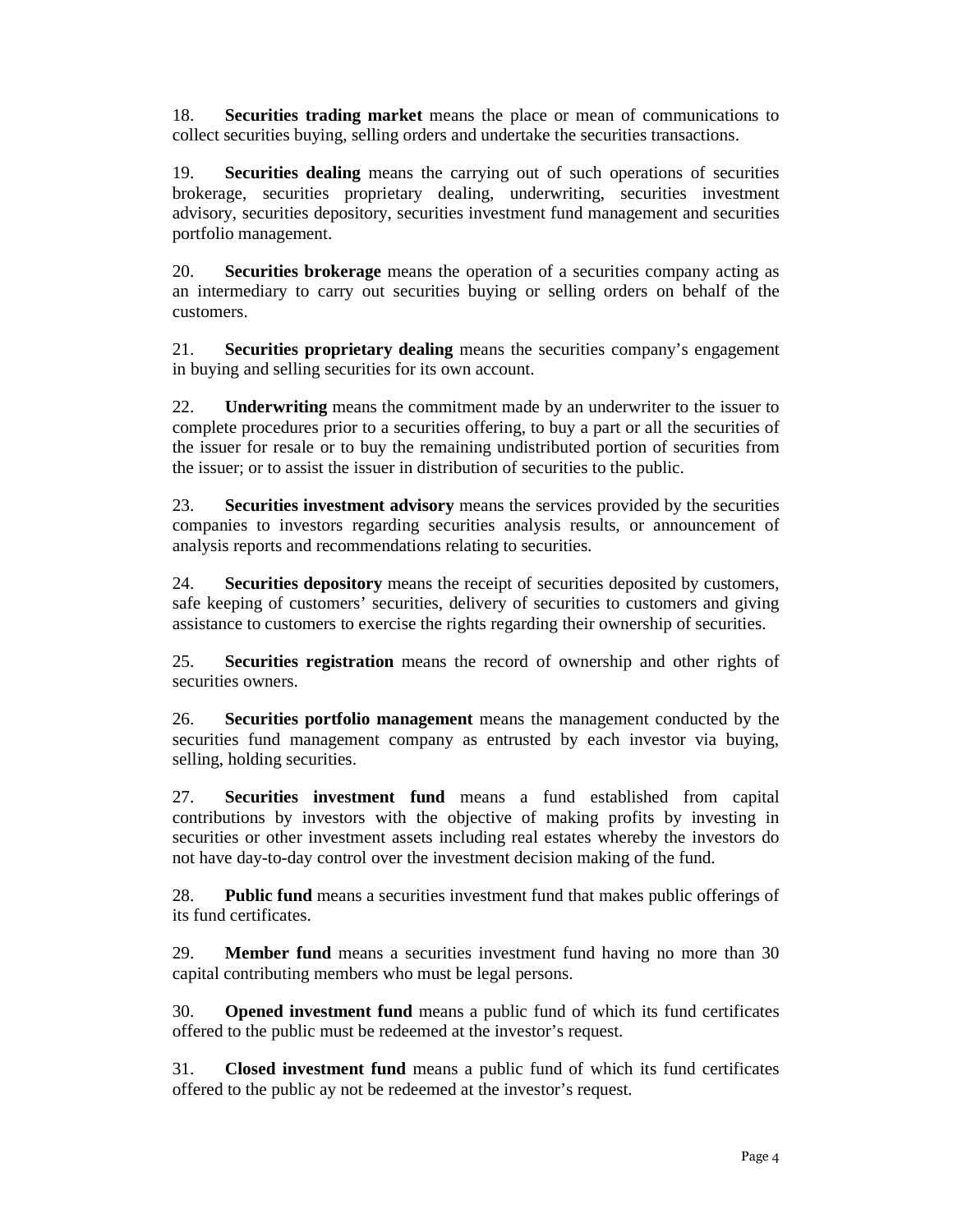32. **Internal information** means the information regarding to public companies or public funds that are not yet disclosed and if disclosed, such disclosure would have great influence on their securities prices.

### 33. **Persons who know internal information** are:

- (a) Members of the Board of Management or the Control Board, the (General) Director, and the Deputy (General) Director of a public company or members of the Representative Board of a public fund;
- (b) Principal shareholders of public companies, public funds;
- (c) Those who audit financial statements of a public company or public fund;
- (d) Other persons who access the internal information in the public company or public fund;
- (dd) Securities companies, securities investment fund management companies and the securities practitioners;
- (e) Organisations and individuals having business relationship with or providing services to a public company or public fund and individuals working in such organisations;
- (g) Organisations and individuals that directly or indirectly have internal information from those stipulated in points a, b, c, d, dd and e of this clause.

34. **Related persons** means individuals or organisations that have relations with each others in the following cases:

- (a) Father, foster-father, mother, foster-mother, spouse, children, adopted children, siblings of an individual.
- (b) An organisation in which an individual is an employee or a (General) Director or holds more than 10% of voting shares issued;
- (c) A member of the Board of Management or the Controllers' Board, the (General) Director, and the Deputy (General) Director and other management titles of such organisation;
- (d) A person who directly or indirectly controls or is controlled by, or is under a common control with another person;
- (dd) A holding company or a subsidiary;
- (e) A contractual relation in which one person is a representative of the other person.

### **Article 7. State management over securities and the securities market**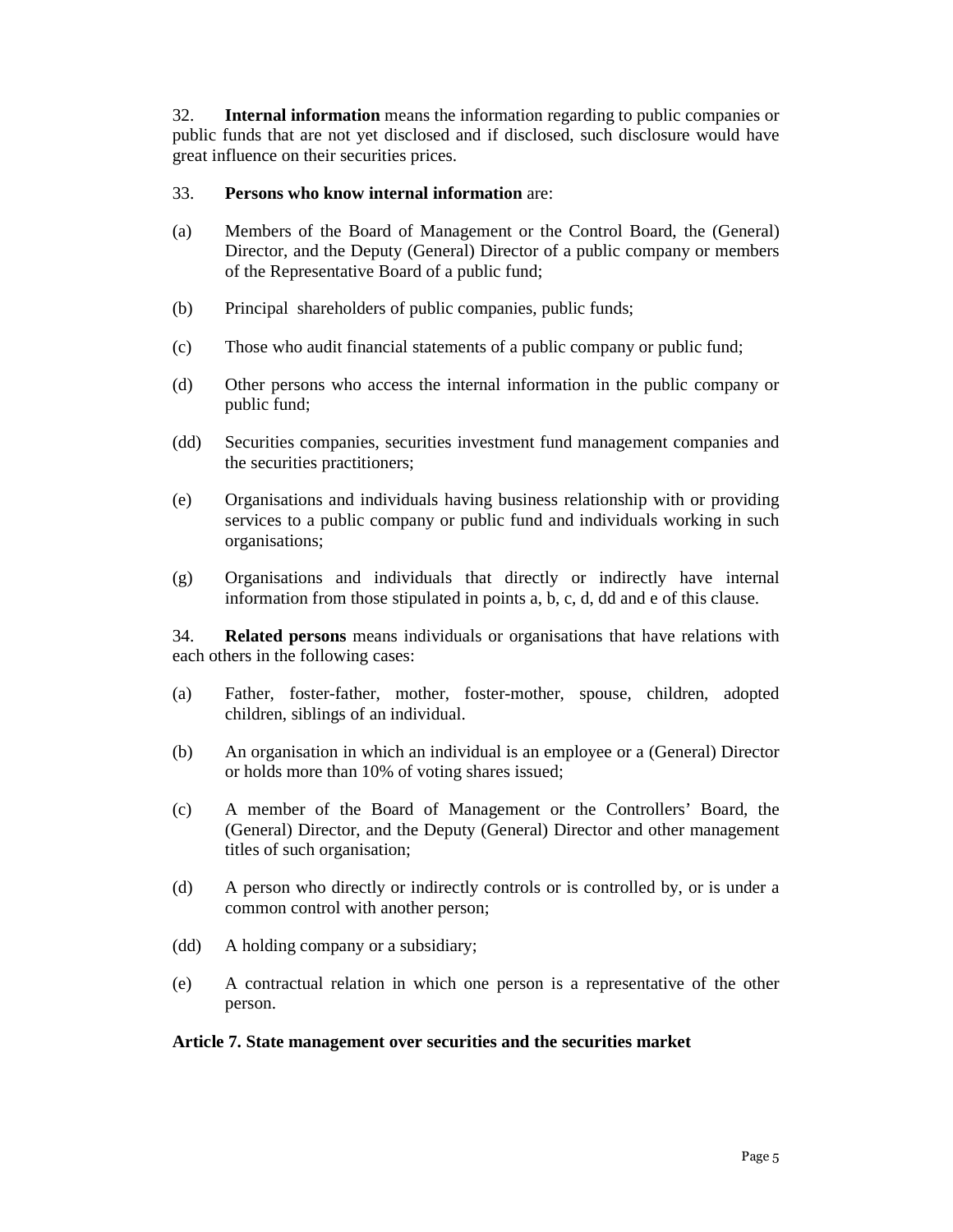1. The Government shall uniformly carry out the State management over securities and the securities market.

2. The Ministry of Finance shall be responsible to the Government for its performance of State management over securities and the securities market and shall have the following duties and powers:

- (a) To submit to the Government and the Prime Minister for promulgation of strategies, plannings and policies of development for the securities market;
- (b) To submit to the competent level to promulgate or promulgate within its competence legislations on securities and the securities market;
- (c) To direct the State Securities Commission to carry out the strategies, plannings policies of securities market development and policies and regimes for management and supervision of activities of securities and the securities market.

3. The Ministries, Ministerial - level agencies shall, within their duties and powers, be responsible for the cooperation with the Ministry of Finance in performing the State management over securities and the securities market.

4. People's Committees at all levels shall, within their duties and powers, perform the State management over securities and the securities market in their localities.

### **Article 8. The State Securities Commission**

1. The State Securities Commission is an agency under the Ministry of Finance, having the following rights and duties:

- (a) To grant, extend and revoke licenses, certificates relating to the activities regarding securities and the securities market; to approve changes relating to activities regarding securities and the securities market;
- (b) To manage and supervise the operations of Stock Exchanges, Securities Trading Centres, Securities Depository Centres and auxiliary organisations; to temporarily suspend the trading and depository activities of the Stock Exchange, the Securities Trading Centre and the Securities Depository Centre in case where there is a signal of violation of the investor's legitimate rights and interests;
- (c) To inspect, supervise and deal with administrative violations and settle claims and denunciations in activities of securities and the securities market;
- (d) To make statistics over and forecast the activities of securities and the securities market; to modernize the information technology in the field of securities and the securities market;
- (dd) To organise and cooperate with relevant agencies to carry out training and refreshment training for the team of officers and staff working in the securities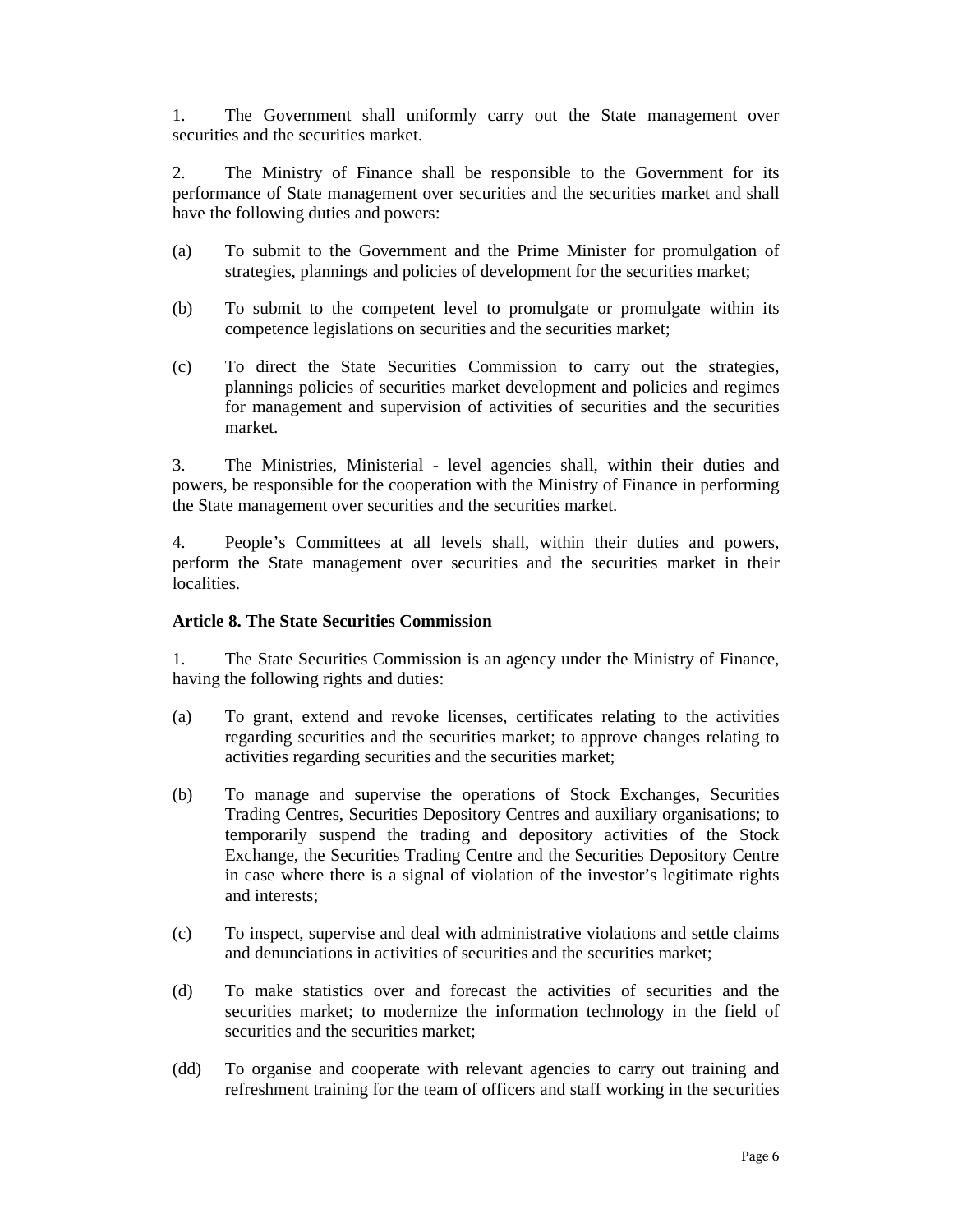field; to disseminate knowledge on securities and the securities market to the public.

- (e) To guide the professional process on securities and the securities market and related forms;
- (g) To carry out the international cooperation in the field of securities and the securities market.

2. To organise the regulating and managerial apparatus of the State Securities Commission as stipulated by the Government.

### **Article 9. Prohibited acts**

- 1. Directly or indirectly engaging in any act of cheating, deception, or making any untrue statement or omission of necessary information that would cause material misleading and influence the activities of public securities offering, listing, dealing, trading, investment, services in securities and the securities market.
- 2. Making disclosure of untruthful information in order to incite or entice other persons to buy, sell securities or making disclosure of insufficient or untimely information that seriously affects the securities price in the market.
- 3. Using internal information to buy or sell securities for his own account or for other persons; disclosing or supplying internal information or advising other persons to buy or sell securities based on the internal information.
- 4. Conspiring with each other to buy or sell securities to create false supply of and demand for securities; trade securities by colluding with or inciting others persons to continuously buy or sell securities in order to manipulate the securities prices; combining with or using other transactions to manipulate the securities prices.

### **CHAPTER II**

### **OFFERING OF SECURITIES TO THE PUBLIC**

#### **Article 10. Face value of securities**

1. Securities offered to the public in the territory of the Socialist Republic of Vietnam shall be dominated in Vietnamese Dong.

2. The par value of shares, fund certificates for the initial public offering shall be VND 10,000. The par value of bonds to be offered to the public shall be VND 100,000 and multiples of VND 100,000.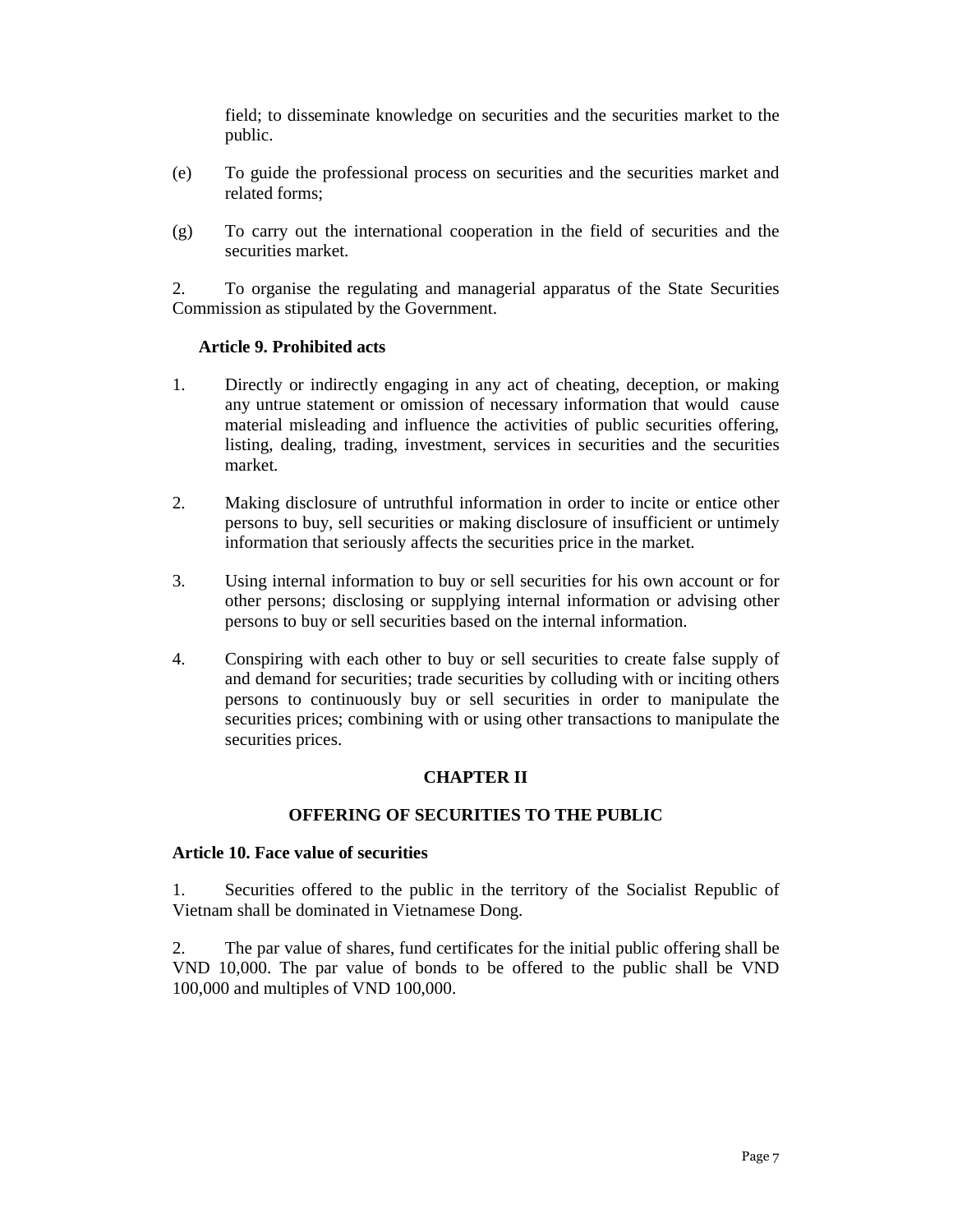## **Article 11. Forms of offering of securities to the public**

1. Forms of offering of securities to the public include initial securities offering to the public, offering of additional shares or the right to buy shares to the public and other forms.

2. The Government shall provide specific provisions on the forms of offering securities to the public.

### **Article 12. Conditions for offering securities to the public**

- 1. Conditions for offering securities to the public:
- (a) The enterprise must have its paid-up charter capital at the time of registering for public offering of at least VND10 billion in book value;
- (b) Being profit-making in the year preceding the year of such registration for offering; and having no accumulated losses up to the year of registration for offering;
- (c) Having a plan for offering and use of capital received from the offering approved by the General Shareholders Meeting.
- 2. Conditions for offering bonds to the public:
- (a) The enterprise must have its paid-up charter capital at the time of registering for public offering of at least 10 billion VND in book value;
- (b) Being profit-making in the year preceding the year of such registration for offering; having no accumulated losses up to the year of registration for offering or overdue debts over than 1 year.
- (c) Having a plan for offering and use and refund of capital received from the offering approved by the Board of Management, the Board of Members or the enterprise's owner.
- (d) Having commitments to fulfil obligations of the issuer towards investors, regarding the conditions for issuance and payment, ensuring the investors' legitimate rights and interests and other conditions.
- 3. Conditions for offering fund certificates to the public:
- (a) Total value of fund certificates registered for offering is of at least VND50 billion;
- (b) having a plan for offering and use of capital received from the offering of fund certificates in compliance with the provisions of this Law.

4. The Government shall stipulate the conditions for offering securities to the public applicable to State owned enterprises, foreign invested enterprises which are transformed into joint stock companies; and newly established enterprises in the fields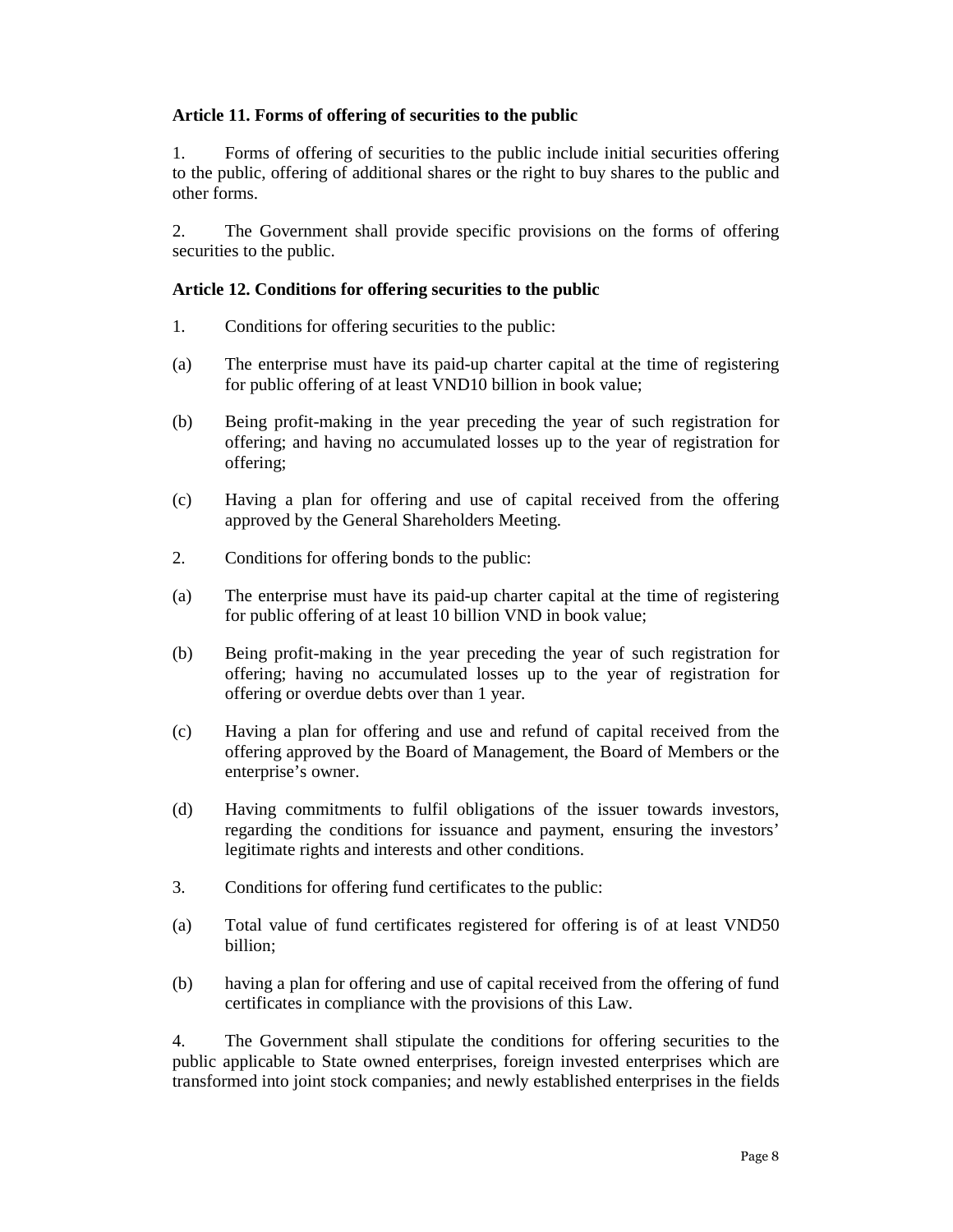of infrastructure or high technology; offering of securities overseas and other specific cases.

### **Article 13. Registration of offering securities to the public**

1. The issuer carrying out the offering of securities to the public shall have to register with the State Securities Commission.

2. The following cases shall not be subject to registration for offering securities to the public:

- (a) Offering of bonds of the Vietnamese government;
- (b) Offering of international financial institutions' bonds accepted by the Vietnamese Government;
- (c) Offering of shares to the public by State owned enterprises which are transformed into joint stock companies;
- (d) The sale of securities upon a court judgement or decision or the sale of securities by the managers or the persons entitled to assets in case of bankruptcy or insolvency.

### **Article 14. Dossier of public securities offering registration**

- 1. The dossier for registration of public securities offerings shall include:
- (a) The registration for offering of shares to the public;
- (b) The prospectus;
- (c) The Charter of the issuer;
- (d) Decisions of the General Shareholder's Meeting approving the plan for offering and use of capital received from the offering of shares to the public;
- (dd) Underwriting commitment (if any).
- 2. The dossier for registration of offering of bonds to the public shall include:
- (a) The registration of offering of bonds to the public;
- (b) The prospectus;
- (c) The Charter of the fund;
- (d) Decisions of the Board of Management or the Board of Members or the enterprise's owner approving of the plan for offering and use and repayment of capital received from the public bond offering;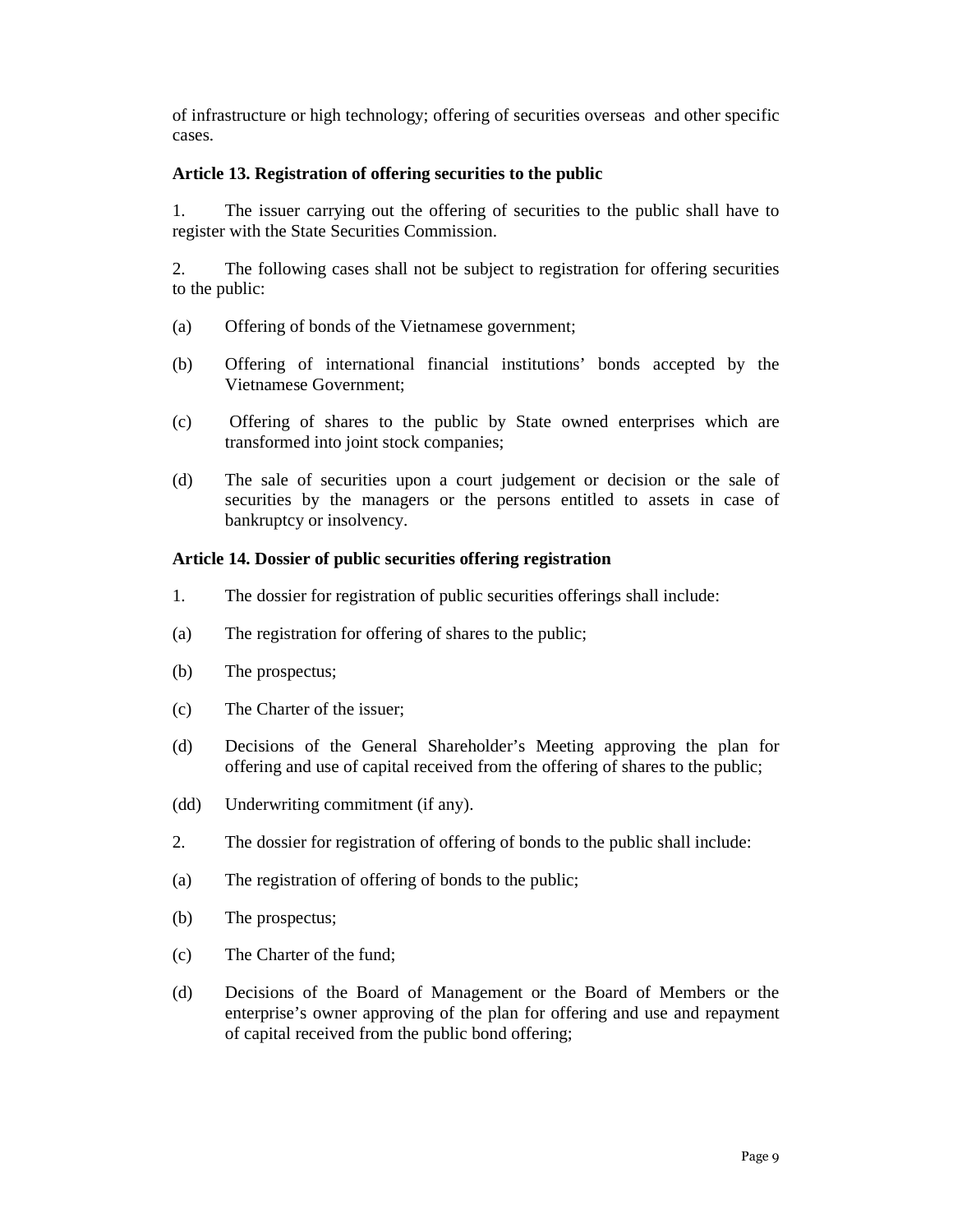- (dd) The commitment to fulfil the issuer's obligations to investors, regarding the conditions for issuance, payment and ensuring the investors' legitimate rights and interests and other conditions.
- (e) Underwriting commitment (if any).

3. The dossier of registration for offering of fund certificates to the public shall include:

- (a) The registration of offering of fund certificates to the public;
- (b) The prospectus;
- (c) The draft Charter of the fund;
- (d) The supervisory contract between the supervising bank and the securities investment fund management company;
- (dd) Underwriting commitment (if any).

4. The dossier of registration for offering shares and bonds to the public must contain a decision of the Board of Management or the Board of Members or the company's owner approving the dossier. For the offering of securities to the public by credit institutions, the dossier must include an approval from the State Bank of Vietnam.

5. Where a part or the whole dossier of registration for offering securities to the public is acknowledged by the related organisations or individuals, the issuer must submit the acknowledgement of such organisations or individuals to the State Securities Commission.

6. The information in the dossier must be accurate, honest, not misleading and contain adequate important information which may affect the decision making of investors.

7. The Ministry of Finance shall provide specific regulations on the dossier of registration for offering securities to the public applicable to State owned enterprises, foreign invested enterprises which are transformed into joint stock companies; and newly established enterprises in the fields of infrastructure or high technology; offering of securities overseas and other specific cases.

### **Article 15. The prospectus**

1. Regarding the offering of shares or bonds to the public, the prospectus shall include the following information:

(a) Brief information on the issuer, including its model of organisational apparatus, business activities, property, financial situation, the Board of Management or the Board of Members, or the company's owner, the (General) Director, the Deputy (General) Director and shareholder structure (if any);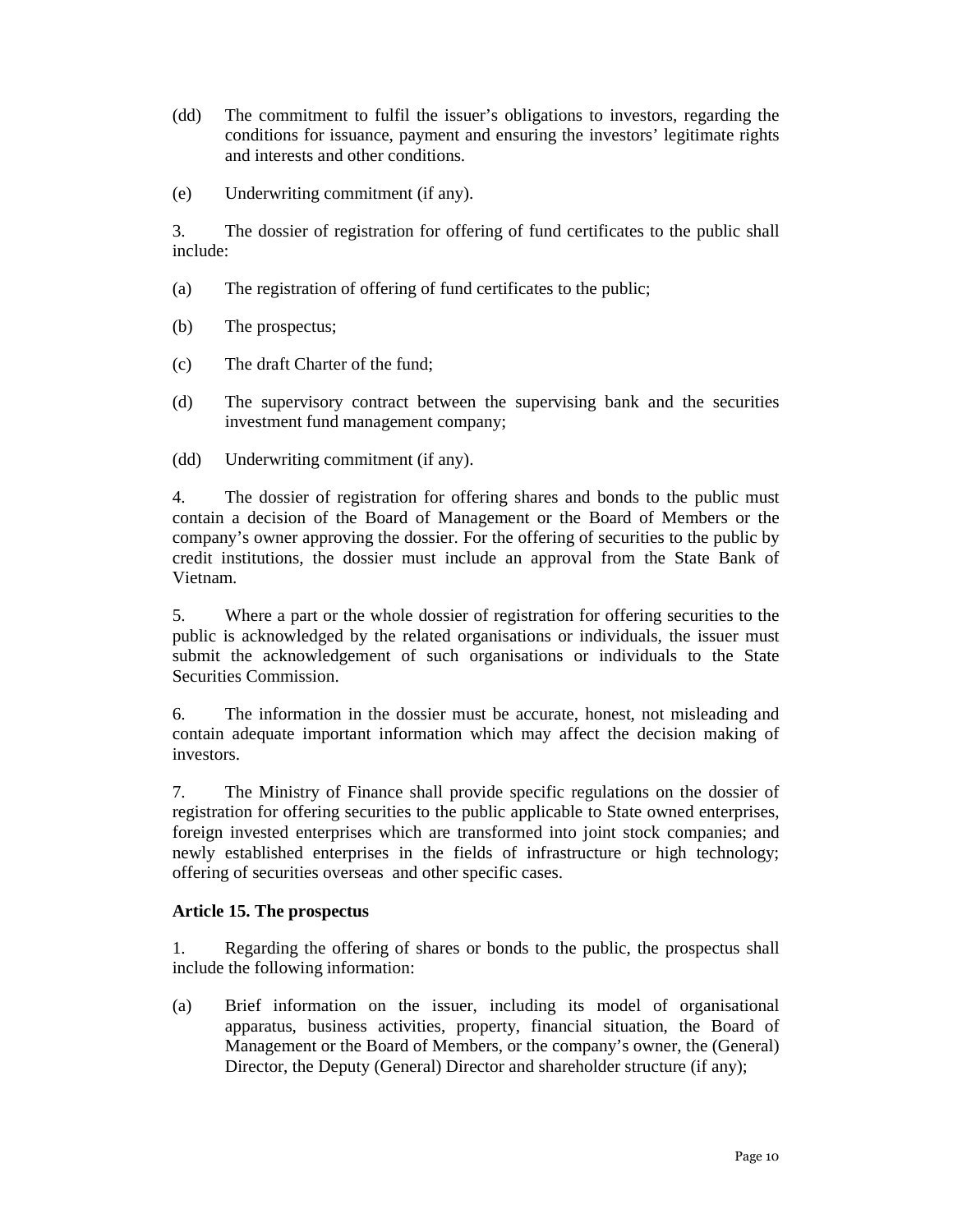- (b) Information on the offering and securities to be offered, including conditions for offering, risk factors, the proposed plan of profits and dividends of the most recent year following the issuance of securities, the plan of issue and use of capital received from the offering;
- (c) The financial statements of the issuer for the latest 2 years as stipulated in Article 16 of this Law;
- (d) Other information as stipulated in the Prospectus Form.

2. For the offering of fund certificates to the public, the prospectus must have the following contents:

- (a) Types and scale of the securities investment fund;
- (b) Investment objectives, investment strategies, methods and process of investment, investment limitations, risk factors of the securities investment fund;
- (c) Summary of the basic contents of the draft charter of the securities investment fund;
- (d) Plan for issuance of fund certificates and information guiding the investments in the securities investment fund;
- (dd) Brief information on the securities investment fund management company, the supervising bank and regulations on transactions with related persons of the securities investment fund management company and the supervising bank;
- (e) Other necessary information as stipulated in the Prospectus Form.
- 3. Signature in the Prospectus
- (a) For the offering of shares or bonds to the public, the Prospectus must have the signature of the Chairman of the Board of Management or the Chairman of the Board of Members or the President of the company, the (General) Director or the Financial Manager or the Chief Accountant of the issuer and the legal representative of the underwriter and the lead underwriter (if any). In case of signing on behalf of the above persons, the power of attorney must be available;
- (b) For the offering of fund certificates to the public, the Prospectus must have the signature of the Chairman of the Board of Management or the Chairman of the Board of Members or the President of the company, the (General) Director of the securities investment fund management company and the legal representative of the underwriter (if any). In case of signing on behalf of the above persons, the power of attorney must be available.
- 4. The Ministry of Finance shall provide the form of the Prospectus.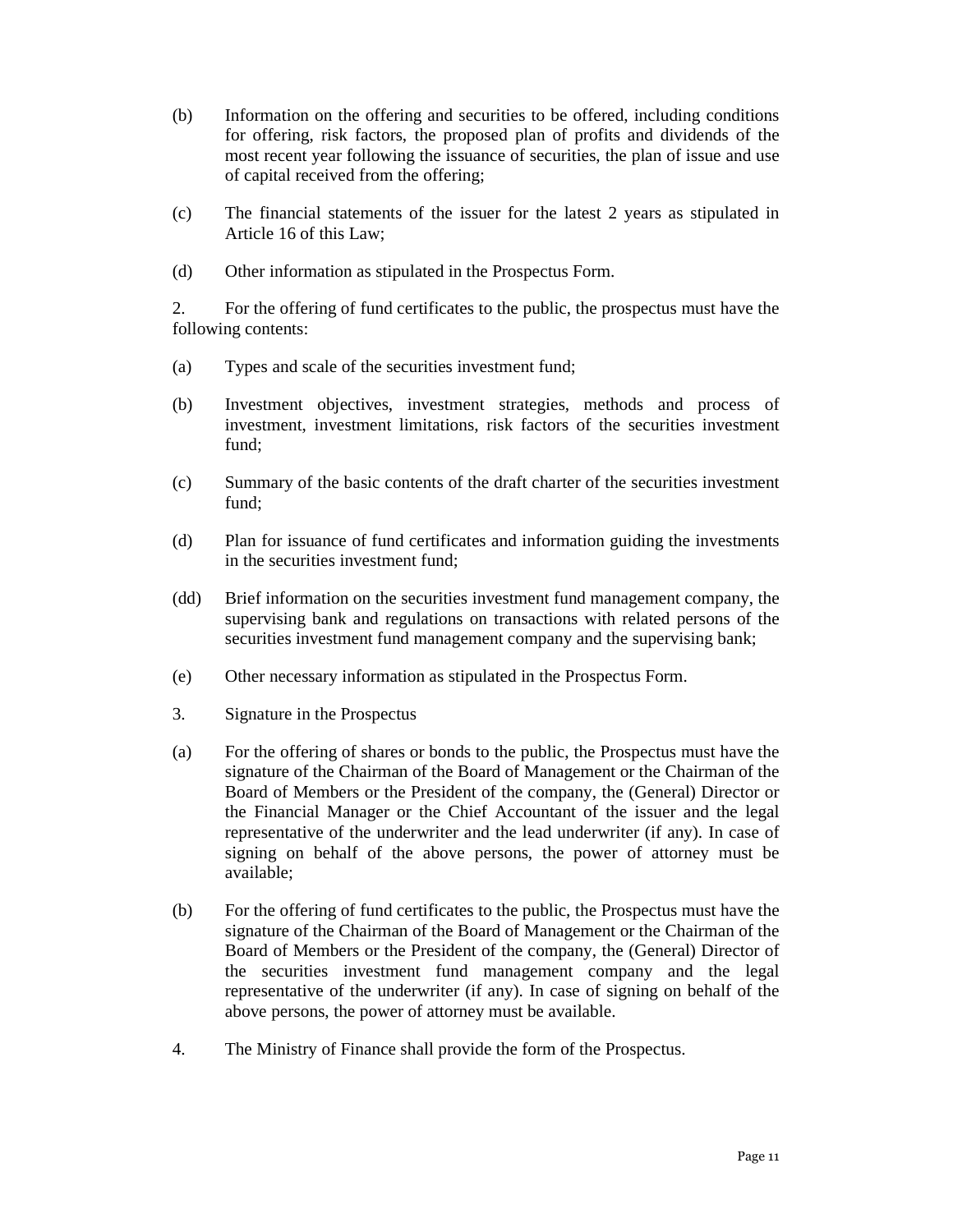### **Article 16. Financial statements**

1. A financial statement includes the balance sheet, the report on production and business results, cash flow report and presentation of the financial statement;

2. In case where the issuer is a holding company, it shall have to submit a consolidated financial statement in accordance with the law on accounting.

3. Annual financial statements must be audited by the approved auditing company.

4. In case where the dossier is submitted before the  $1<sup>st</sup>$  March annually, the financial statements of the preceding year in the initial dossier may be unaudited, but the audited financial statements of the last 2 consecutive years must be presented.

5. Where the period from the end of the most recent financial statement to the time of submission of the valid dossier of registration for public offering of securities to the State Securities Commission is more than 90 days, the issuer must make additional financial statements up to the most recent month or quarter.

### **Article 17. Responsibilities of organisations or individuals in relation to the dossier of registration for offering of securities to the public**

1. The issuer shall be responsible for the accuracy, honesty and adequacy of dossier of public securities offering.

2. The issuing consultancy companies, the underwriters, the approved auditing companies and the signatories of the auditor's report and any organisations or individuals certifying the dossier must be responsible within their scope relating to the dossier of public securities offering.

### **Article 18. Amendments, supplements of the dossier of registration for public securities offering**

1. During the time of examination of the public securities offering registration dossier, the issuer shall be obliged to amend or supplement the registration dossier if it discovers that the registration dossier contains inaccurate information on an important issue, or omits any important content that must be included in the dossier as stipulated, or where it's deemed necessary to provide explanation for any matter that may cause any misleading.

2. During the time of examination of the public securities offering registration dossier, the State Securities Commission shall have the right to request the issuer to amend and supplement the public securities offering registration dossier in order to ensure the disclose of full and accurate information and to protect the legitimate rights and interest of investors.

3. After the State Securities Commission has issued the Certificate for Public Securities Offering, if any important information relating to dossier of registration for public offering of securities arises, the issuer shall be obliged to publish such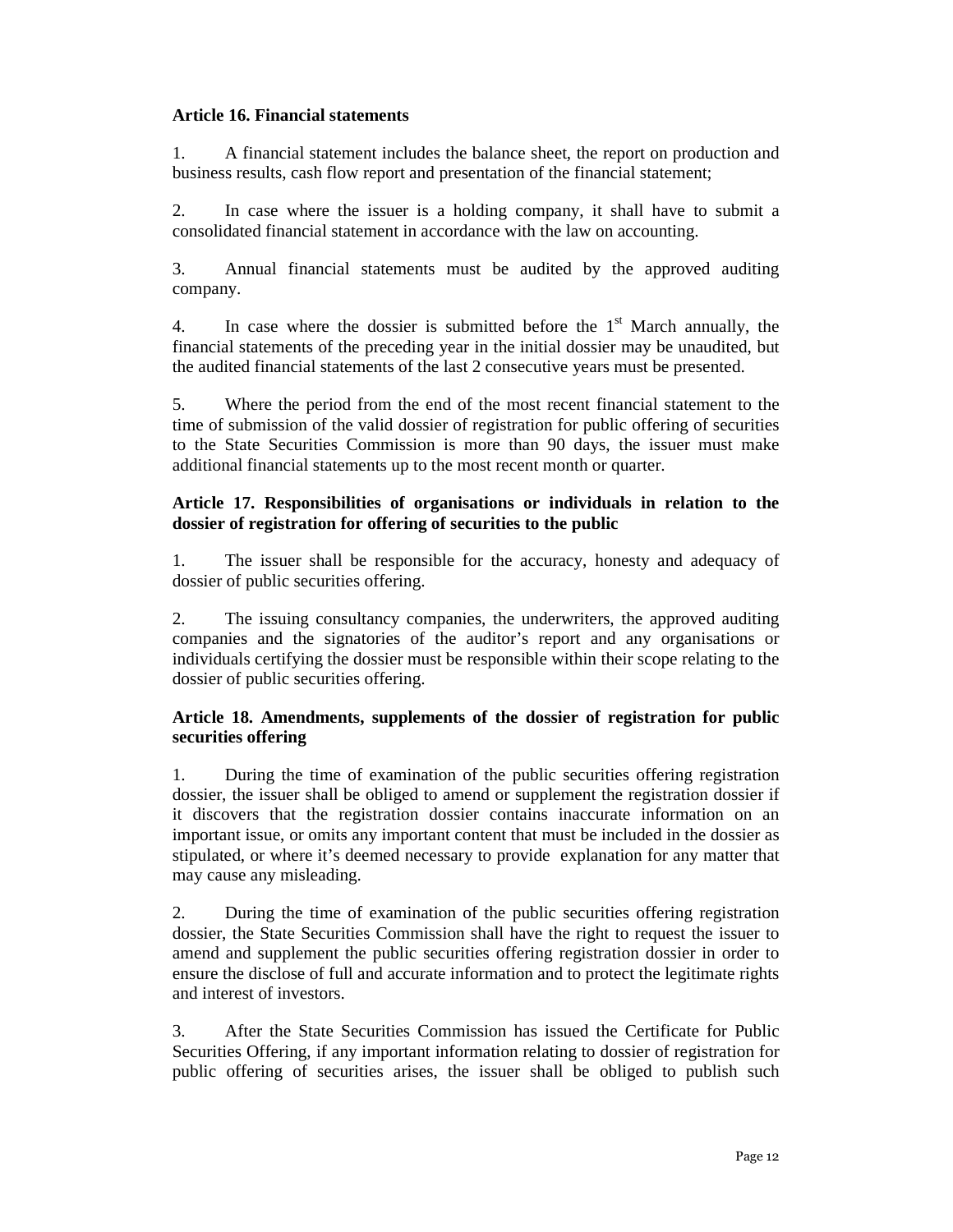information in accordance with clause 3 Article 20 of this Law and make relevant amendments of and supplements to the dossier.

4. The supplemented or amended documents must be signed by the signatories of the public securities offering registration dossier submitted to the State Securities Commission or by the persons having the same titles with such persons.

5. The time of examination of the registration dossier for cases stipulated in clauses 1 and 2 of this Article shall be computed from the date the State Securities Commission receives the amended or supplemented documents.

# **Article 19. Information prior to the public securities offering**

During the time the State Securities Commission reviews the public securities offering registration dossier, the issuer, the underwriter(s) and other relevant organisations and individuals may only use, in a honest and accurate manner, the information described in the Prospectus submitted to the State Securities Commission to explore the market, provided that they shall clearly specify that the information on the date of issue and the securities selling price is the proposed information. The exploration of markets must not be conducted through the mass media.

### **Article 20. Effectiveness of the public securities offering registration**

1. Within 30 days as from the date of receiving the valid dossier, the State Securities Commission shall examine and grant the Certificate for Public Securities Offering. In case of refusal, the State Securities Commission must respond in writing and clarify the reasons thereof.

2. The Certificate for Public Securities Offering granted by the State Securities Commission shall be a document certifying that the public securities offering registration dossier fully satisfies the conditions and procedures provided by the law.

3. Within 7 days as from the date the Certificate for Public Securities Offering comes into effect, the issuer shall have to publish the Announcement of Offering in 3 consecutives issues of one electronic newspaper or written newspaper.

4. Securities shall only be offered to the public after the announcement has been made as stipulated in clause 3 of this Article.

### **Article 21. Distribution of securities**

1. The distribution of securities shall only be conducted after the issuer ensures that securities buyers can access the prospectus in the public securities offering registration dossier announced at places mentioned in the Announcement of Offering.

2. The issuer, the underwriter or issuing agency must distribute securities in a fair and public manner and ensure that the time limit for registration of buying securities applicable to investors is at least 20 days; such time limit shall be stipulated in the Announcement of Offering.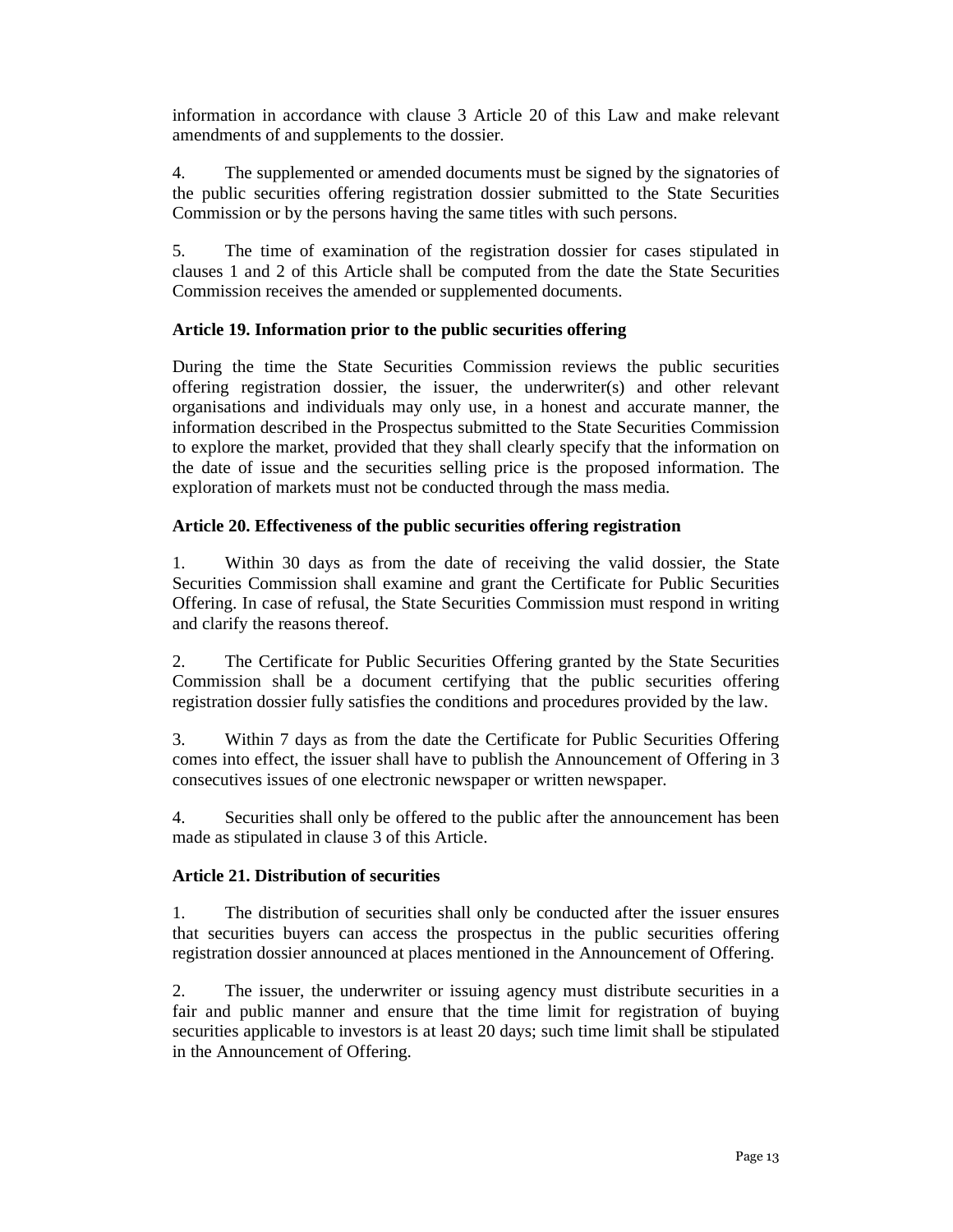In case that the amount of securities registered to buy exceeds the amount of securities permitted to be issued, the issuer or the underwriter shall have to distribute out the securities permitted to be issued to the investors in proportion with their purchase registration rate.

3. The money paid for securities shall be transferred into a blocked bank account until the issue is completed and reported to the State Securities Commission.

4. The issuer shall complete the distribution of securities within 90 days from the effective date of the Certificate for Public Securities Offering. In case where the issuer cannot complete the distribution of securities to the public within such time limit, the State Securities Commission shall consider for its extension which must not exceed 30 days.

In case of registration of securities offering in a number of tranches, the period between the one tranche and the next tranche must not exceed 12 months.

5. The issuer or the underwriter shall report the offering result to the State Securities Commission within 10 days from the date of completing the offering, together with the certification of the bank where the blocked account is opened for the money received in the tranche.

6. The issuer, the underwriter or issuing agency shall transfer the securities or the certificate of securities ownership to the buyers within 30 days from the date of completing the offering.

# **Article 22. Suspension of the public securities offering**

1. The State Securities Commission shall have the right to suspend the public securities offering for a maximum period of 60 days in the following cases:

- (a) When the public securities offering registration dossier is discovered to have inaccurate information or omission of any important contents that may affect the investment decision and cause damages to investors;
- (b) The distribution of securities is not conducted in compliance with Article 21 of this Law.

2. Within 07 days from date of the public securities offering suspension, the issuer must announce the suspension of the public securities offering in a manner stipulated in clause 3, Article 20 of this Law and must revoke the securities which have been issued at the investors' request and at the same time refund the money to investors within 15 days upon receipt of the request.

3. When the causes leading to the suspension of the securities offering have been overcome, the State Securities Commission shall issue a written notice on cancellation of the suspension and the securities shall continue to be offered.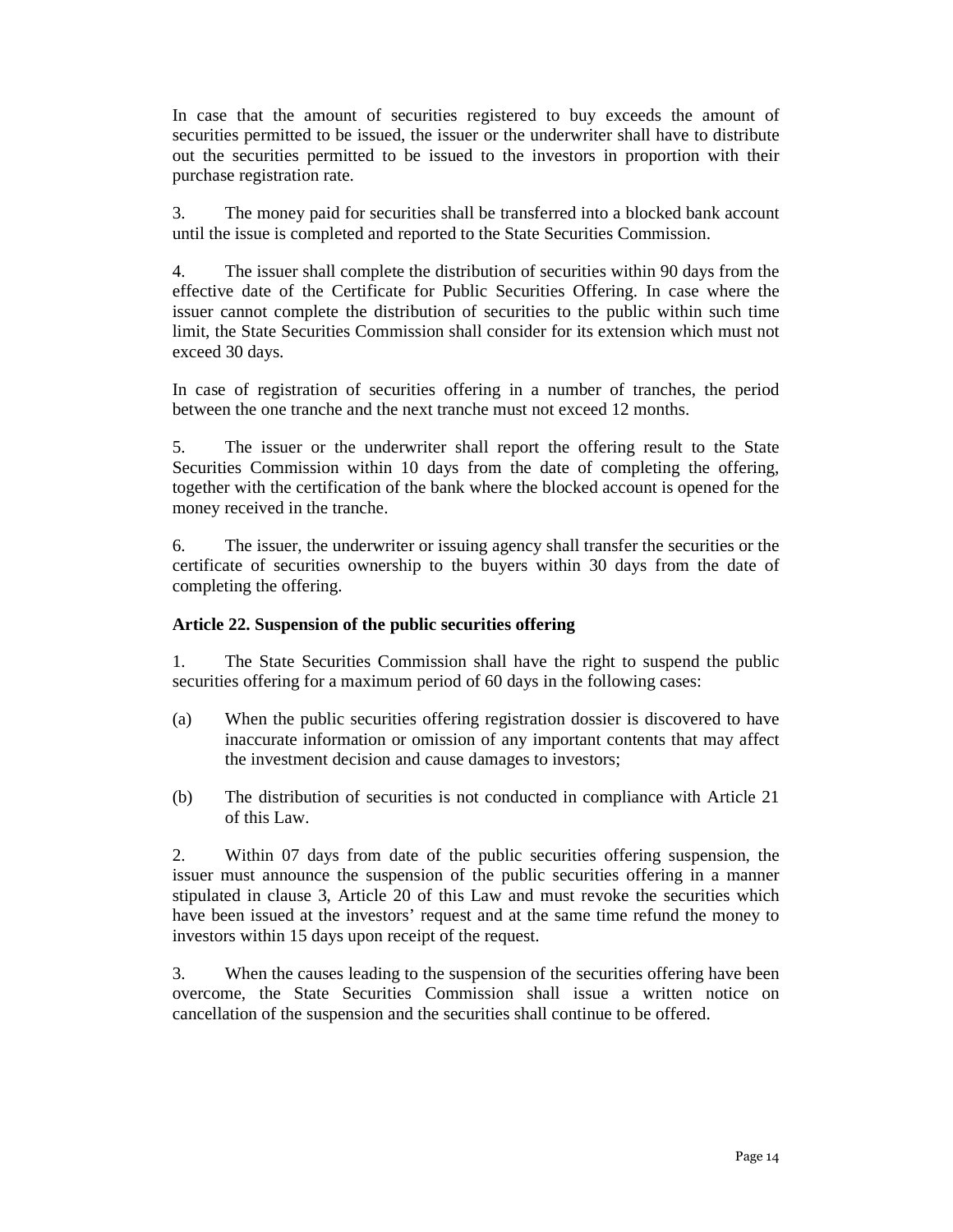4. Within 7 days upon receipt of the notice on cancellation of the suspension, the issuer must announce the cancellation of the suspension in a manner stipulated in clause 3, Article 20 of this Law.

# **Article 23. Cancellation of the public securities offering**

1. Upon expiry of the time limit for suspension stipulated in clause 1, Article 22 of this Law, if the causes leading to the suspension of the public securities offering have not yet been overcome, the State Securities Commission shall cancel the offering and prohibit the sale of such securities.

2. Within 07 days from the date of cancellation of the public securities offering, the issuer must announce the cancellation of the public securities offering in a manner stipulated in clause 3, Article 20 of this Law and revoke the securities which have been issued and, at the same time, refund the money to the investors within 15 days from the date of the offering cancellation. If failing to do so within this time limit, the issuer shall have to pay damages to the investors in accordance with the terms committed with the investor.

### **Article 24. Obligations of the issuer**

1. The issuer that has completed its public securities offering shall become a public company and shall perform the obligations of a public company as stipulated in clause 2, Article 27 of this Law. The public offering registration dossier shall be considered as the dossier of the public company and the issuer shall not have to submit the dossier of the public company to the State Securities Commission as stipulated in clause 1 of Article 26 of this Law.

2. The issuer completing the public securities offering must comply with the obligations on announcement of information as stipulated in Article 102 of this Law.

# **CHAPTER III**

### **PUBLIC COMPANIES**

### **Article 25. Public Companies**

1. A public company is a joint stock company under one of three types as follows:

- (a) A company which has offered shares to the public;
- (b) A company which has securities listed in the Stock Exchange or the Securities Trading Centre;
- (c) A company the shares of which are owned by at least 100 investors, excluding professional securities investors, and which has the paid-up charter capital of 10 billion VND or more.

2. A joint stock company as stipulated in point c, clause 1 of this Article shall have to submit the dossier of a public company as stipulated in clause 1, Article 26 of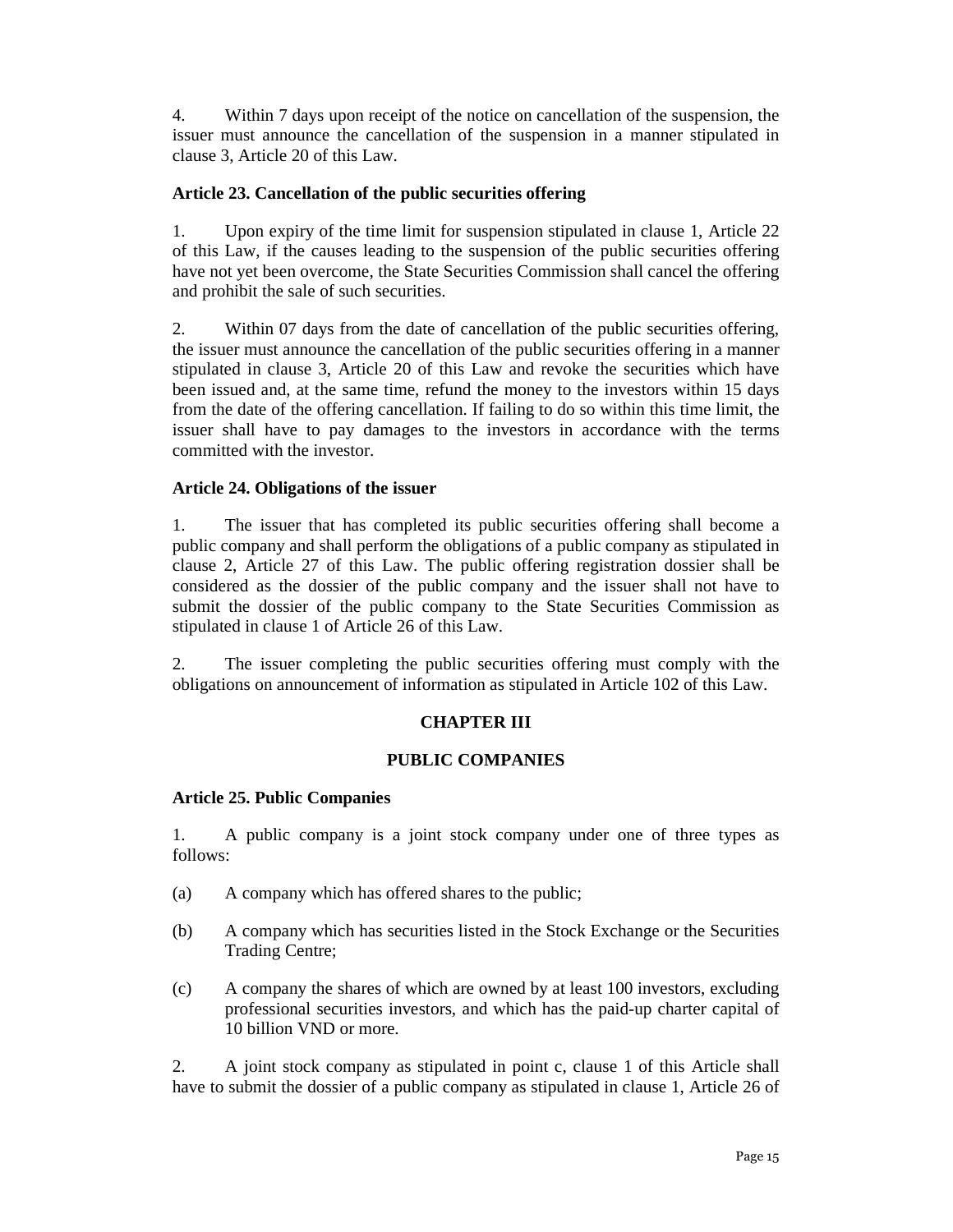this Law to the State Securities Commission within 90 days from the date of becoming a public company.

### **Article 26. Dossier of a Public Company**

- 1. The dossier of a public company shall include:
- (a) The company's Charter;
- (b) A copy of Business Registration Certificate of the Company;
- (c) Brief information on the business organisation model, the managerial apparatus and shareholder structure;
- (d) The financial statement of the most recent year.

3. Within 7 days from the date of receiving the valid dossier, the State Securities Commission shall announce the name, business contents and other information relating to the public company on the media of the State Securities Commissions.

### **Article 27. Rights and obligations of public companies**

1. A public company shall have the rights as stipulated by the Enterprise Law and other provisions of the relevant laws and regulations.

- 2. A public company shall have the following obligations:
- (a) To publish information as prescribed in Article 101 of this Law;
- (b) To comply with the principles of corporate governance as stipulated in Article 28 of this Law;
- (c) To centrally register and deposit their securities in the Securities Depository Centre in accordance with Articles 52 and 53 of this Law.
- (d) Other obligations as provided in the Law on Enterprises and other provisions of the relevant laws and regulations.

# **Article 28. Corporate governance principles**

1. A public company shall have to comply with the provisions of the Enterprise Law on corporate governance.

2. The Ministry of Finance shall prescribe specific provisions on corporate governance principles applicable to public companies having shares listed in the Stock Exchange or the Securities Trading Centre.

# **Article 29. Report on the principal shareholders' ownership**

1. Organisations or individuals which become principal shareholders of the public company shall, within 7 days from the date of becoming a principal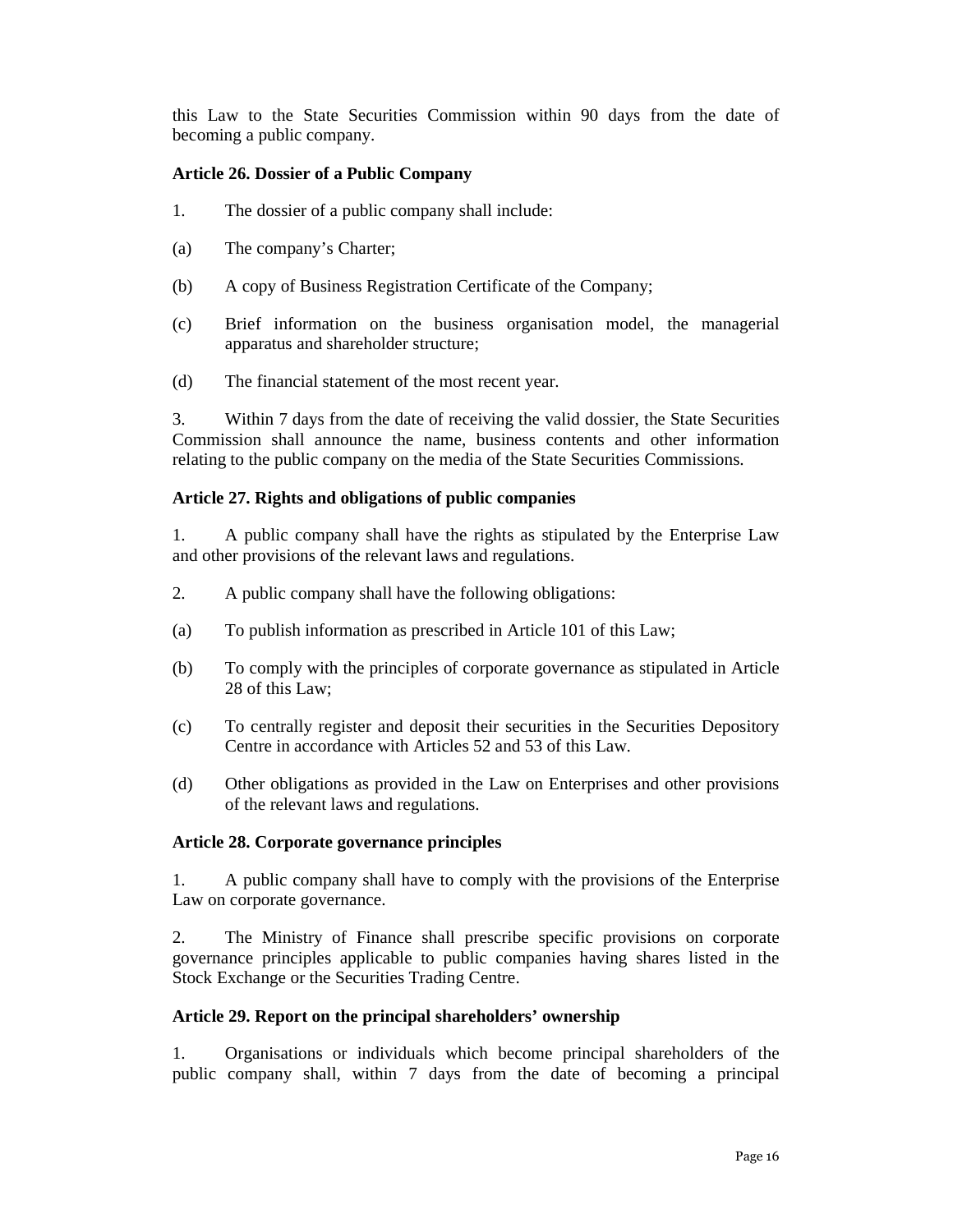shareholder, report to the public company, the State Securities Commission and the Stock Exchange or the Securities Trading Centre where the shares of such a public company are listed.

2. The report on the principal shareholders' ownership shall contain the following information:

- (a) The name, address, business lines for principal shareholders being organisations; full name, age, nationality, residence place, occupation for principal shareholders being individuals;
- (b) The quantity and percentage of shares owned by such organisations and individual or together with other organisations and individuals on the total number of shares currently in circulation;

3. When there is any important change in the information stated in the report stipulated in clause 2 of this Article or there is any change of the quantity of owned shares exceeding 1% of the total amount of shares of the same class currently in circulation, no later than 7 days as of the occurrence of such change, the principal shareholders shall have to submit the amending and supplementing report to the public company, the State Securities Commission, Stock Exchange and Securities Trading Centre where the shares are listed.

4. Provisions provided for in clauses 1, 2 and 3 of this Article shall also apply to the group of related persons who own 5% or more of the voting shares of the issuer.

# **Article 30. The public company's acquisition of its own shares**

1. A public company which does not have its shares listed in the Stock Exchange or the Securities Trading Centre shall have to comply with the provisions prescribed in Articles 90, 91 and 92 of the Enterprise Law when acquiring back its own shares.

2. A public company having its shares listed in the Stock Exchange or the Securities Trading Centre shall, when acquiring back its own shares, have to publish information regarding the acquisition at least 7 days prior to such acquisition. Such information shall include the following contents:

- (a) Purpose of the acquisition;
- (b) The amount of shares to be acquired;
- (c) The fund for acquisition;
- (d) Time of acquisition.

The public company's acquisition of its own shares and re-sale of the acquired shares shall be in accordance with the regulations of the Ministry of Finance.

### **Article 31. Recovery of profits from unfair transactions**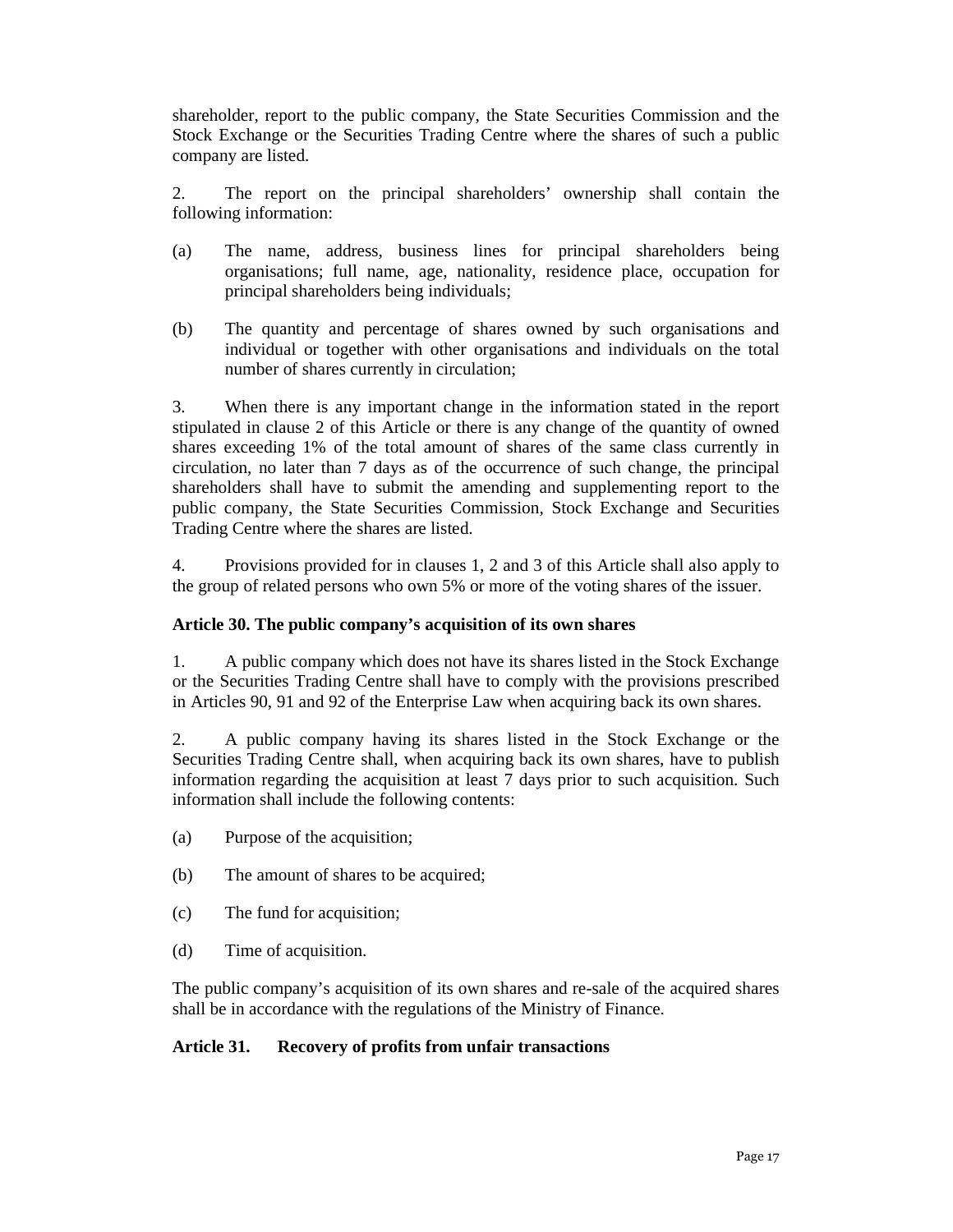1. The public company shall be entitled to recover all profits received by members of the Board of Management, the (General) Director, Deputy (General) Director, financial manager, accountant, and other management officers in the managerial apparatus of the public company from buying and selling activities or from buying and selling securities of the company within six months from the date of buying or selling.

2. The public company or its shareholders shall have the right to initiate a lawsuit at the Court to recover profits from unfair transactions stipulated in clause 1 of this Article.

# **Article 32. Public bids**

- 1. Cases subject to public bids:
- (a) Offer to buy voting shares resulting in the ownership of 25% or more of a public company's outstanding shares;
- (b) Offer to buy shares of persons who are obliged to sell their own shares.

2. Any organisations or individuals conducting public bids of a public company's shares shall submit a registration for public bids to the State Securities Commission. Within 07 days upon receipt of the registration for public bids, the State Securities Commission shall have to reply in writing; in case of refusal, the State Securities Commission shall have to clarify the reasons thereof.

 3. The public bids shall only be conducted upon receipt of the approval from the State Securities Commission and after the public bid announcement has been made in a mass media by the bidding individual or organisation prior to the proposed time of implementation.

- 4. The registration for public bids shall have the following information:
- (a) Name, address of organisations or individuals conducting the public bids;
- (b) Type of shares for public bids;
- (c) Number of shares for public bids which are presently owned by such organisations or individuals;
- (d) Number of share planned for public bids;
- (dd) Time of public bids;
- (e) Price of public bids;
- (g) Conditions for public bids.

5. During the period of public bids, organisations or individuals conducting the public bids are not allowed to carry out the following acts: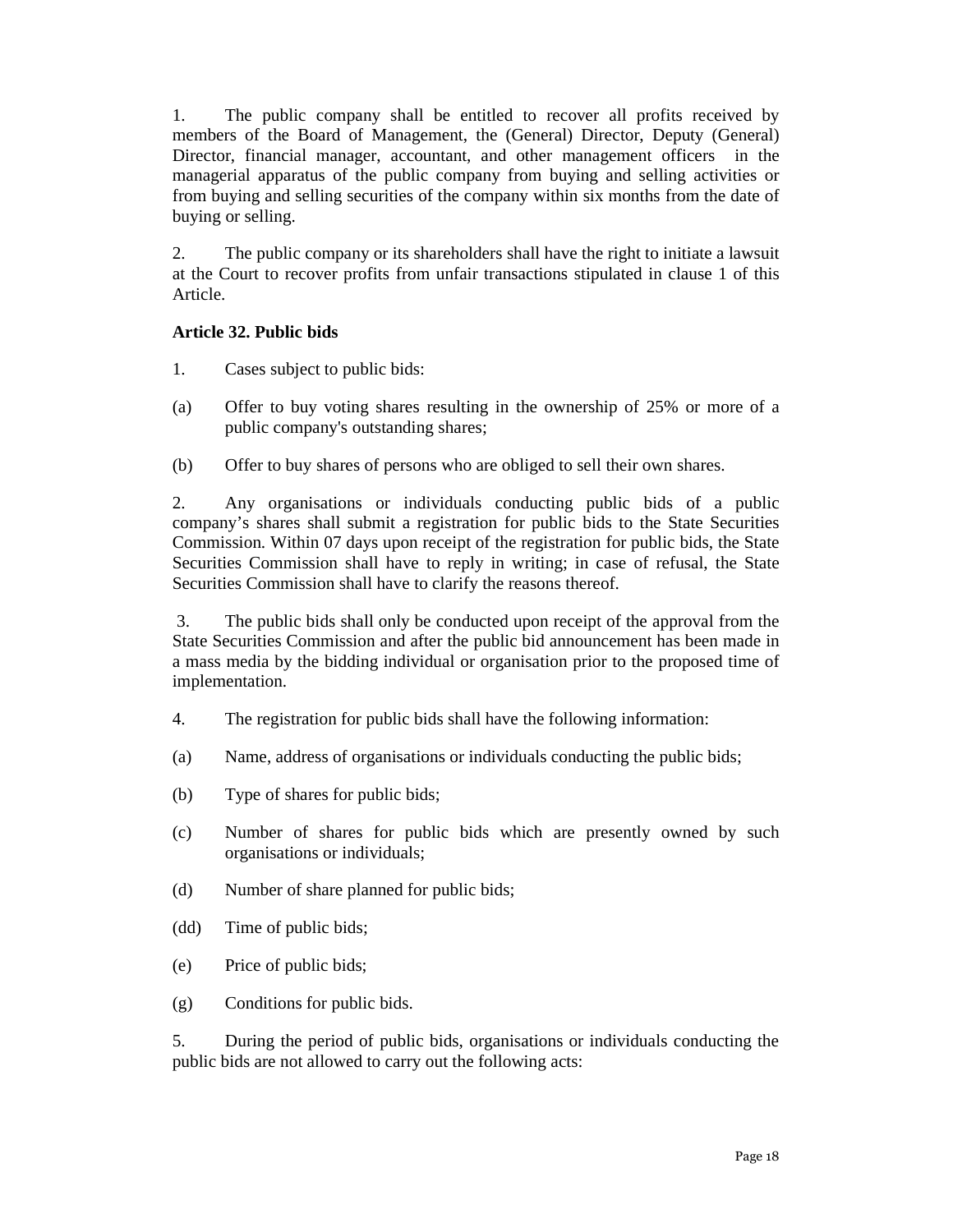- (a) To directly or indirectly buy or commit to buy shares of the public bids outside the offer to purchase;
- (b) To sell or commit to sell the shares that they are offering to purchase;
- (c) To treat unequally among owners of the same type of shares being bid;
- (d) To provide certain shareholders with private information or provide shareholders with different information or at different time. This provision also applies to underwriters having shares subject to public bids.

6. The time for conducting a public bid must not be shorter than 30 days nor longer than 60 days from the date of its announcement. The public bid shall include any supplements thereto or variations against the original registration. The public bid which is supplemental or varied from the original registration must be conducted upon the terms no less favourable than the prior bids.

7. Any organisations or individuals holding shares who has deposited shares according to a public bid offer, shall have the right to withdraw such shares at any time during the time of offering to purchase.

8. Where the quantity of shares for public bid offers is smaller than the quantity of shares in circulation of a company or the number of shares are deposited for sale is bigger than the number of shares offered to purchase, then shares shall be purchased on a pro rata basis.

9. After conducting the public bid offer, those holding at least 80% shares in circulation of a public company shall be obliged to purchase shares of the same type held by the remaining shareholders at the published public bid price within 30 days if they require.

10. The public company having shares subject to a public bid offer shall have to announce its opinion about its approval or refusal of the bid offer. In case of refusal, the company must reply in writing and clarify the reasons thereof. The company's written response must have signatures of at least two thirds of members of the Board of Management.

11. Within 10 days from the date of closing the public bid offer, the organisations or individuals conducting the offer to purchase must report to the State Securities Commission in writing on the bid offer results.

# **CHAPTER IV**

# **SECURITIES TRADING MARKETS**

### **Article 33. Organisation of the securities trading markets**

1. The Stock Exchange organises the securities trading market for securities of issuers eligible to be listed in the Stock Exchange.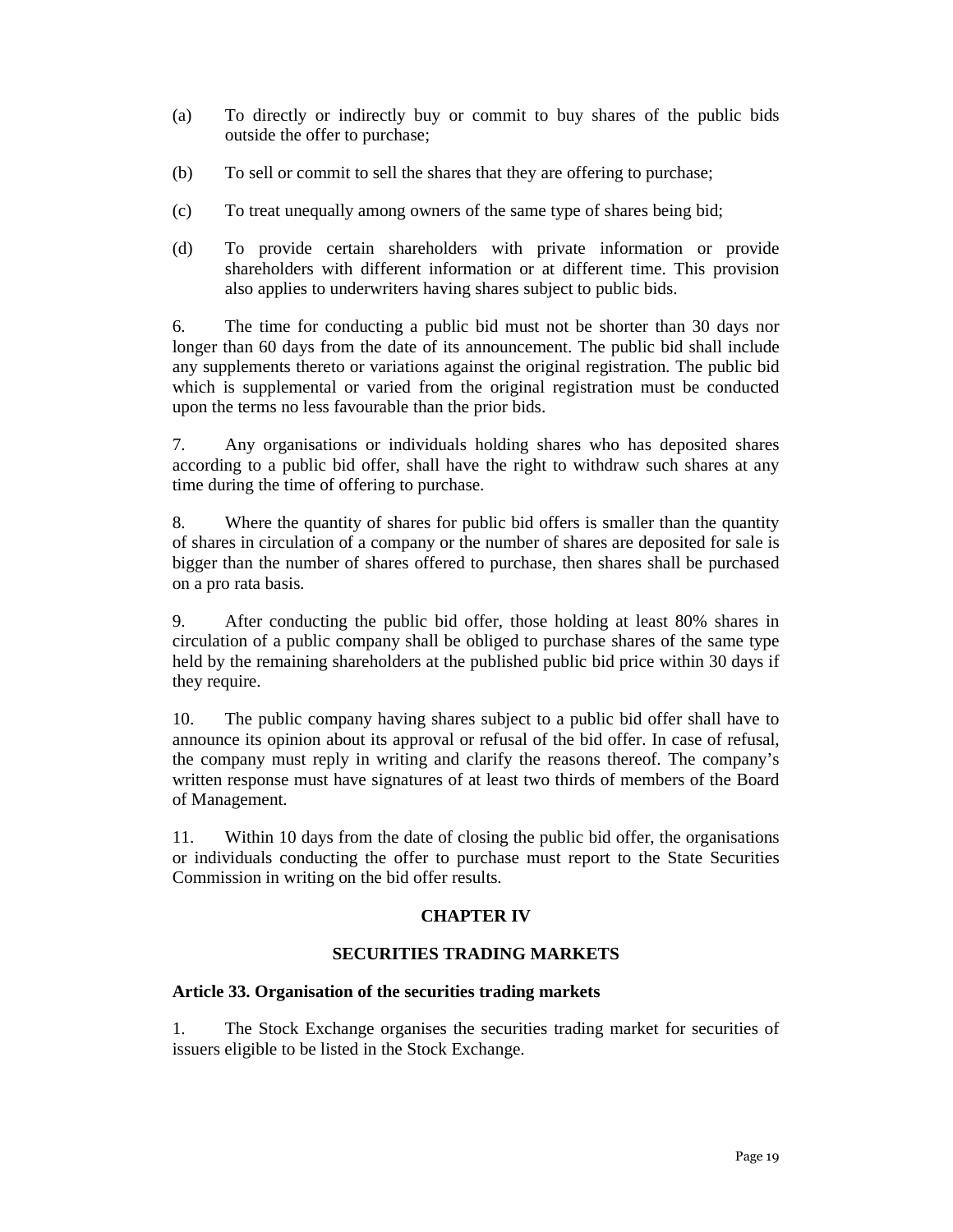2. The Securities Trading Centre organises securities trading markets for securities of issuers ineligible to be listed in the Stock Exchange.

3. Except for Stock Exchanges and Securities Trading Centres, no organisations or individuals are permitted to organise securities trading markets.

# **Article 34. Organisation and operation of the Stock Exchange and the Securities Trading Centre**

1. The Stock Exchange or the Securities Trading Centre is a legal entity established and operating under the form of a limited liability company or a joint stock company in accordance with this Law.

2. The Prime Minister shall decide on the establishment, dissolution, transformation of the organisational structure and form of ownership of the Stock Exchange or the Securities Trading Centre at the request of the Minister of Finance.

3. The Stock Exchange or the Securities Trading Centre shall have functions to organise and supervise transactions of securities listed at the Stock Exchange or the Securities Trading Centre.

4. The operation of the Stock Exchange or the Securities Trading Centre must comply with the provisions of this Law and the Charter thereof.

5. The Stock Exchange or the Securities Trading Centre shall be under the management and supervision of the State Securities Commission.

### **Article 35. Managerial and administrative apparatus of the Stock Exchange or the Securities Trading Centre**

1. The Stock Exchange or the Securities Trading Centre shall have the Board of Management, the Director or Deputy Director and the Controllers' Board.

2. The Chairman of the Board of Management, the Director of the Stock Exchange or the Securities Trading Centre shall be approved by the Minister of Finance at the request of the Board of Management, after commented by the Chairman of the State Securities Commission.

3. The rights and duties of the Board of Management, the Director, Deputy Director and the Controllers' Board shall be stipulated in the Charter of the Stock Exchange or the Securities Trading Centre.

# **Article 36. Charter of the Stock Exchange or the Securities Trading Centre**

1. The Charter of the Stock Exchange or the Securities Trading Centre shall be approved by the Ministry of Finance at the request of the Board of Management of the Stock Exchange or the Securities Trading Centre after having been given the opinions of the Chairman of the State Securities Commission.

2. The Charter of the Stock Exchange or the Securities Trading Centre shall have the following main contents: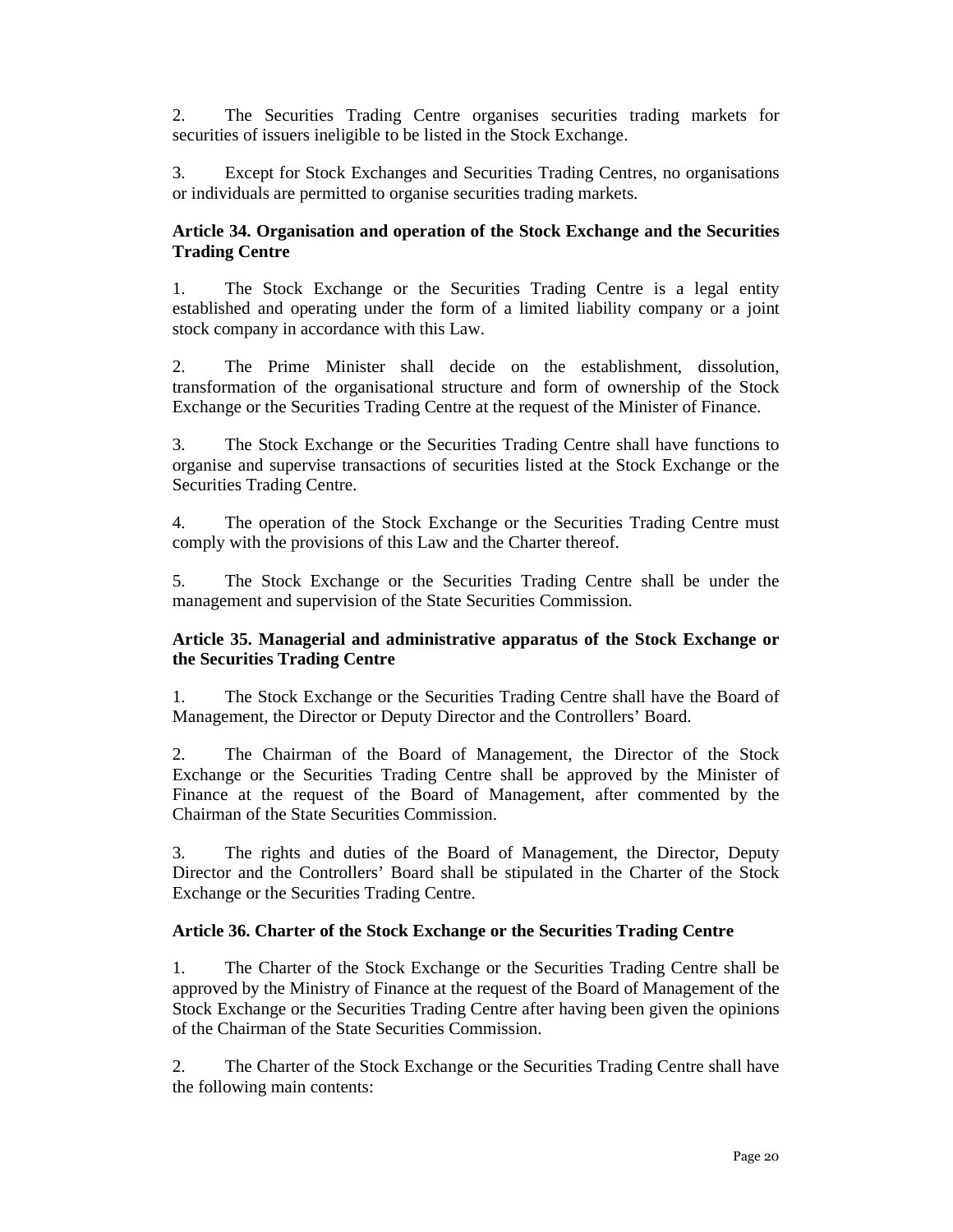- (a) Name and address;
- (b) Operational objectives;
- (c) Charter capital; method of raising capital, reducing capital or assignment of the charter capital;
- (d) Name, address and basic information of founding shareholders or capital contributing members or the Owner;
- (dd) The capital contribution or the number of shares and the contributed capital value of founding shareholders or capital contributing members;
- (e) Legal representatives;
- (g) Management and organisational structure;
- (h) Rights and obligations of capital contributing members or shareholders;
- (i) Rights and duties of the Board of Management, the Director, Deputy Director and the Controllers' Board;
- (k) Form of making decisions of the Stock Exchange and the Securities Trading Centre;
- (l) Method of amending and supplementing the Charter;
- (m) The applicable accounting and auditing regime;
- (n) The establishment of funds, fund using mechanisms; principles of using profits, settlement of losses and other financial regimes;
- (o) Principles of resolution of internal disputes.

### **Article 37. Rights of the Stock Exchange and the Securities Trading Centre**

1. To promulgate the regulations on securities listing, securities trading, information disclosure and trading members upon approval of the State Securities Commission;

2. To organise, manage and regulate the securities trading activities at the Stock Exchange or the Securities Trading Centre.

3. To temporarily discontinue, suspend or cancel securities transactions in accordance with the Regulation on securities trading of the Stock Exchange or the Securities Trading Centre in case of necessity to protect investors.

4. To approve, cancel the listing of securities and supervise the maintenance of listing conditions by organisations listed on the Stock Exchange or the Securities Trading Centre;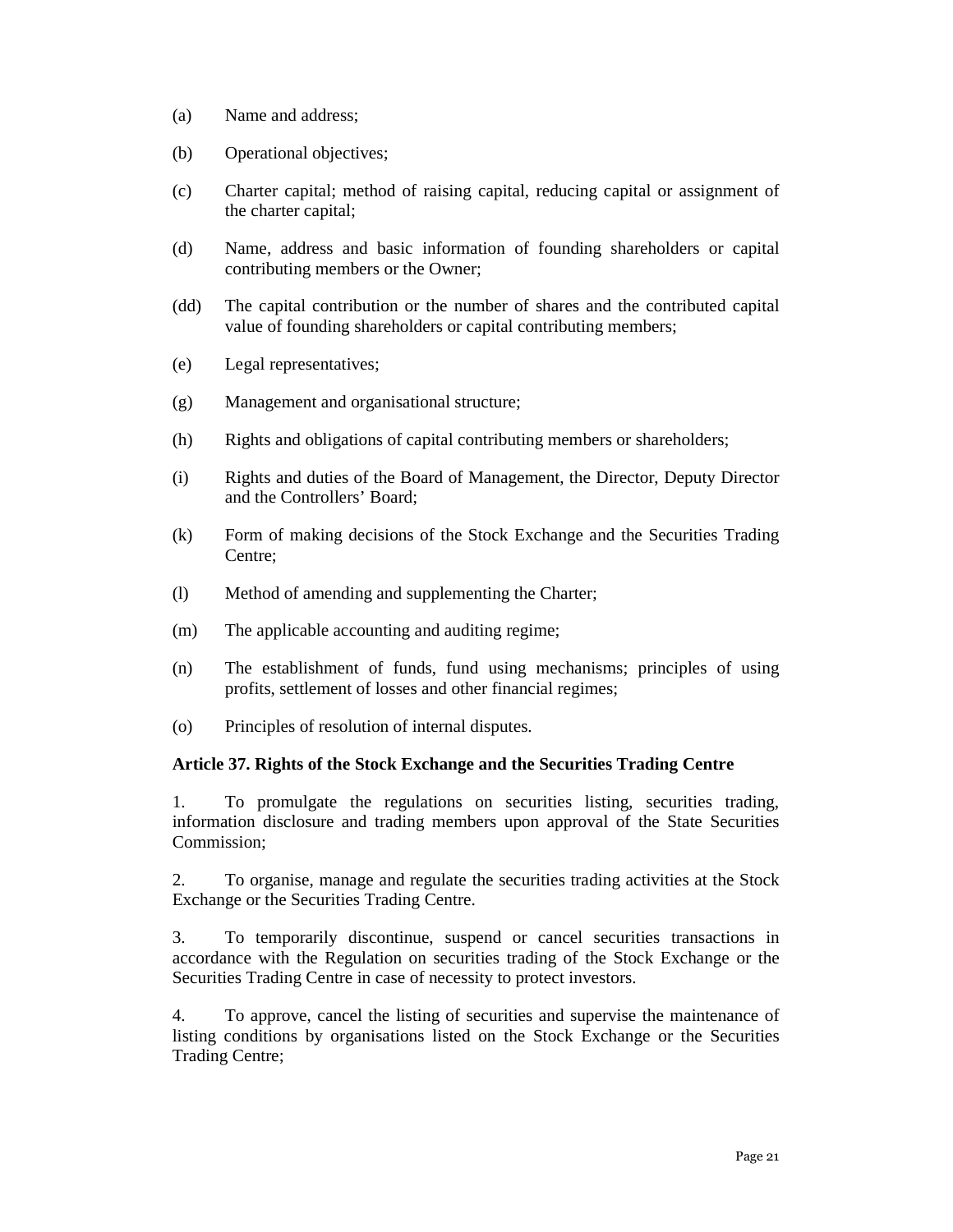5. To approve, cancel the membership of trading members; supervise securities trading activities of trading members at the Stock Exchange or the Securities Trading Centre.

6. To supervise the information disclosure of listed organisations, trading members at the Stock Exchange or the Securities Trading Centre;

7. To provide market information and information relating to the listed securities;

8. To act as a conciliator upon request of trading members when any disputes arise relating to securities trading activities;

9. To collect fees in accordance with the regulations of the Ministry of Finance.

### **Article 38. Obligations of the Stock Exchange or the Securities Trading Centre**

1. To ensure that securities trading activities in the market are conducted in a public, equal, in order and efficient manner;

2. To comply with the reporting, auditing and statistic regimes and financial obligations in accordance with the laws;

3. To publish information as stipulated in Article 107 of this Law.

4. To provide information and coordinate with competent state agencies in the investigation, and prevention and fight against violations of the laws on securities and the securities market.

5. To coordinate in carrying out the dissemination and propaganda of knowledge on securities and the securities market to investors.

6. To pay damages to trading members in case where the Stock Exchange or the Securities Trading Centre causes damages to trading members, except for force majeure cases.

### **Article 39. Trading members**

1. Trading members at the Stock Exchange or the Securities Trading Centre are securities companies approved by the Stock Exchange or the Securities Trading Centre to be its trading members.

2. Conditions and procedures to become trading members at the Stock Exchange or the Securities Trading Centre are provided for in the Regulation on trading members of the Stock Exchange or the Securities Trading Centre.

3. Trading members shall have the following rights:

(a) To use the trading system and services provided by the Stock Exchange or the Securities Trading Centre;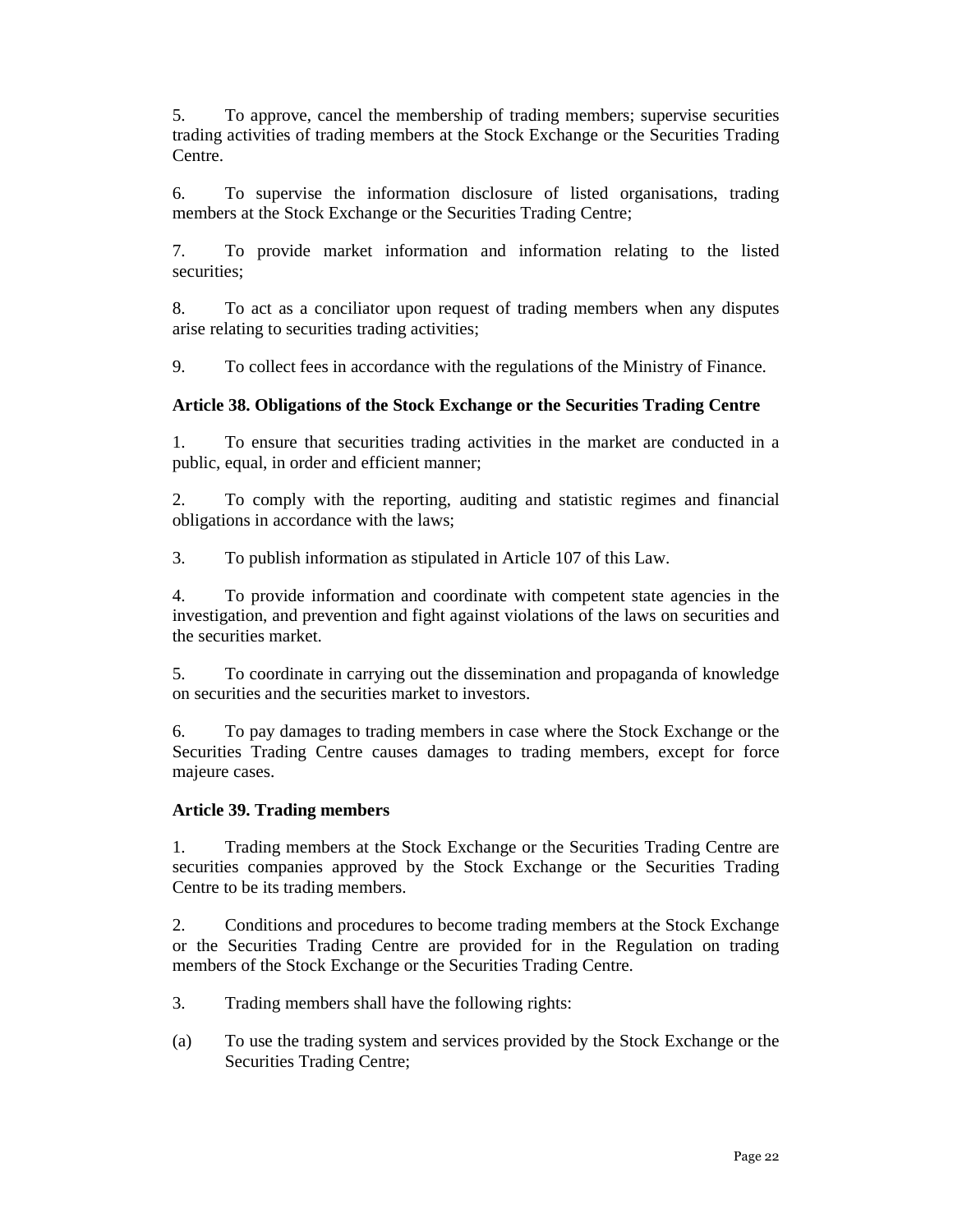- (b) To receive information on the securities trading market from the Stock Exchange or the Securities Trading Centre;
- (c) To request the Stock Exchange or the Securities Trading Centre to act as the conciliator when there are any disputes relating to the securities trading activities of trading members;
- (d) To propose and recommend on the issues relating to the operation of the Stock Exchange or the Securities Trading Centre;
- (dd) Other rights as stipulated in the Regulation on trading members of the Stock Exchange or the Securities Trading Centre.
- 4. Trading members shall have the following obligations:
- (a) To comply with obligations provided for in Article 71 of this Law;
- (b) To be under the supervision of the Stock Exchange or the Securities Trading Centre;
- (c) To pay member fees, transaction fees and other service fees as stipulated by the Ministry of Finance;
- (d) To publish information as stipulated in Article 104 of this Law and the regulations on information disclosure of the Stock Exchange or the Securities Trading Centre;
- (dd) To support other trading members at the request of the Stock Exchange or the Securities Trading Centre if necessary;
- (e) Other obligations as provided for in the Regulation on trading members of the Stock Exchange or the Securities Trading Centre.

### **Article 40. Securities listing**

1. The issuer shall, when listing their securities in the Stock Exchange or the Securities Trading Centre, have to meet conditions on capital, business operation and financial capability, the number of shareholders or number of securities holders.

2. The issuer submitting the dossier for listing shall be responsible for the accuracy, honesty and adequacy of the listing dossier. The listing consultancy organisation, the approved auditing organisation, the signatory of the auditor's report and any organisation or individual who certifies the listing dossier shall be responsible within the scope relating to the listing dossier.

3. The Government shall stipulate the conditions, dossier, procedures for listing securities at the Stock Exchange or the Securities Trading Centre and the listing of securities at the foreign Stock Exchange.

### **Article 41. Securities trading activities**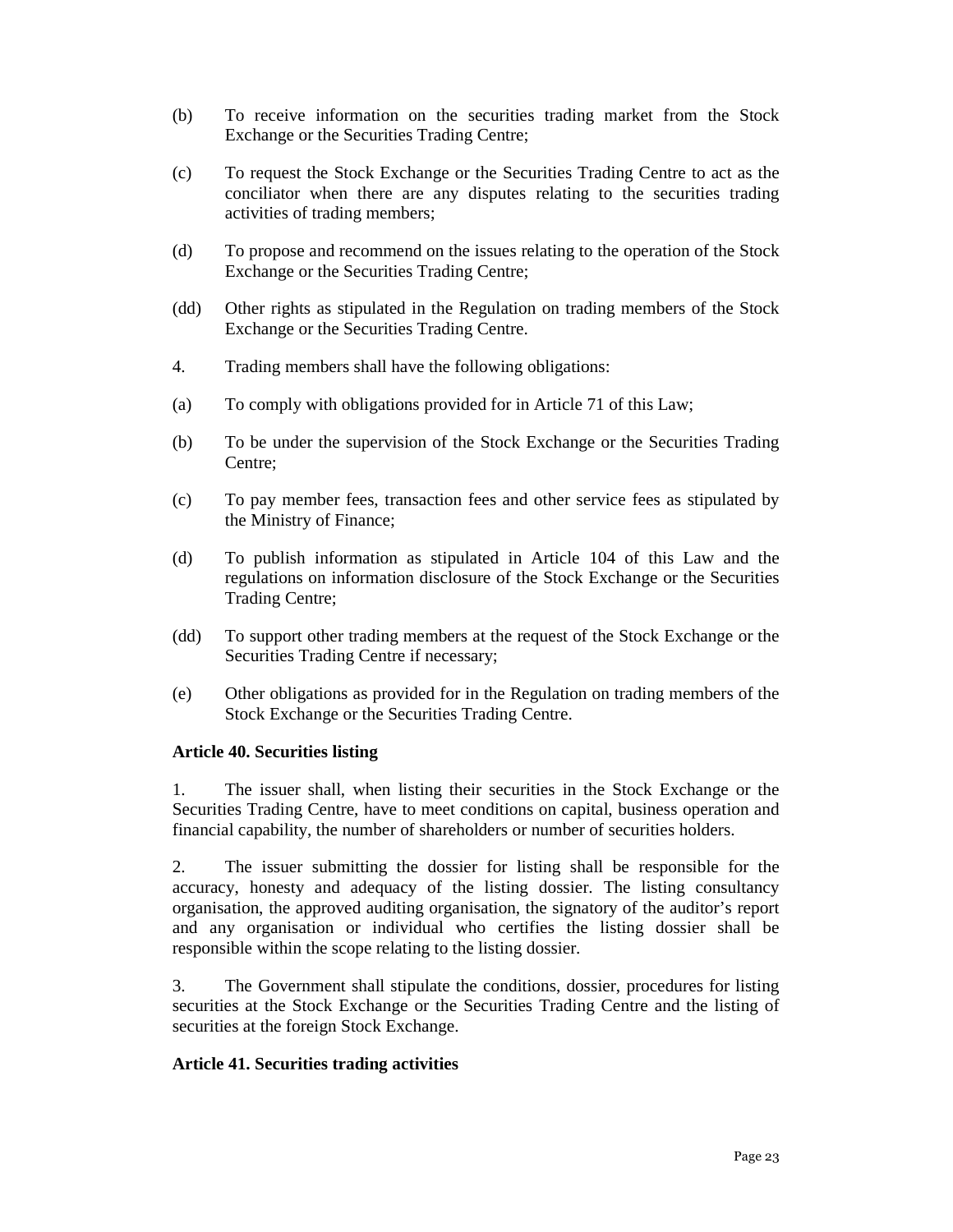- 1. Securities trading activities which are conducted at the Stock Exchange:
- (a) The Stock Exchange shall organise listed securities transactions according to the concentrated order-matching method and other transaction methods stipulated in the Regulation on securities trading of the Stock Exchange.
- (b) Securities listed in the Stock Exchange shall not be traded outside the Stock Exchange except for cases stipulated in the Regulation on securities trading of the Stock Exchange.

2. Securities trading activities which are conducted at the Securities Trading Centre:

- (a) The Stock Exchange shall organise listed securities transactions according to the agreed method and other transaction methods stipulated in the Regulation on securities trading of the Securities Trading Centre.
- (b) Securities listed in the Securities Trading Centre shall be traded at the securities companies being trading members of the Securities Trading Centre in accordance with the Regulation on securities trading of the Securities Trading Centre.

3. The Stock Exchange and the Securities Trading Centre shall only be permitted to trade new types of securities, change and apply new trading methods and put new trading systems into operation after having obtained approval from the State Securities Commission.

# **CHAPTER V**

# **SECURITIES REGISTRATION, DEPOSITORY, CLEARING AND SETTLEMENT**

### **Article 42. Organisation and operation of the Securities Depository Centre**

1. The Securities Depository Centre is a legal entity established and operating according to the form of a limited liability company or a joint stock company in accordance with this Law.

2. The Prime Minister shall decide on the establishment, dissolution, conversion of the organisational structure and ownership form of the Securities Depository Centre at the request of the Minister of Finance.

3. The Securities Depository Centre shall have functions to organise and supervise the activities of securities registration, depository, clearing and settlement.

4. The operation of the Securities Depository Centre must be in compliance with this Law and the Charter of the Securities Depository Centre.

5. The Securities Depository Centre shall be under the management and supervision of the State Securities Commission.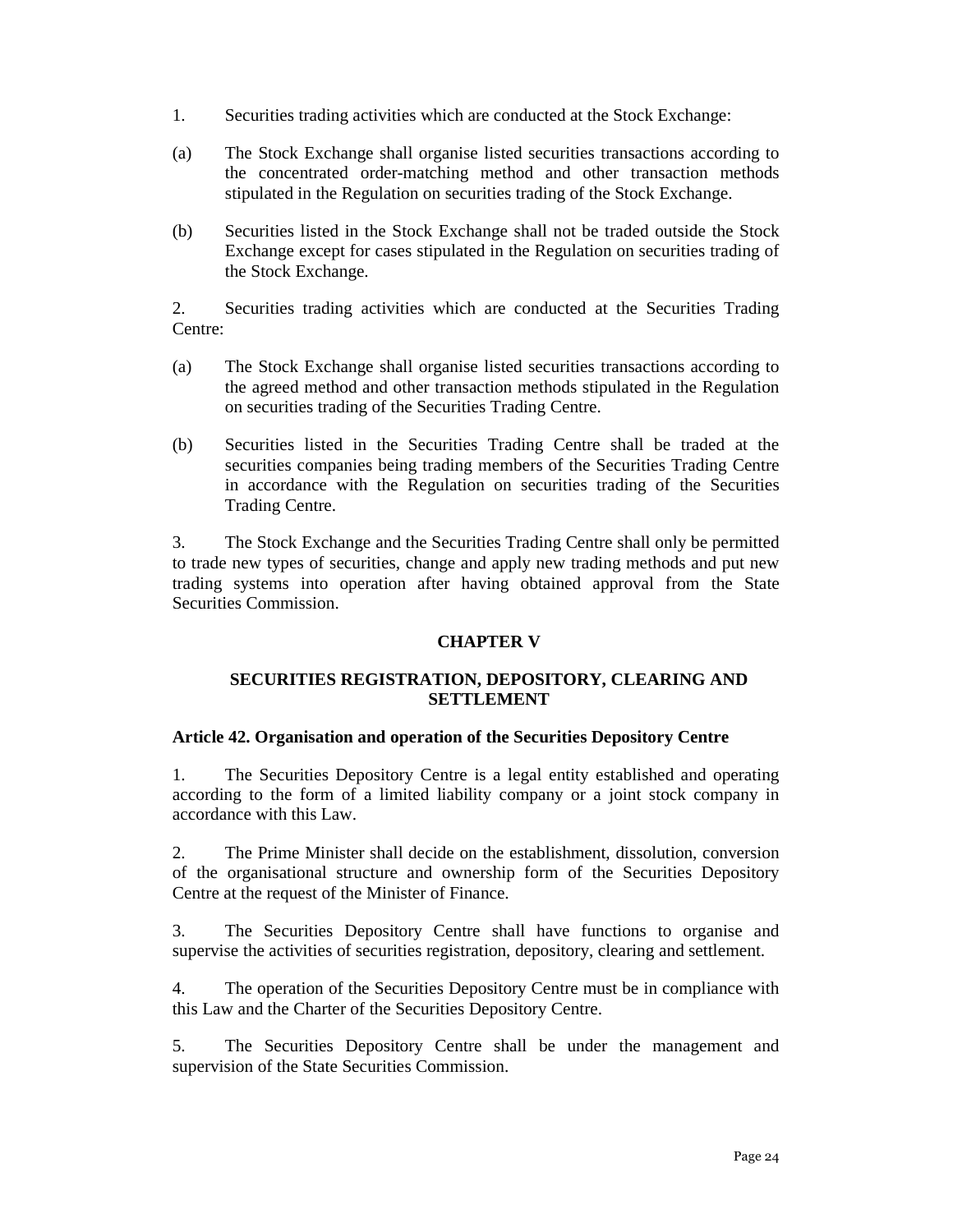# **Article 43. The managerial and operational apparatus of the Securities Depository Centre**

1. The Securities Depository Centre shall have the Board of Management, a Director or Deputy Director and a Controllers' Board.

2. The Chairman of the Board of Management, the Director of the Securities Depository Centre shall be approved by the Minister of Finance at the request of the Board of Management after having been commented by the Chairman of the State Securities Commission.

3. The rights and obligations of the Board of Management, the Director or Deputy Director and the Controllers' Board shall be provided for in the charter of the Securities Depository Centre.

### **Article 44. Charter of the Securities Depository Centre**

1. The Charter of the Securities Depository Centre shall be approved by the Ministry of Finance at the request of the Board of Management after having been commented by the Chairman of the State Securities Commission.

2. The Charter of the Securities Depository Centre shall have the following main contents:

- (a) Name; address of the head-office, branches;
- (b) Objectives for operation;
- (c) Charter capital; method of increasing and reducing capital or assignment of the charter capital;
- (d) Names, addresses and basic information of the founding members or capital contributing members or owners;
- (dd) Capital contributions or number of shares and values of contributed capital of founding members or capital contributing members;
- (e) Legal representative;
- (g) Management and organisational structure;
- (g) Rights and obligations of capital contributing members or shareholders;
- (i) Rights and duties of the Board of Management, the Director, Deputy Director and the Controllers' Board;
- (k) Procedures for making decisions of the Securities Depository Centre;
- (l) Procedures for amending and supplementing the Charter;
- (m) Accounting and auditing regimes applied;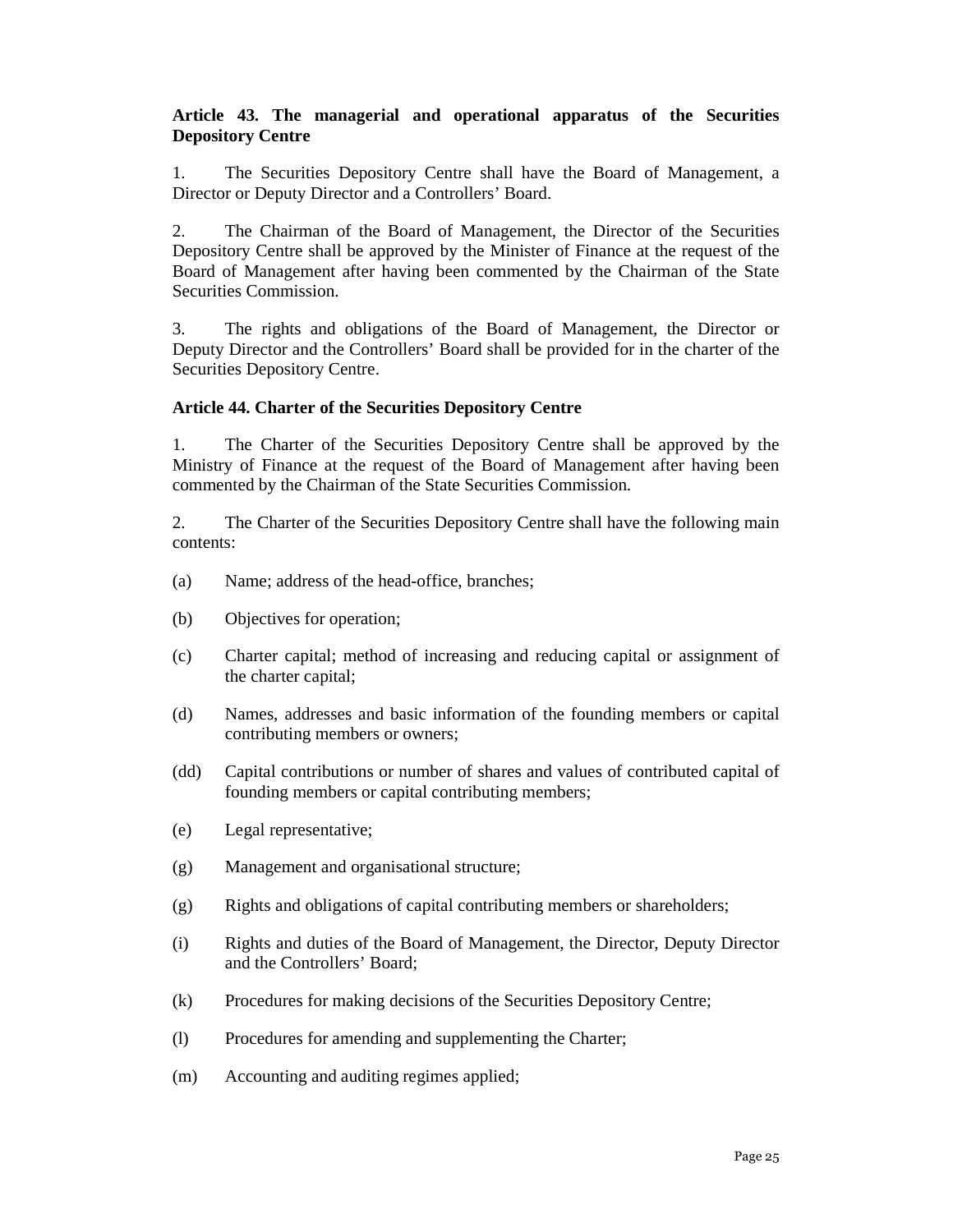- (n) Establishment of funds, fund using mechanisms; principles of using profits, dealing with losses and other financial regimes;
- (o) Principles of resolution of internal disputes.

# **Article 45. Rights of the Securities Depository Centre**

1. To issue the Regulation on securities registration, depository, settlement and clearing after approved by the State Securities Commission;

2. To approve or cancel the depository membership; and to supervise the compliance of the provisions by depository members in accordance with the Regulation of the Securities Depository Centre;

3. To provide with registration, depository, clearing and settlement services and other services relating to securities depository upon the customers' request;

4. To collect fees in accordance with regulations of the Ministry of Finance.

### **Article 46. Obligations of the Securities Depository Centre**

1. To ensure that there are sufficient physical and technical facilities for registration, depository, clearing and settlement operations;

2. To work out processes for operations and risk management for each professional activity;

3. To separately manage the customers' assets.

4. To pay damages to customers in case of failure to perform obligations resulting in damage to the customers' legitimate interest, except for in force majeure cases;

5. To operate for the interest of securities depositors or owners.

6. To have methods to protect database and keep original records on securities registration, depository, clearing and settlement in accordance with the laws on accounting and statistics;

7. To establish a Professional Risk Prevention Fund to pay customers' losses due to technical errors or neglect of officers during the course of operation. The Professional Risk Prevention Fund shall be established from professional revenues in compliance with the regulations of the Ministry of Finance.

8. To provide with information relating to the customers' securities ownership at the request of public companies and issuers;

9. To comply with the accounting, auditing and statistic regimes, fulfil financial obligations in accordance with the law; to apply reporting regimes on securities depository as stipulated by the Ministry of Finance.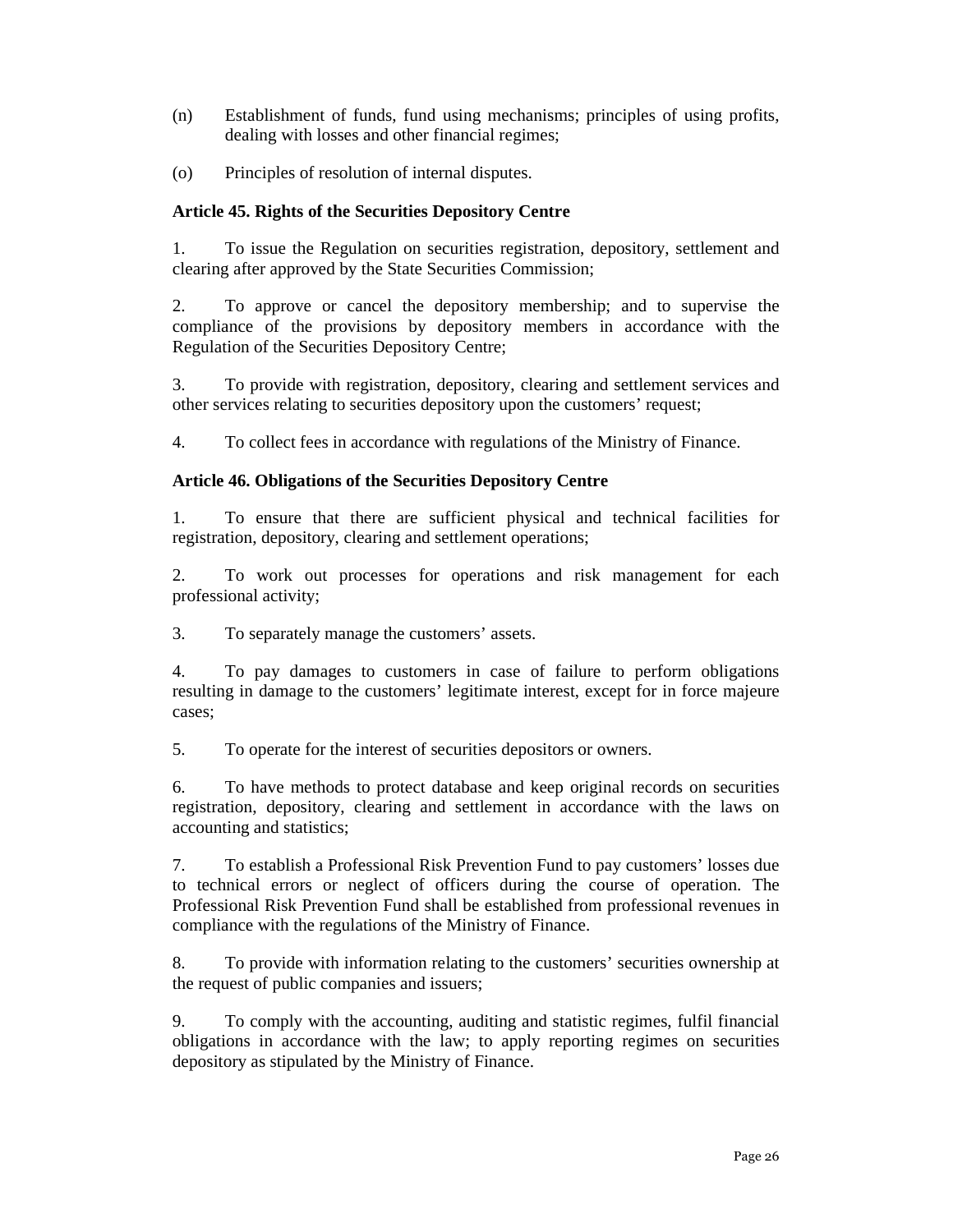10. To be responsible for securities depository and settlement at the head-office and branches registered for depository activities.

### **Article 47. Depository members**

1. Depository members shall be securities companies and commercial banks operating in Vietnam which have been obtained the Certificate for registration of securities depository activities from the State Securities Commission and accepted by the Securities Depository Centre to become depository members.

- 2. Depository members shall have the following rights:
- (a) To provide securities depository and settlement services for customers;
- (b) To collect fees in accordance with provisions of the Ministry of Finance;
- (c) Other rights as stipulated by law and the Regulation of the Securities Depository Centre.
- 3. Depository members shall have the following obligations:
- (a) To comply with obligations as stipulated in Article 46 hereof;
- (b) To contribute to the payment supporting fund in accordance with the Regulation of the Securities Depository Centre;
- (c) Other obligations as stipulated by law and the Regulation of the Securities Depository Centre.

### **Article 48. Conditions for registration of securities depository activities:**

1. Conditions for registration of securities depository activities applicable to commercial banks shall include:

- (a) Having an establishment license and operating in Vietnam;
- (b) Having overdue debts not exceeding 5% of the total debts and making profits in the most recent year.
- (c) Having location, facilities and equipment in service of the registration, depository, and settlement of securities transactions;

2. Conditions for registration of securities depository activities applicable to securities companies shall include:

- (a) Having an establishment license and conducting securities brokerage or private trading activities;
- (b) Having location, facilities and equipment in service of the registration, depository, and settlement of securities transactions;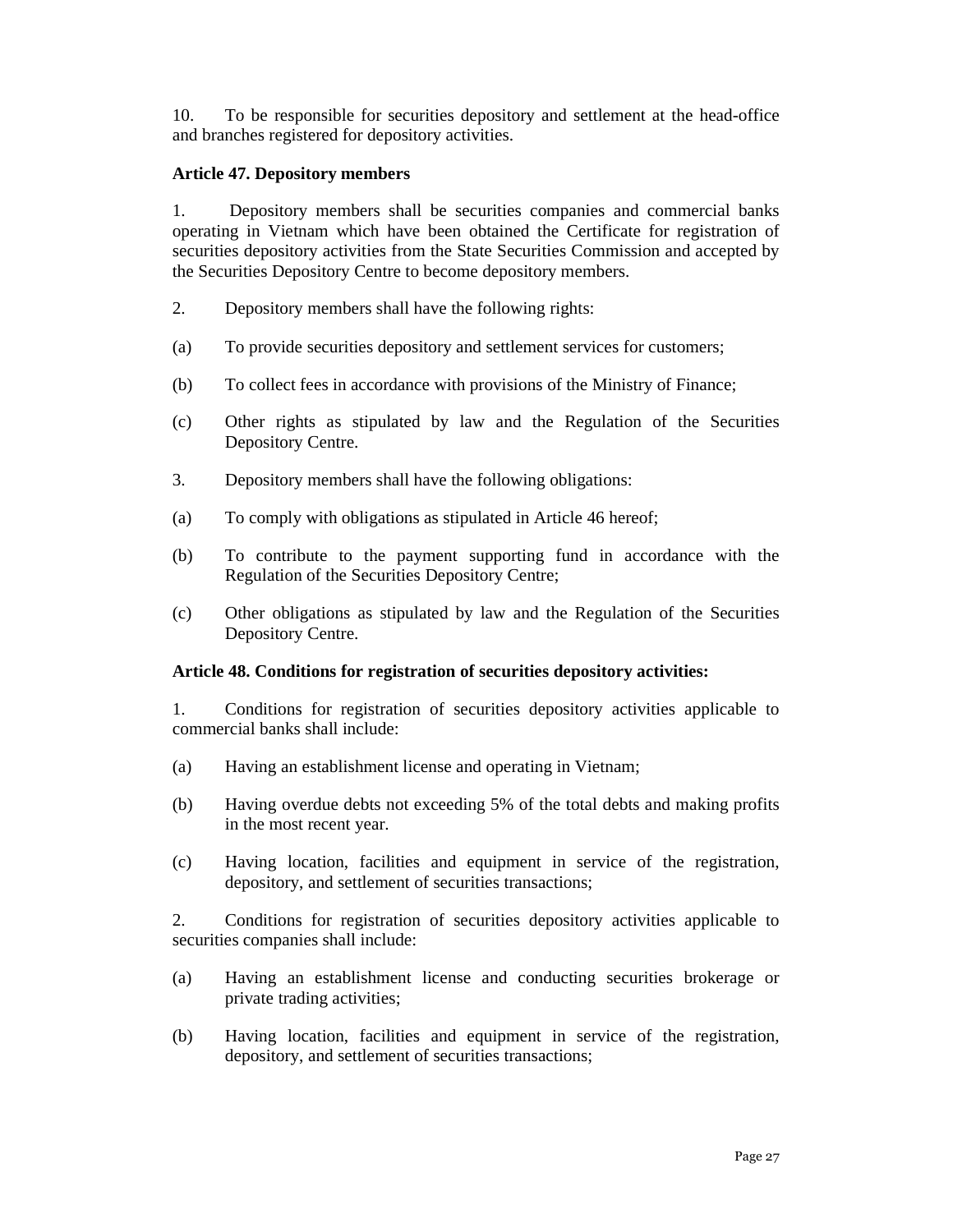# **Article 49. Applications for registration of securities depository activities**

- 1. An application for registration of securities depository activities.
- 2. A copy of the establishment and operation License.

3. Presentation of material and technical facilities to ensure the performance of securities depository;

4. The audited financial statement in the most recent year, except for cases where the securities companies are newly established.

### **Article 50. Time limit for issuance of the certificate for registration of securities depository activities**

1. The time limit for issuing the certificate for registration of securities depository activities shall be fifteen days upon receipt of the legitimate dossier by the State Securities Commission. In case of refusal, the State Securities Commission must reply in writing and clearly explain the reasons thereof.

2. Within 12 months from the date of issuance of the certificate for registration of securities depository activities, the securities companies, commercial banks shall have to complete procedures for registration of depository members at the Securities Depository Centre and carry out its operation.

### **Article 51. Suspension and withdrawal of the certificate for registration of securities depository activities**

1. Securities depository activities conducted by depository members shall be suspended for up to 90 days at maximum in the following cases:

- (a) Frequently violating obligations of depository members as stipulated by the Securities Depository Centre;
- (b) Having mistakes resulting in material losses for customers.

2. Depository members' certificate for registration of securities depository activities shall be withdrawn in the following cases:

- (a) Failing to rectify its violations as stipulated in clause 1 of this Article upon the expiry of the suspension period;
- (b) Failing to conduct securities depository activities within 12 months from the date of receiving the certificate for registration of securities depository activities;
- (c) Its establishment and operation License has been revoked;
- (d) Undergoing division, separation, merger, consolidation, conversion, dissolution and bankruptcy;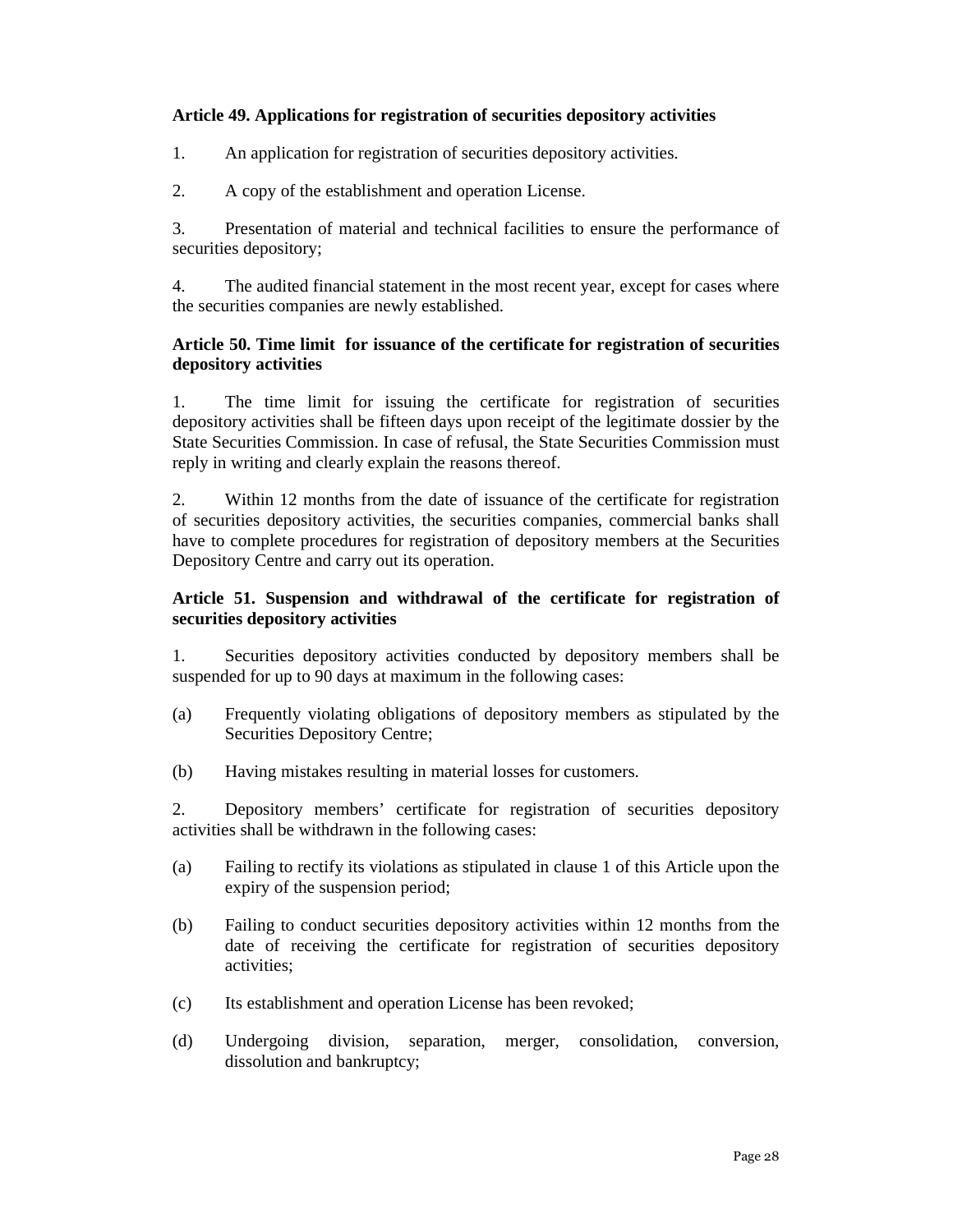(dd) Voluntarily terminating the securities depository activities upon receipt of the approval from the State Securities Commission.

3. Upon withdrawal of the certificate for registration of securities depository activities, depository members shall have to complete procedures for finalization of securities depository accounts in compliance with the Regulation of the Securities Depository Centre.

# **Article 52. Registration of Securities**

1. Securities of public companies must be centrally registered at the Securities Depository Centre.

2. Securities of other issuers that authorize the Securities Depository Centre to act as an assignment agent shall be registered at the Securities Depository Centre.

3. Public companies and issuers specified in clauses 1 and 2 of this Article shall register types of securities and information on securities owners with the Securities Depository Centre.

### **Article 53. Securities depository**

1. The securities of public companies must be centrally deposited at the Securities Depository Centre before transactions are conducted.

2. Securities shall be centrally deposited at the Securities Depository Centre under the form of general depository. The securities holders are co-owners of general securities in proportion to the number of securities deposited.

3. The Securities Depository Centre shall be entitled to carry out separate depository with respect to registered securities and other assets upon request of the owners.

### **Article 54. Transfer of securities ownership**

1. The transfer of securities ownership with respect to categories of securities registered at the Securities Depository Centre shall be undertaken via the Securities Depository Centre;

2. The validity of the transfer of securities ownership at the Securities Depository Centre shall be as follows:

- (a) Where securities have been centrally deposited at the Securities Depository Centre, the transfer of securities ownership shall take effect on the date of book-entry in the securities depository account at the Securities Depository Centre.
- (b) Where the securities have not been centrally deposited at the Securities Depository Centre, the transfer of securities ownership shall take effect on the date of recording on the securities registration book managed by the Securities Depository Centre.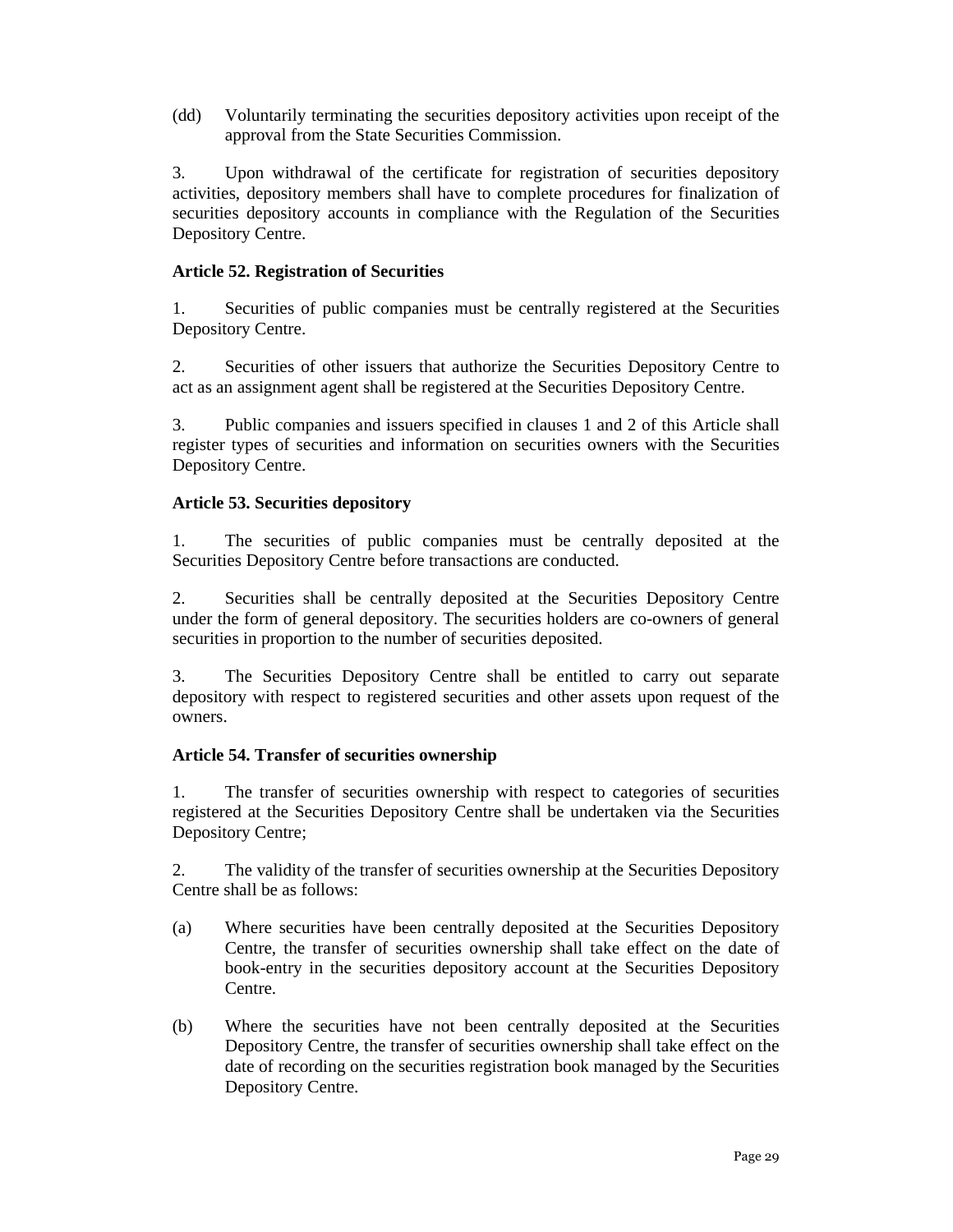### **Article 55. Clearing and Settlement of securities transactions**

1. The clearing and settlement of securities transactions shall be conducted in accordance with the Regulation of the Securities Depository Centre.

2. The settlement of securities shall be conducted via the Securities Depository Centre, the payment of securities transaction amounts shall be conducted via the settlement banks and must be in compliance with the principle of securities transfer together with the payment of money;

### **Article 56. Protection of the customers' property**

1. Any securities, whether in the material or non-material form, and other assets of customers held by a Securities Depository Centre or relevant depository members shall remain the owner's property and shall not be considered as assets of the Securities Depository Centre or depository members.

2. The Securities Depository Centre or depository members are not allowed to use customers' securities deposited at the Securities Depository Centre or at the depository members' to pay any debts of the Securities Depository Centre or of depository members.

### **Article 57. Confidentiality**

1. The Securities Depository Centre and depository members shall be responsible for keeping secret the information regarding the customers' securities ownership, and refusing any investigation, attachment, lien, transfer of customer's assets without the customers' consent.

2. The stipulations in clause 1 of this Article shall not be applicable to the following cases:

- (a) Auditors conducting the audit of financial statements of the Securities Depository Centre or financial statements of depository members;
- (b) Customers of the Securities Depository Centre or depository members want to have information relating to their securities ownership;
- (c) Provision of information at the request of competent state authorities.

### **Article 58. Payment supporting fund**

1. The payment supporting fund shall be formed from the contributions by depository members in order to make payments for depository member where they are temporarily unable to pay for securities transactions.

2. The payment supporting fund shall be managed by the Securities Depository Centre separately from the assets of the Securities Depository Centre.

3. The rate of contribution to the payment supporting fund and mode of supporting the payment and the method of management and use of the payment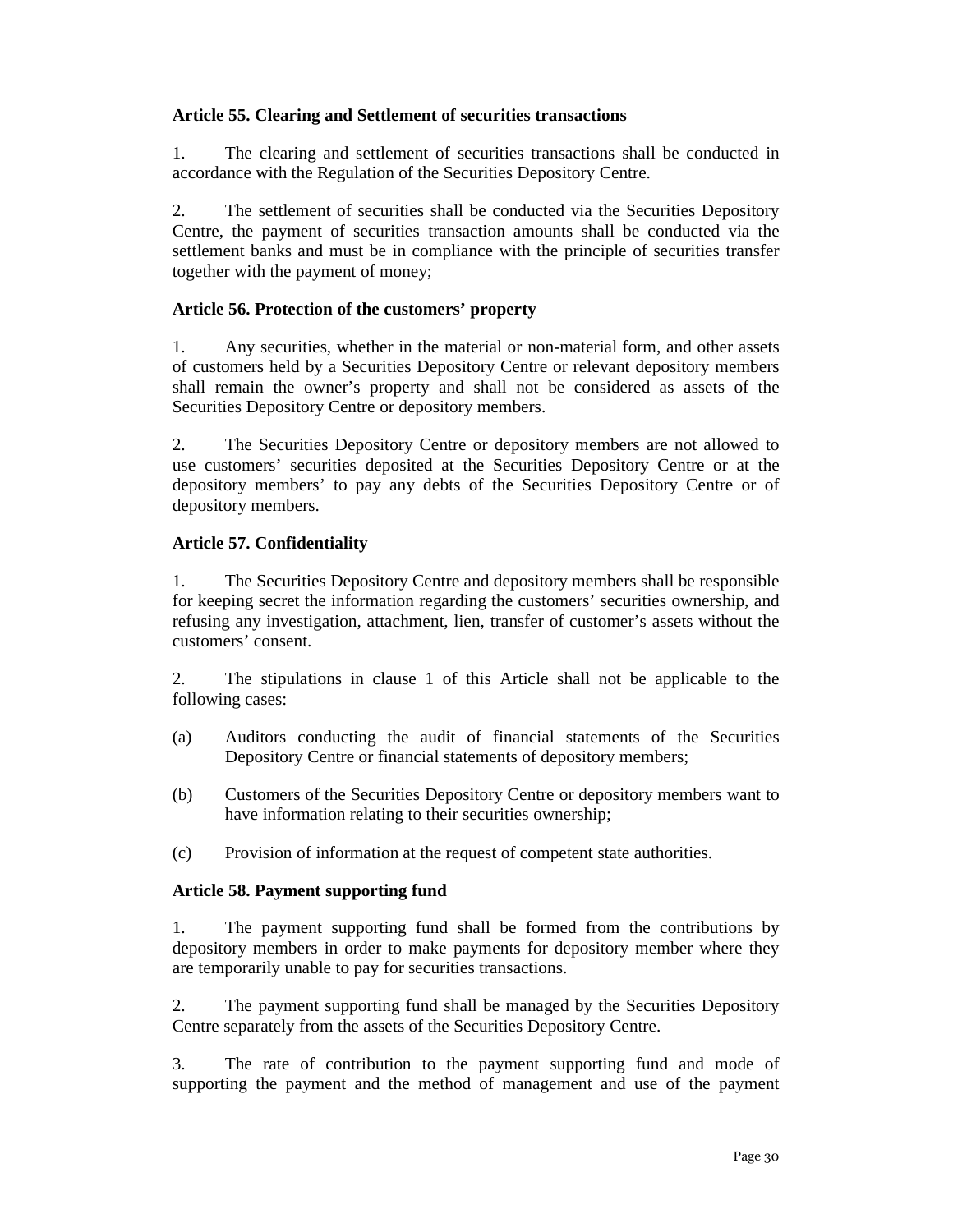supporting fund shall be in accordance with the Regulation of the Securities Depository Centre.

### **CHAPTER VI**

# **SECURITIES COMPANIES AND SECURITIES INVESTMENT FUND MANAGEMENT COMPANIES**

### **Article 59. Establishment and operation of securities investment companies and securities investment fund management companies**

1. Securities companies and securities investment fund management companies (hereinafter "fund management companies") shall be organised in the form of limited liability or shareholding company in accordance with the Law on Enterprises.

2. The State Securities Commission shall have the authority to grant the Establishment and Operation License to securities companies and fund management companies. This license also serves as a Business Registration Certificate.

### **Article 60. Business operations of securities companies**

1. The securities company shall be entitled to carry out one, several or all of the following business operations:

- (a) Securities brokerage;
- (b) Securities proprietary dealing;
- (c) Underwriting for issuance of securities; and
- (d) Securities investment consultancy.

2. The securities company is allowed to carry out the underwriting operation if it also carries out the securities proprietary dealing operation.

3. In addition to the business operations set out in Clause 1 of this Article, the securities company shall be entitled to provide financial consultancy services and other financial services.

#### **Article 61. Business operations of fund management companies**

1. The fund management company shall be entitled to carry out the following business operations:

(a) Management of securities management funds; and

(b) Investment portfolio management.

2. The authorisation to carry out the business operations set out in Clause 1 of this Article shall be jointly granted in one Establishment and Operation License of the fund management company.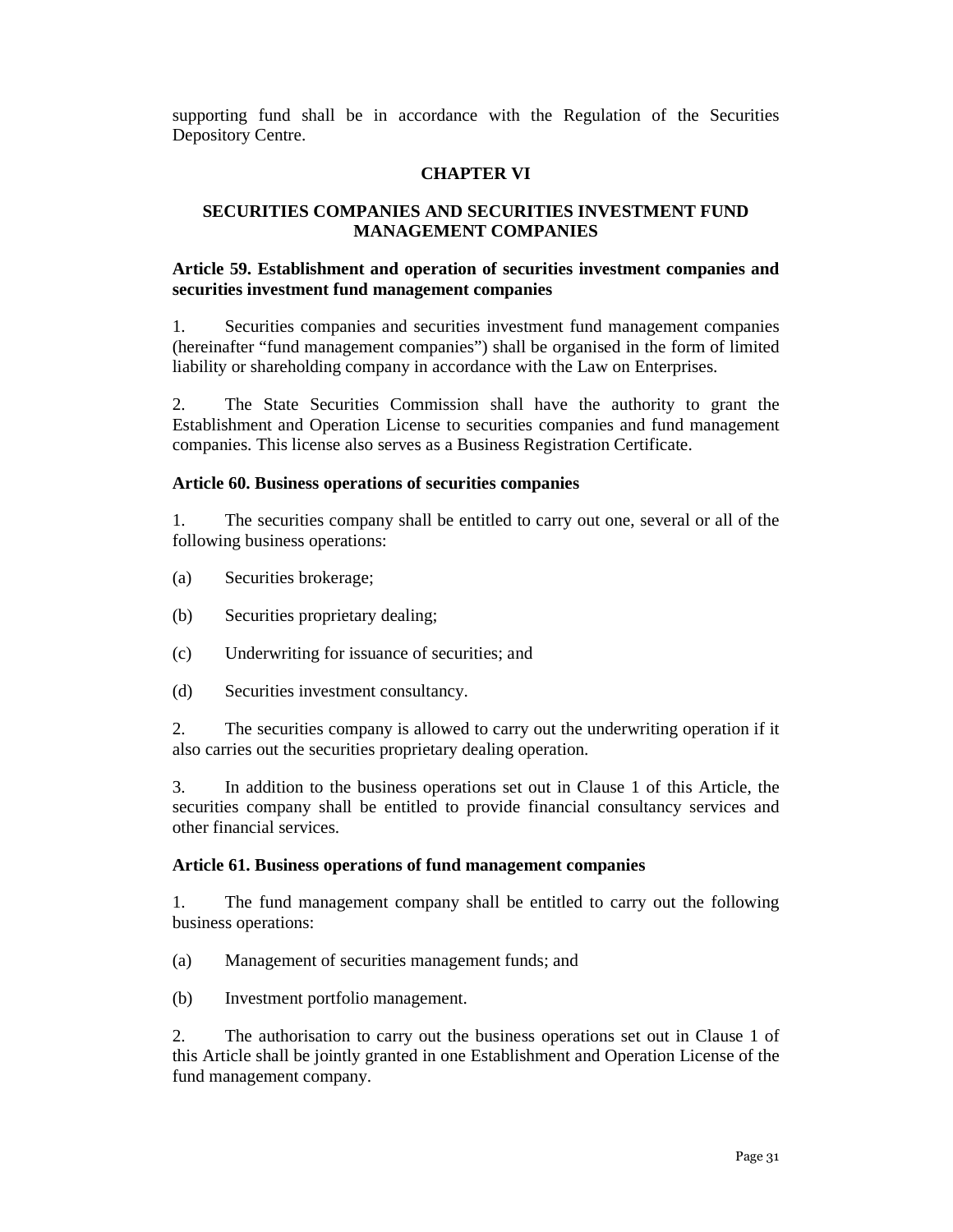3. In addition to the business operations set out in Clause 1 of this Article, the fund management company shall be entitled to mobilise capital for and manage foreign investments funds, which aim to invest in Vietnam.

### **Article 62. Conditions for issuance of the Establishment and Operation License of securities companies and fund management companies**

1. Conditions for issuance of the Establishment and Operation License of the securities company shall be as follows:

- (a) The applicant must have office and facilities available for securities dealing activities; the requirement of facilities however shall not apply to underwriting and securities investment consultancy operations;
- (b) The applicant must have adequate legal capital in accordance with the Government regulations;
- (c) The (General) Director and staff in charge of securities dealing operations as set out in Clause 1 of Article 60 and Clause 1 of Article 61 of this Law must have obtained the Securities Practitioner Certificate.

2. Individual founding shareholders or founding members must have full capacity for civil acts, must not be subject to any imprisonment or court injunction preventing them from practice; corporate body founding shareholders or founding members must be duly existing and have adequate financial capacity to make capital contributions. Founding shareholders or founding members must use their own sources of capital to make capital contributions to the securities company or fund management company.

### **Article 63. Dossier of application for Establishment and Operation License of the securities company or fund management company**

1. Application letter for Establishment and Operation License of the securities company or fund management company;

2. Statement of adequate physical and technical facilities for performance of securities dealing operations;

3. Bank statement on the amount of legal capital deposited at a blocked bank account;

4. List of the proposed (General) Director and staff in charge of securities dealing operations, accompanied by copies of Securities Practitioner Certificates;

5. List of founding shareholders or founding members, accompanied by copies of Identity Cards or Passports for those who are individual and copies of Business Registration Certificates for those who are legal persons;

6. Copies of the latest annual financial statement as certified by the independent auditing organisation of those founding shareholders or founding members who are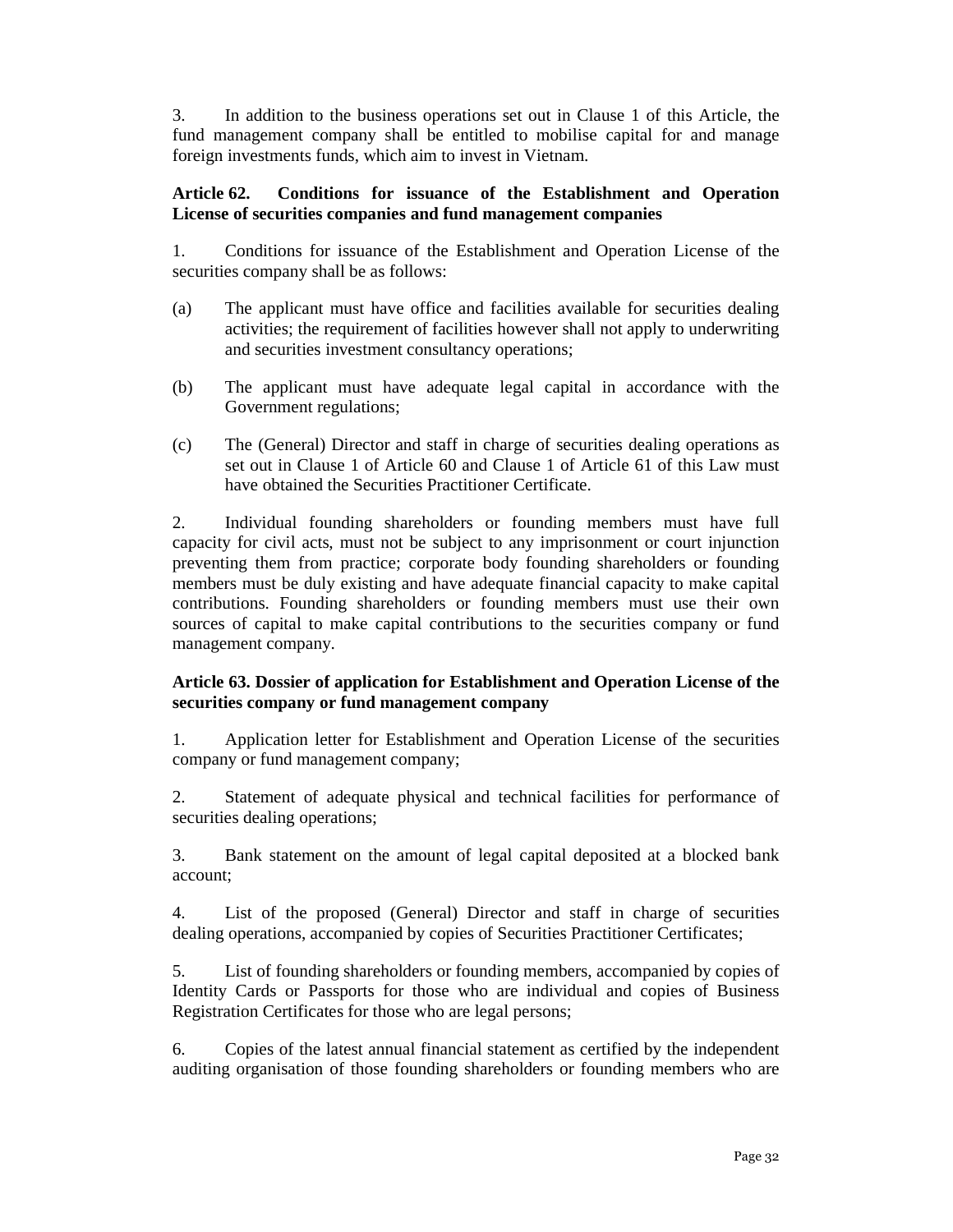legal persons and whose capital contribution account for ten or more per cent of the paid-up charter capital of the applicant;

7. Draft Charter of the proposed company; and

8. Proposed business plan for the first three years corresponding to the proposed business operations for licensing, accompanied by the proposed processes of operations, internal audit and risk management.

## **Article 64. Charter of securities company and Charter of fund management company**

1. The Charter of the securities company or the fund management company must include the following principal contents:

- (a) Those contents as set out in Article 22 of the Law on Enterprises;
- (b) Rights and obligations of the securities company or fund management company which are not in contrary to the provisions of this Law; and
- (c) Prohibitions or restraints applicable to the securities company or fund management company and its (General) Director, and securities practitioners of the securities company or fund management company.

2. The model Charter of securities company and the model Charter of fund management company shall be provided by the Ministry of Finance.

# **Article 65. Time limit of issuance of the Establishment and Operation License**

1. Within thirty days from the receipt of a valid application dossier, the State Securities Commission shall issue the Establishment and Operation License to the securities company or the fund management company. In case of refusal, the Ministry of Finance must give a written response to the applicant stating the reasons thereof.

2. Where any matters with respect to the dossier of application for Establishment and Operation License of the securities company or fund management company require clarifications, the State Securities Commission shall be entitled to request explanation by a representative among the founding shareholders or founding members or the person proposed to be appointed or recruited as the (General) Director of the applicant, either in person or in writing.

# **Article 66. Publication of the Establishment and Operation License**

1. Within seven days from the issuance of the Establishment and Operation License, the securities company or fund management company must publish its Establishment and Operation License in the communication media of the State Securities Commission and an electronic or printed newspaper in three consecutive issues.

2. The publication of the Establishment and Operation License as set out in Clause 1 of this Article shall include the following principal contents: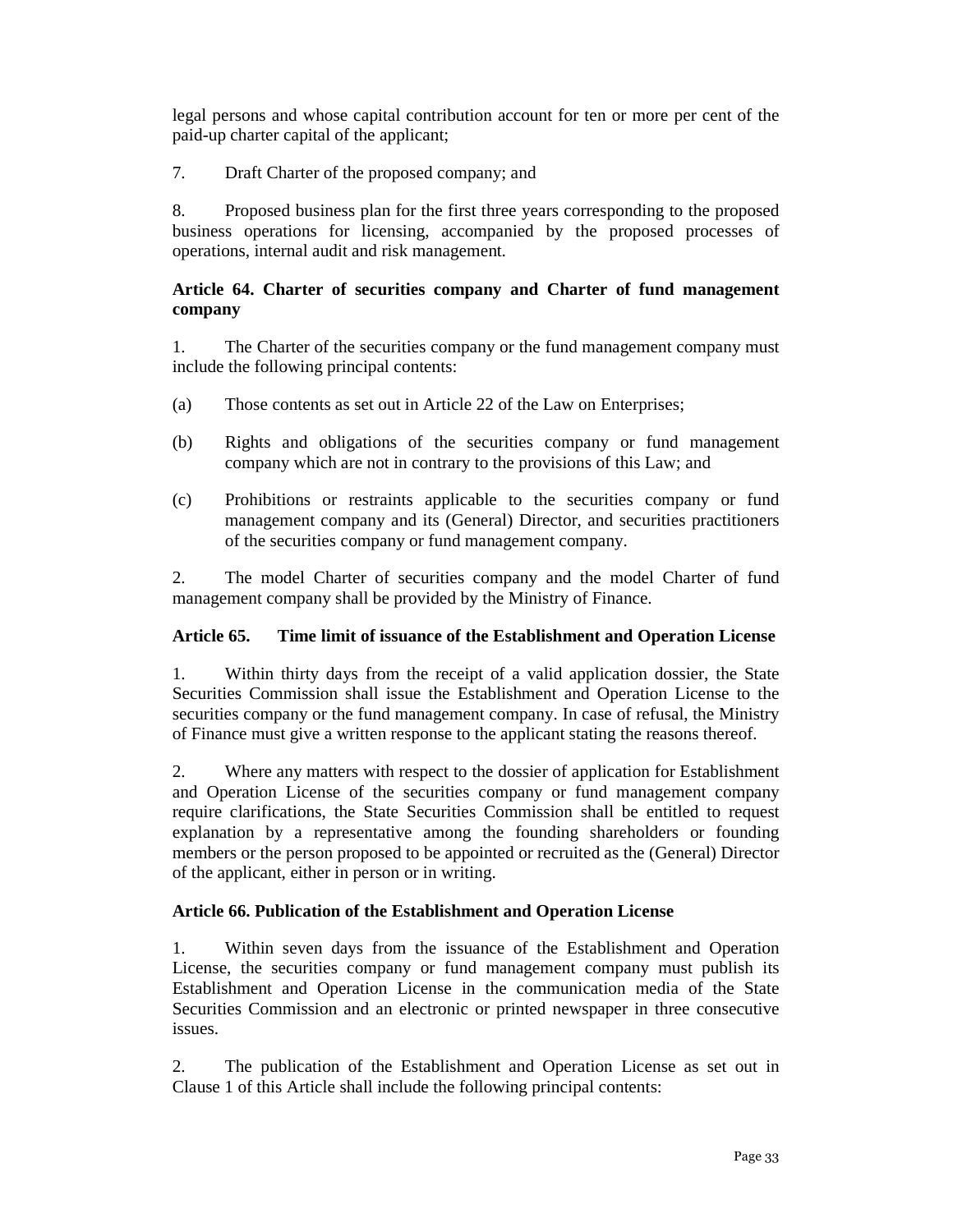- (a) Name of the securities company or fund management company;
- (b) Address of head office of the company, its branches and representative offices (if any);
- (c) number of the Establishment and Operation License, date of issuance and operational activities permitted to carry out;
- (d) Charter capital; and

(dd) Legal representative of the company.

### **Article 67. Supplement to the Establishment and Operation License**

1. A licensed securities company seeking to supplement its securities dealing operations must apply for supplementary Establishment and Operation License.

2. The dossier of application for supplementary Establishment and Operation License shall include the following documents:

- (a) Application for supplementary Establishment and Operation License;
- (b) Documents as set out in Clauses 2, 3 and 8 Article 63 of this Law;
- (c) Amended and supplemented Charter as approved by the General Meeting of Shareholders or the Board of Members or the Owner of the company; and
- (d) Decision of the General Meeting of Shareholders and the Board of Management or the decision of the Board of Members or the Owner of the company to supplement the securities dealing operations.

3. Within twenty days from the receipt of a valid application dossier, the State Securities Commission shall issue the supplementary Establishment and Operation License. In case of refusal, the Ministry of Finance must give a written response to the applicant clearly stating the reasons thereof.

4. The securities company, which has obtained the supplementary Establishment and Operation License, must publish the supplementary license within the time limit and in the manner set out in Clause 1 of Article 66 of this Law.

### **Article 68. Changes subject to the approval of the State Securities Commission**

1. Securities companies and fund management companies must obtain prior written approval of the State Securities Commission when undertaking the following changes:

- (a) Opening and closing of branches, representative offices and transaction offices;
- (b) Changing the company name and location of the head office, branches, representative offices and transaction offices of the company;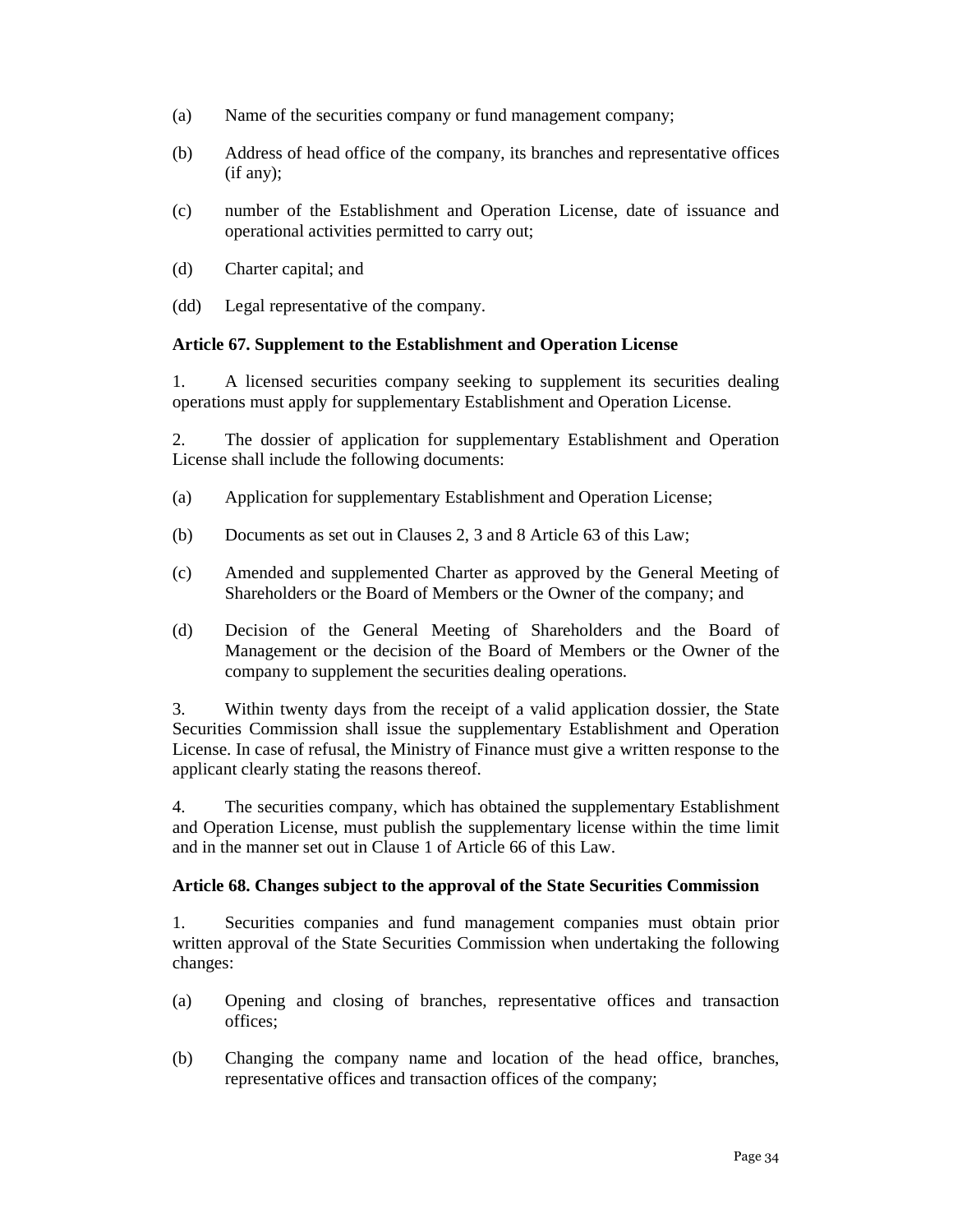- (c) Transactions resulting in the change in the ownership of the number of shares or capital contribution representing ten or more per cent of the paid up charter capital of the securities company or fund management company, except in case the shares of the securities company or fund management company are listed in the Stock Exchange or Securities Trading Centre; and
- (d) Temporary suspension of operation, except in a force majeure event;

2. The application dossier and procedures for obtaining approval of such changes shall be in accordance with by the Ministry of Finance regulations.

3. The time limit to provide the approval of such changes shall be fifteen days from the receipt by the State Securities Commission of a valid application dossier. Where the application is disapproved, the Ministry of Finance must give a written response to the applicant stating the grounds for such disapproval.

### **Article 69. Division, split, merger, consolidation and transformation of securities companies and fund management companies**

1. The division, split, merger, consolidation and transformation of securities companies and fund management companies shall be subject to the approval by the State Securities Commission. The time limit for granting the approval of the division, split, merger, consolidation and transformation shall be thirty days from the date of receipt by the State Securities Commission of valid application dossier. In case of refusal, the State Securities Commission must provide its written response clearly stating the reasons thereof.

2. The dossier of application for approval of the division, split, merger, consolidation and transformation of securities companies and fund management companies and the procedures thereof shall be in accordance with the Ministry of Finance regulations.

3. Securities companies and fund management companies shall undertake the division, split, merger, consolidation or transformation in accordance with the Law on Enterprises.

4. The new company established by the division, split, merger, consolidation or transformation of a securities company or fund management company must proceed with the formalities of application for re-issuance of the Establishment and Operation License in accordance with Article 63 of this Law.

# **Article 70. Suspension and revocation of the Establishment and Operation License of the securities company or fund management company**

1. The operation of a securities company or fund management company shall be suspended in the following circumstances:

(a) The dossier of application for issuance of or supplement to the Establishment and Operation License includes any incorrect information;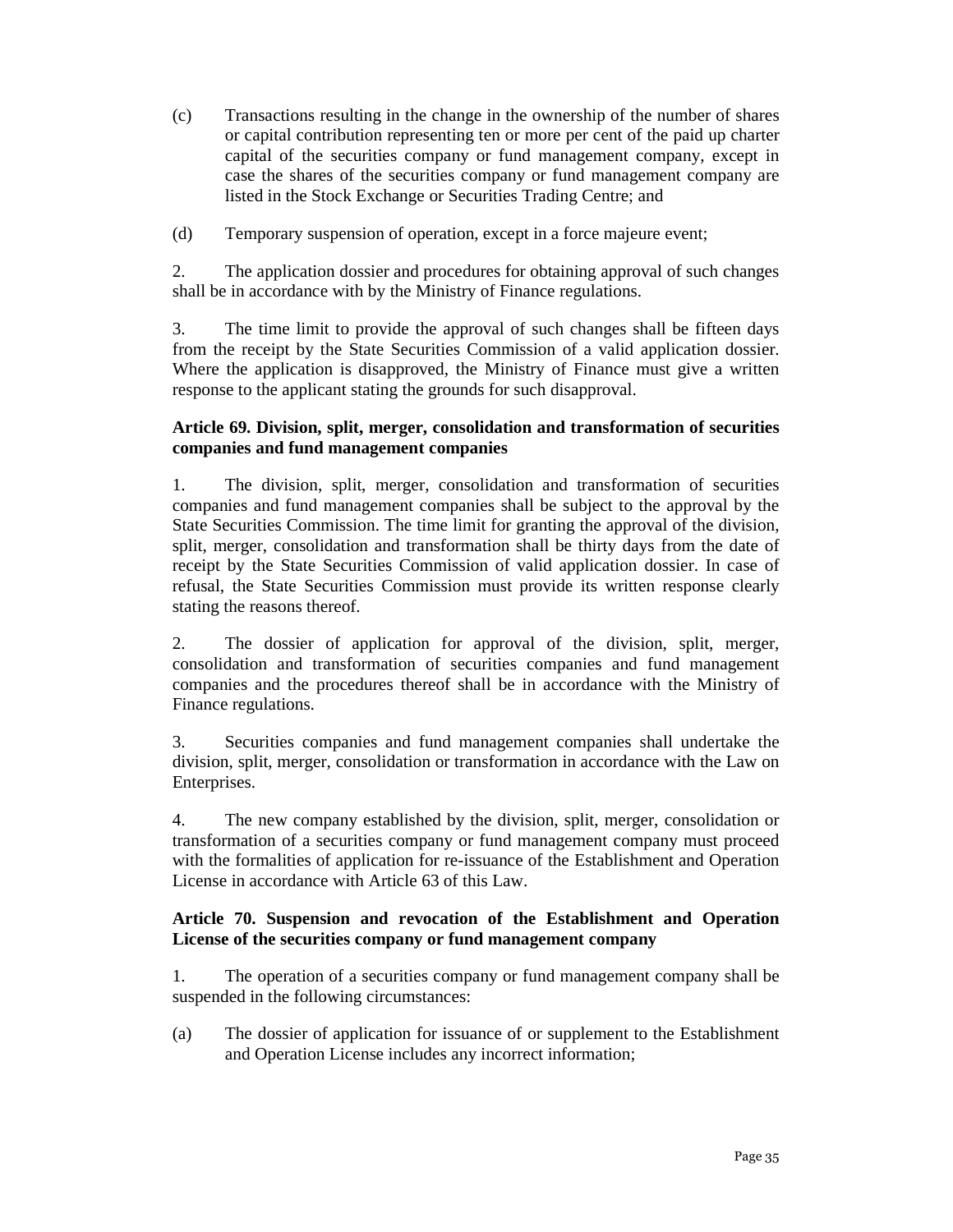- (b) The securities company or fund management company fails, after the expiry of the warning period as set out in Article 74 of this Law, to rectify the warning status and suffers from a accumulative loss equivalent to fifty per cent of its charter capital or fails to meet the operating capital requirement to conduct the securities dealing operations;
- (c) The company's operation does not conform to its objectives or the contents as set out in its Establishment and Operation License;
- (d) The company fails to maintain the conditions for issuance of the Establishment and Operation License as set out in Article 62 of this Law.

2. The Establishment and Operation License of a securities company or fund management company shall be revoked in the following circumstances:

- (a) The company fails to carry out the securities dealing activities within twelve months from the date of issuance of the Establishment and Operation License;
- (b) The company fails to rectify the status as set out in paragraph (b) Clause 1 of this Article within six months from the date on which its operation is suspended;
- (c) The company fails to rectify the breaches set out in paragraphs (a), (c) and (d) Clause 1 of this Article within sixty days from the date on which its operation is suspended; and
- (d) The company is dissolved or goes bankrupt.

3. In case of revocation of the Establishment and Operation License as set out in paragraph (b) Clause 2 of this Article, the State Securities Commission may appoint another securities company to complete all the transactions and contracts of the company subject to revocation of the Establishment and Operation License; in such case the authorisation relation shall be automatically established between the two companies.

4. Upon the revocation of the Establishment and Operation License, the securities company or fund management company must immediately cease all activities specified in such license and make relevant announcement in a printed or electronic newspaper in three consecutive issues. The State Securities Commission shall be responsible to announce the revocation of the licence of the securities company or the fund management company on its communication media.

# **Article 71. Obligations of securities companies**

[The securities company shall be obliged:]

1. To set up the systems of internal control, risk management and monitoring and prevention of conflicts of interest within the company or in transactions with relevant persons;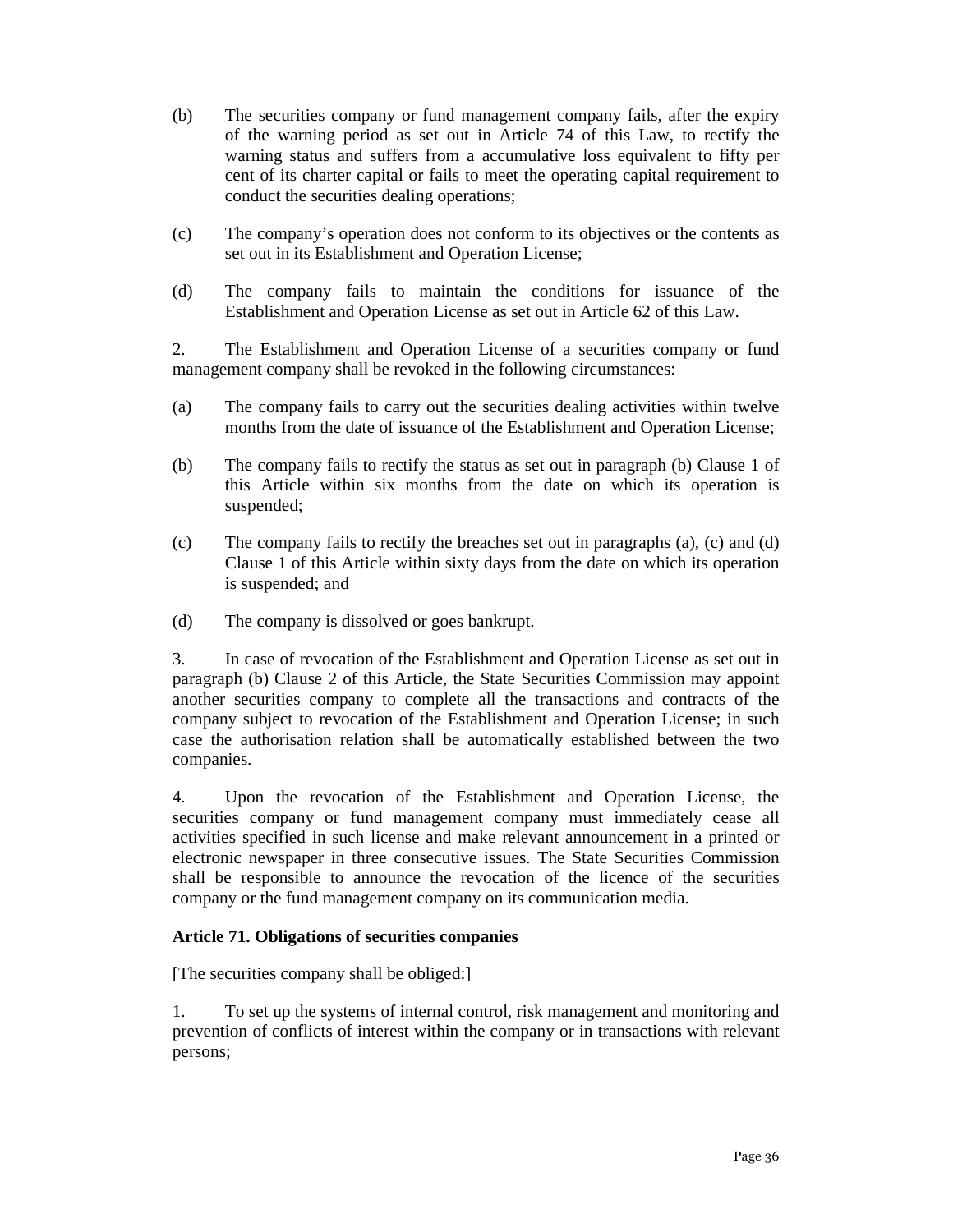2. To manage on a separate basis the securities of each investor, to separate the monies and securities of investors and those of the securities company;

3. To enter into written contracts with clients for services rendered to those clients; to provide clients with full and true information;

4. To give priority to orders of the client against those of the company;

5. To gather and search for information about the client's financial status and investment objectives and ability to take risks; to assure the recommendations or advice provided to a client are those suitable to such client;

6. To comply with the requirement of adequacy of utilisable capital in accordance with the regulations of the Ministry of Finance;

7. To procure professional liability insurance for the securities dealing operations performed by the company or establish a fund for protection of investors for the purpose of indemnifying investors against the damages due to technical incidents or negligence of the company's staff;

8. To fully keep the documents and accounts which reflect in details and accurately the transactions of clients and the company;

9. To carry out short sale or let its clients carry out short sale of securities or make lending of securities to its clients for selling in accordance with the Ministry of Finance regulations;

10. To comply with the Ministry of Finance regulations on securities dealing operations;

11. To comply with the procedures of accounting, auditing, statistics and to fulfil its financial obligations in accordance with the laws;

12. To make the publication of information in accordance with Article 104 of this Law and comply with the reporting requirements as provided in the Ministry of Finance regulations.

### **Article 72. Obligations of fund management companies**

[The fund management company shall be obliged:]

1. To comply with the obligations as set out in Clauses 1, 3, 4, 5, 6, 7, 9, 10, 11 and 12 Article 71 of this Law.

2. To carry out the activities of securities investment fund management and securities portfolio management in accordance with this Law, the Charter of the securities investment fund and the agreement with the entrusting client and the agreement with supervising bank.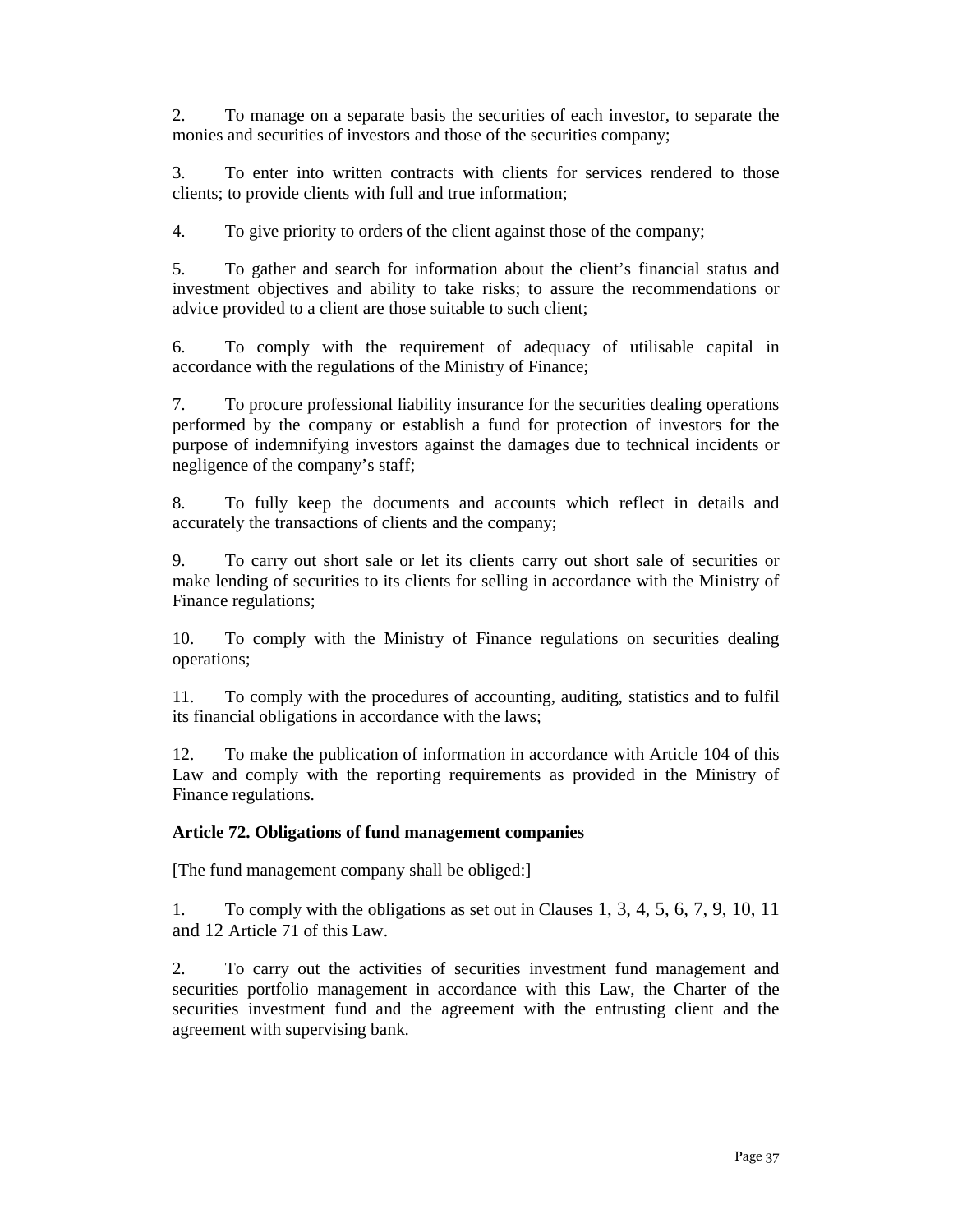3. To determine the net asset value of the securities investment fund in accordance with Article 88 of this Law, the Charter of the securities investment fund and the agreement with the entrusting client.

## **Article 73. Restrictions applicable to securities companies and fund management companies**

[Securities companies and fund management companies shall be restricted from:]

1. Providing any opinion or making any assurance to clients as to the income or profits [to be] gained on their investments or making any assurance to clients as to their investments to be free of loss, except for investments in securities on a stable income basis;

2. Disclosing any information of the client, except as agreed by the client or at the request of the competent State administrative agency;

3. Taking any actions which may mislead clients and investors of the price of securities;

4. Providing loans to clients for purchasing securities, unless otherwise provided by the Ministry of Finance;

5. Founding shareholders or founding members of a securities company or fund management company are restricted from assigning their shares or capital contribution within three years from the date of issuance of the Establishment and Operation License, except in case of assignment to other founding shareholder(s) or founding member(s) of the company.

# **Article 74. Provisions on warning status**

A warning shall be given to securities companies and fund management companies in the event their utilisable capital reduces to an amount less than hundred and twenty per cent of the level set out in Clause 6 of Article 71 of this Law. The securities company or fund management company subject to such warning must rectify the warning status within thirty days from the date of warning.

# **Article 75. Dissolution and bankruptcy of securities companies and fund management companies**

1. The dissolution of securities companies and fund management companies shall be subject to the provisions of the Law on Enterprises. The self-dissolution by a securities company or fund management company prior to expiry of the operation term of the company shall be subject to the approval by the State Securities Commission.

2. The bankruptcy of securities companies and fund management companies shall be subject to the laws and regulations on bankruptcy applicable to enterprises of financial and banking sector.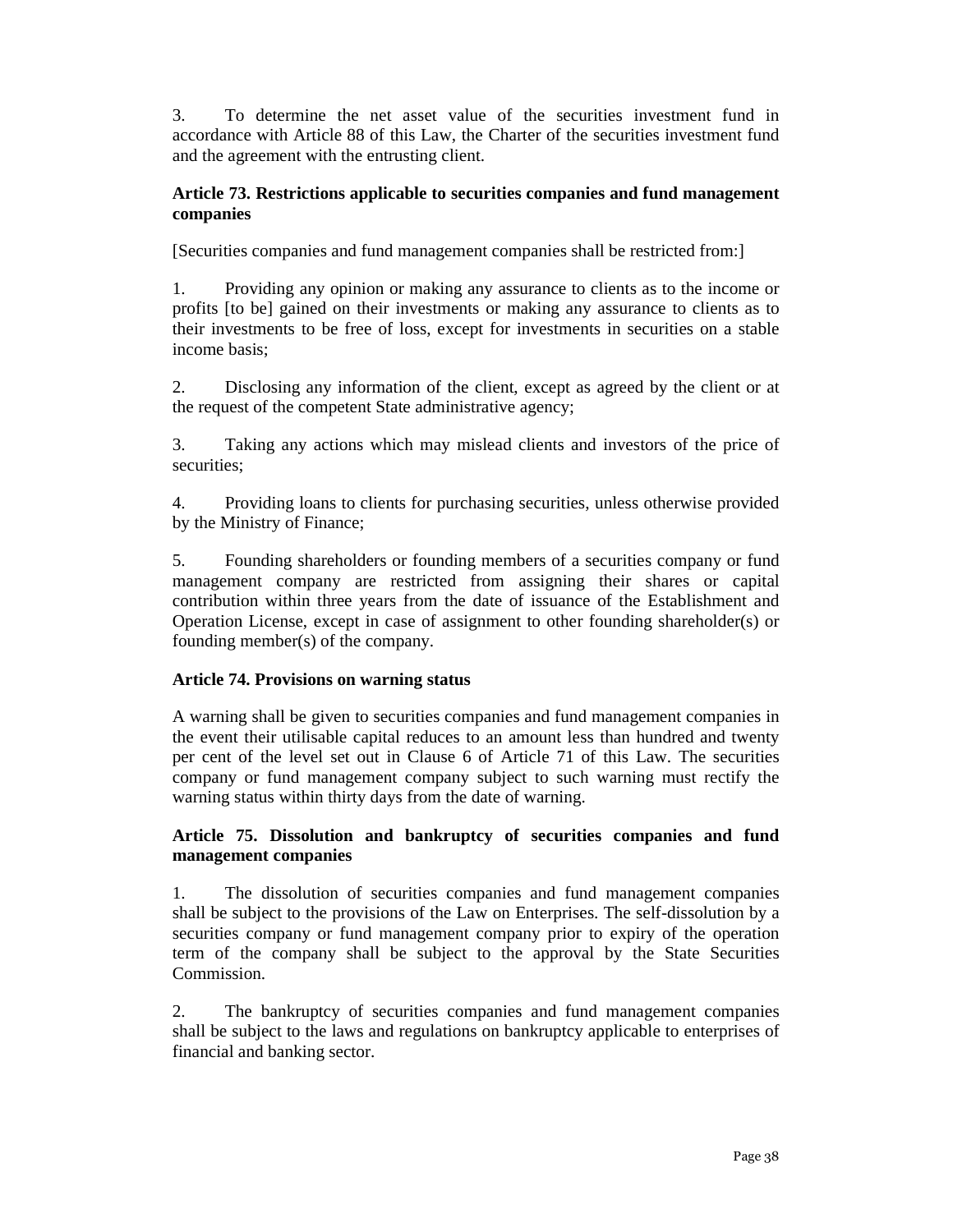# **Article 76. Issuance of the Establishment and Operation License with respect to foreign owned securities companies and fund management companies in Vietnam**

1. Foreign owned securities companies and fund management companies in Vietnam shall be organised in the form of joint venture company, shareholding company or 100% foreign owned company and subject to the Establishment and Operation License to be issued by the State Securities Commission.

2. The conditions for establishment and operation of foreign owned securities companies and fund management companies shall be in accordance with Article 62 of this Law.

3. The dossier of application for Establishment and Operation License of foreign owned securities companies and fund management companies and the procedures thereof shall be stipulated by the Government.

# **Article 77. Issuance of the Establishment and Operation License of the branch of foreign securities companies and foreign fund management companies in Vietnam**

1. Conditions for issuance of the Establishment and Operation License of the branch of foreign securities companies and foreign fund management companies shall include:

- (a) being securities trading organisations which are duly operating in a foreign country;
- (b) satisfying the conditions set out in Clause 1 of Article 62 of this Law.
- 2. The dossier of application for Establishment and Operation License of the branch of foreign securities companies and foreign fund management companies in Vietnam shall be stipulated by the Government.

### **Article 78. Representative offices of foreign securities companies and foreign fund management companies in Vietnam**

1. Foreign securities companies and foreign fund management companies shall be entitled to establish the representative office in Vietnam having registered for operation with the State Securities Commission.

2. The dossier of registration for operation of the representative office of foreign securities companies and foreign fund management companies in Vietnam shall include:

- (a) certificate of registration for operation of representative office;
- (b) Copy of the Business License of the foreign securities company or foreign fund management company;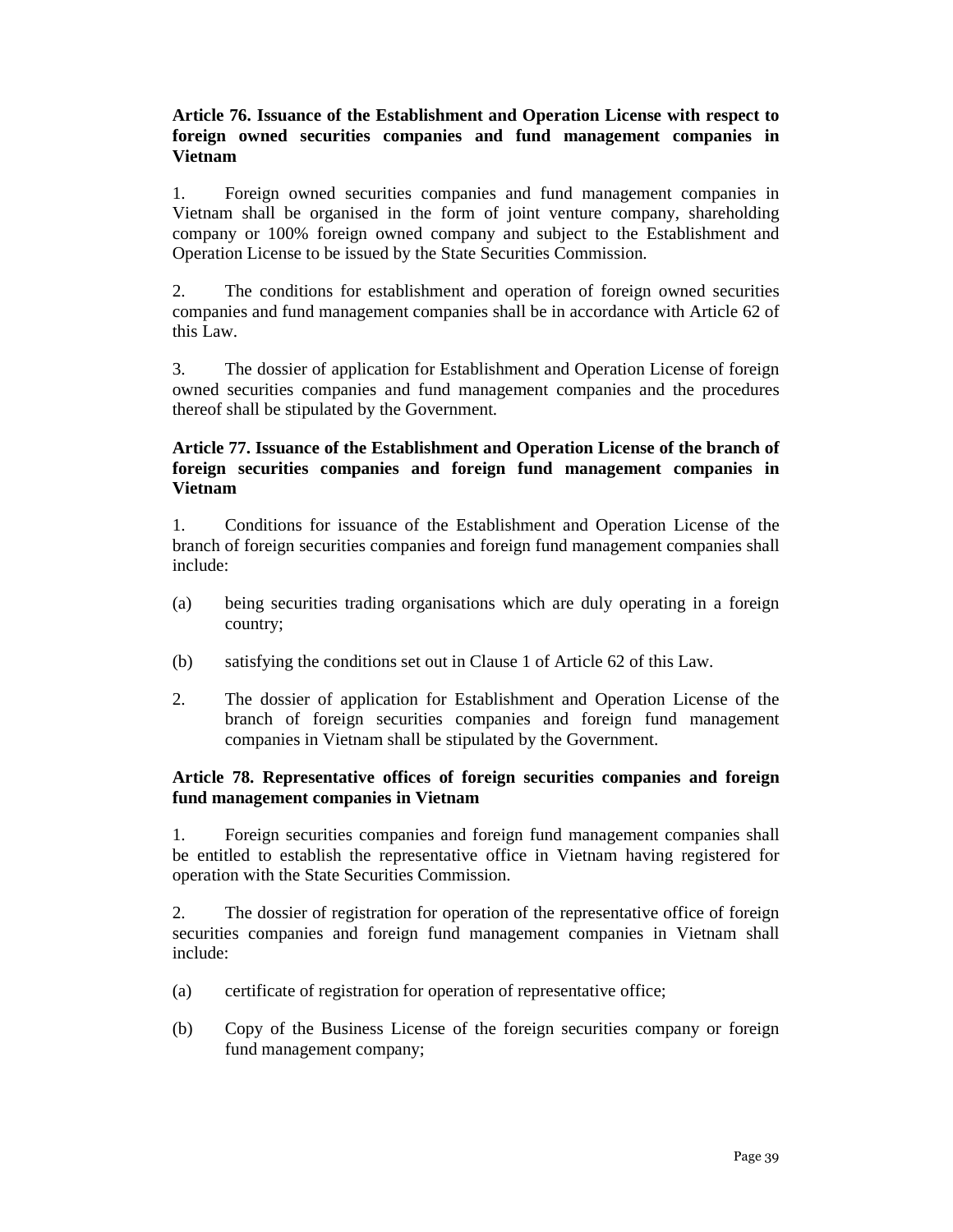- (c) Copy of the Charter of the foreign securities company or foreign fund management company; and
- (d) Resume of the proposed Chief Representative of the company in Vietnam and the list of staff of the representative office (if any).

3. Within seven days from the receipt of a valid dossier, the State Securities Commission shall grant the Certificate of Registration for Operation of Representative Office of the foreign securities company or foreign fund management company in Vietnam. In case of refusal, the State Securities Commission must provide its written response clearly stating reasons thereof.

4. The scope of operation of the representative office of foreign securities companies and foreign fund management companies in Vietnam shall include one, some or all of the following activities:

- (a) Functioning as liaison and market research office;
- (b) Promoting the development of cooperation project in the field of securities and the securities market in Vietnam;
- (c) Promoting and supervising the performance of contracts and agreements entered between the foreign securities company or foreign fund management company with Vietnamese economic entities; and
- (d) Promoting and supervising the implementation of projects in Vietnam sponsored by the foreign securities company or foreign fund management company.

5. Representative offices are not allowed to carry out the securities dealing activities.

6. Representative offices shall be subject to the administration and supervision of the State Securities Commission.

### **Article 79. Securities Practitioner Certificate**

1. The Securities Practitioner Certificate shall be issued to individuals who meet the following requirements:

- (a) Having full capacity for civil acts and not subject to any imprisonment or court injunction preventing them from practice;
- (b) Holding a university degree and having specialised expertise in the field of securities and the securities market;
- (c) Having passed an examination organised by the State Securities Commission. A foreigner, who owns a professional certificate of securities and the securities market or who has duly practiced in the field of securities and securities law may obtain the [Vietnamese] Securities Practitioner Certificate by passing an examination of the laws on securities of Vietnam.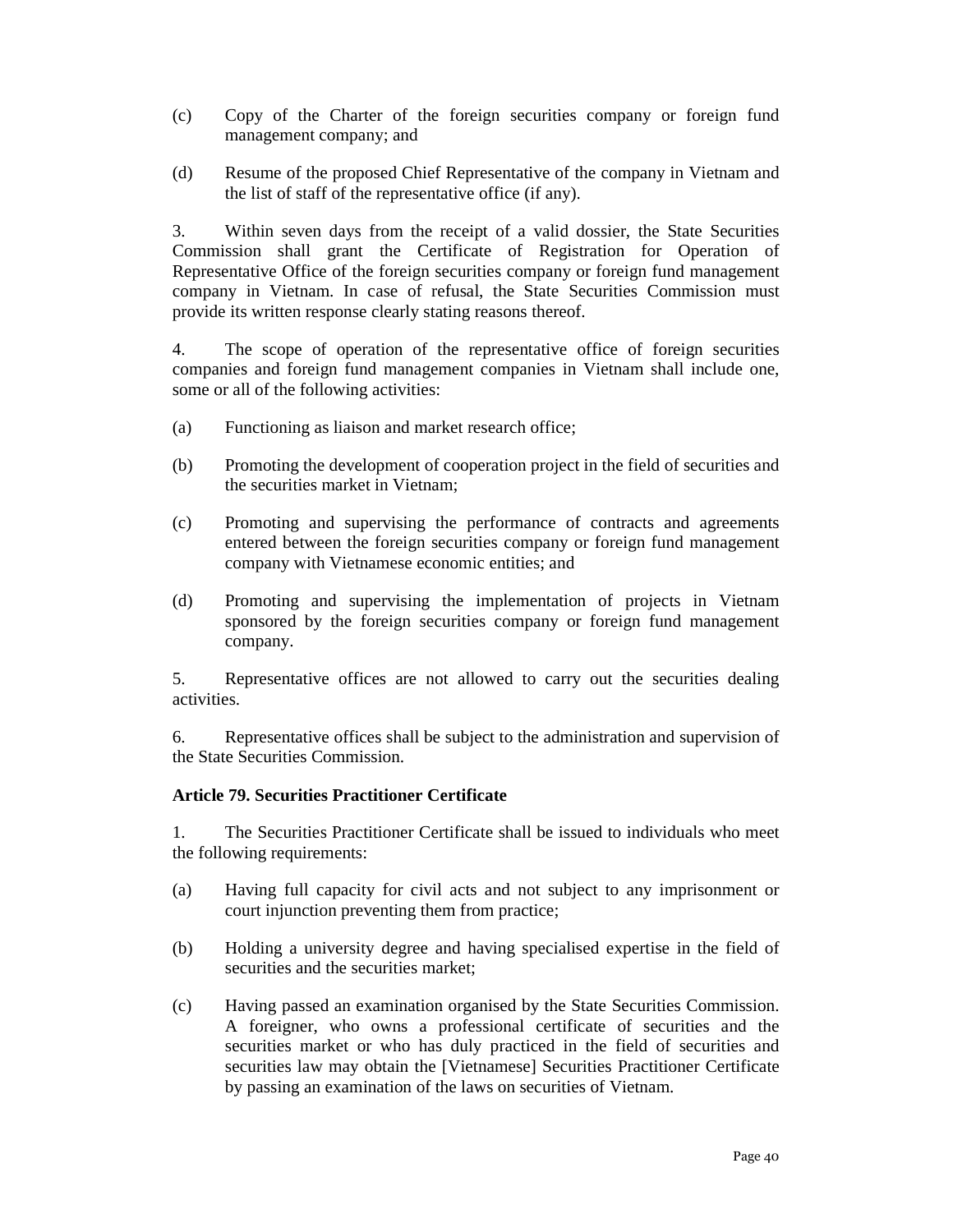- 2. The dossier of application for Securities Practitioner Certificate shall include:
- (a) Application for Securities Practitioner Certificate;
- (b) Resume of the applicant certified by the local government of the place of the applicant's residence;
- (c) Copy of professional degrees or certificates of the applicant.

3. In case of foreigner applicant as provided in paragraph (c) Clause 1 of this Article, the dossier of application for Securities Practitioner Certificate shall include:

- (a) Application for Securities Practitioner Certificate;
- (b) Resume of the applicant certified by the competent authority of the relevant country and copy of his/her passport;
- (c) Copy of the applicant's professional certificate or document evidencing the applicant has engaged in securities practice outside Vietnam.

4. Within seven days of receiving a valid dossier, the State Securities Commission shall issue the Securities Practitioner Certificate. In case of refusal, the State Securities Commission shall response in writing clearly stating the reasons thereof.

5. A Securities Practitioner Certificate shall be effective only if the holder thereof is employed by a securities company or fund management company and such employment is notified by the employer company to the State Securities Commission.

6. Securities companies and fund management companies shall be responsible to notify the State Securities Commission of the termination of the employment of any Securities Practitioner Certificate holder employed by them within two days after such termination.

### **Article 80. Revocation of Securities Practitioner Certificate**

1. A securities practitioner shall be subject to revocation of the Securities Practitioner Certificate in the following circumstances:

- (a) He or she no longer meets the requirements for issuance of Securities Practitioner Certificate as set out in paragraph (a) Clause 1 of Article 79 of this Law;
- (b) He or she is in breach of the provisions of Article 9 and Clauses 1 and 3 of Article 81 of this Law; and
- (c) He or she has not conducted any securities practice for three consecutive years.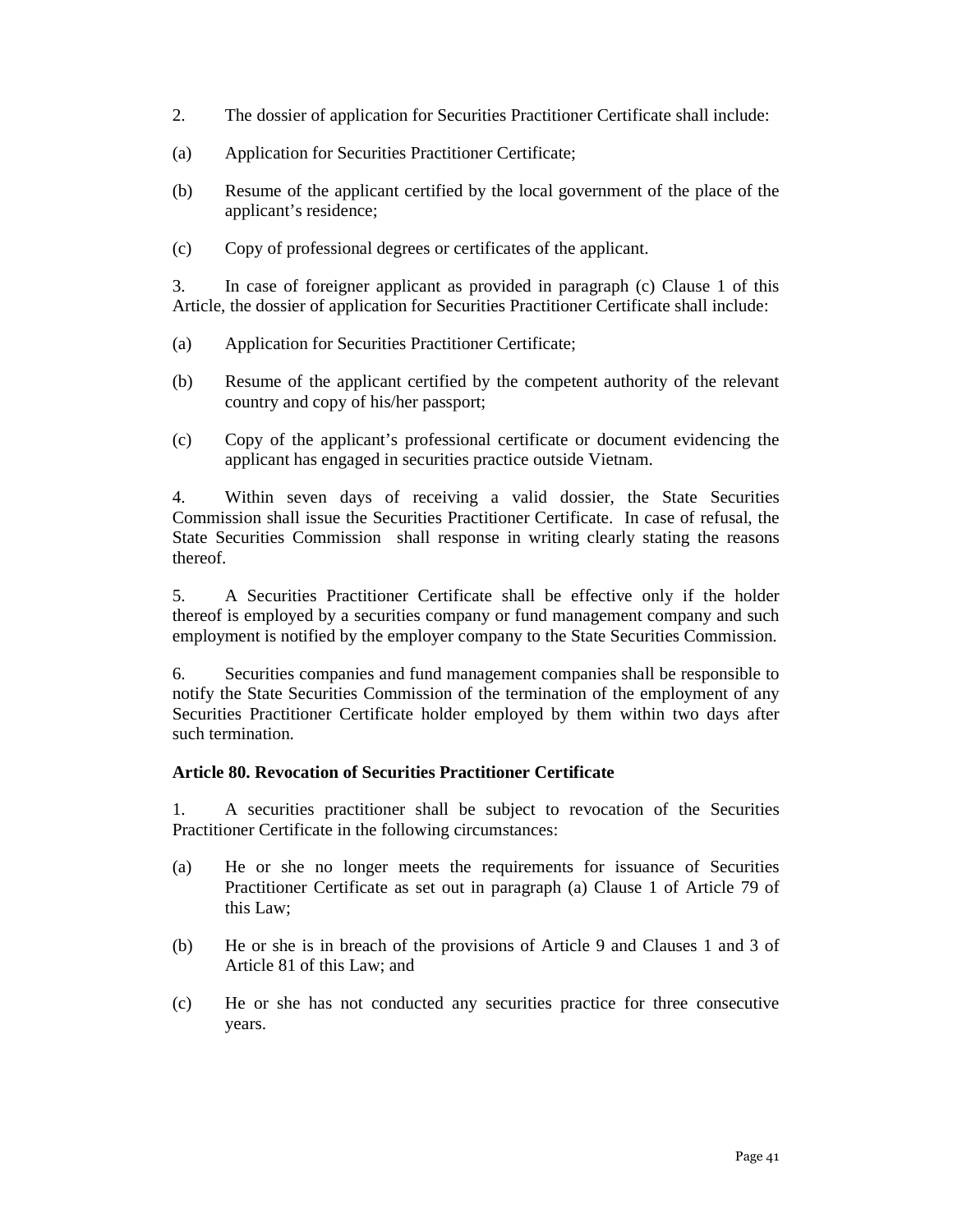2. A securities practitioner whose the Securities Practitioner Certificate is revoked in the circumstance (b) of Clause 1 of this Article shall not be entitled to reissuance of another Securities Practitioner Certificate.

### **Article 81. Responsibilities of securities practitioners**

- 1. The securities practitioner is not allowed:
- (a) To work concurrently for another organisation which has an ownership relation with the securities company or fund management company where he or she is working;
- (b) To work concurrently for another securities company or fund management company; and
- (c) To work concurrently as the Director of an organisation which offers its securities to the public or a listed organisation.

2. While employed by a securities company, the securities practitioner may open the securities trading account for himself or herself only with that securities company.

3. The securities practitioner are not allowed to use monies or securities in the client's account without the client's authorisation.

4. The securities practitioner is required to attend training courses of new legislations and regulations, new trading system and new types of securities organised by the State Securities Commission, Stock Exchanges and Securities Trading Centres.

### **CHAPTER VII**

# **SECURITIES INVESTMENT FUNDS, SECURITIES INVESTMENT COMPANIES AND SUPERVISING BANKS**

# **SECTION 1**

# **GENERAL PROVISIONS ON SECURITIES INVESTMENT FUNDS**

### **Article 82. Forms of securities investment funds**

- 1. Securities investment funds include public funds and member funds.
- 2. Public funds include open-ended funds and close-ended funds.

### **Article 83. Establishment of securities investment funds**

1. The establishment and public offering of fund certificates of a public fund shall be performed by a fund management company in accordance with Article 90 of this Law and be registered with the State Securities Commission.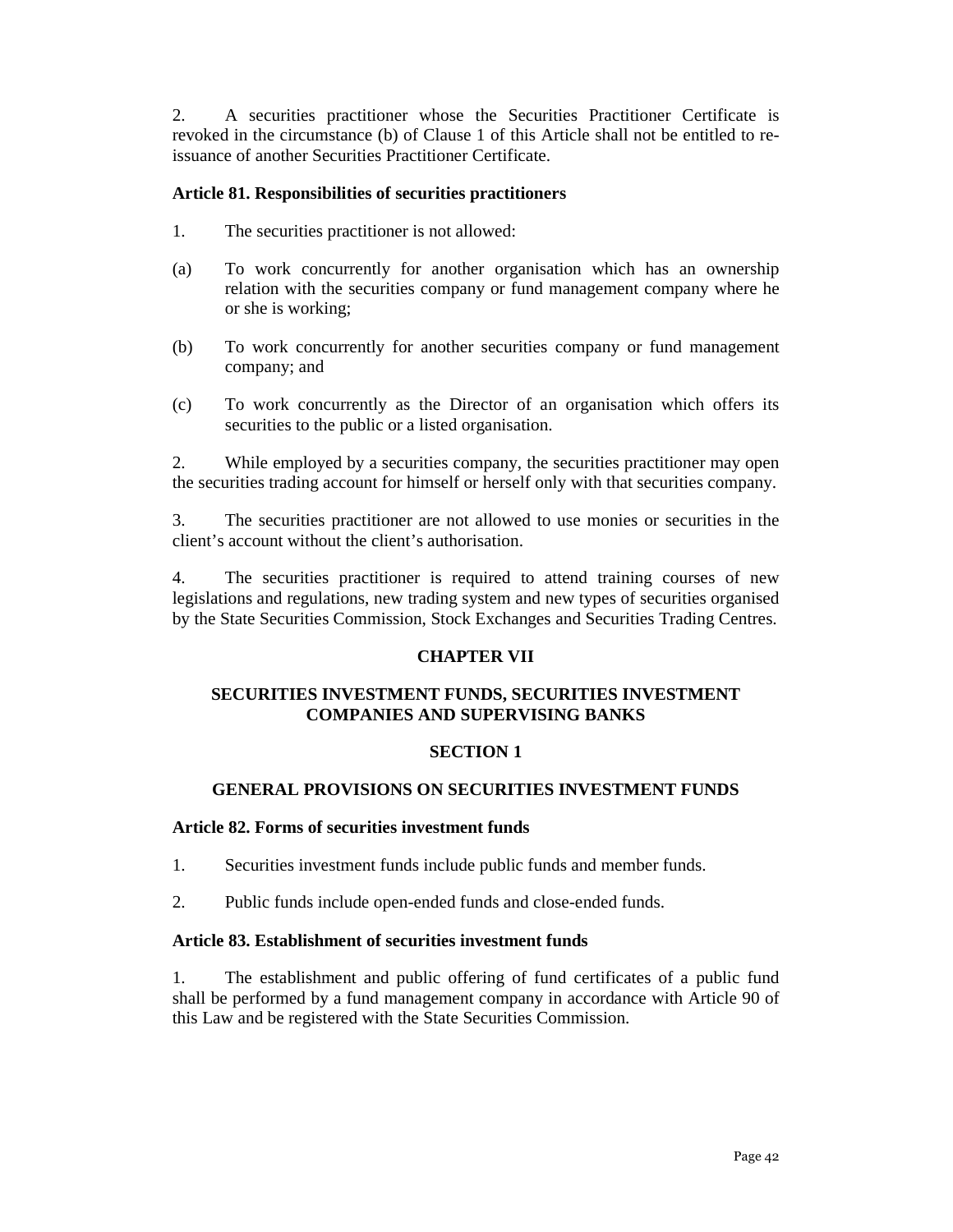2. The establishment of a member fund shall be performed by the fund management company in accordance with Article 95 of this Law and reported to the State Securities Commission.

### **Article 84. Rights and obligations of investors participating in securities management funds**

- 1. Investors shall have the following rights:
- (a) To receive profits from the investment activities of the securities investment fund in proportion to their capital contribution.
- (b) To receive the legitimate distribution of benefits and assets from liquidation of assets of the securities investment fund;
- (c) To request the fund management company or the supervising bank repurchase open-ended fund certificates;
- (d) To initiate a lawsuit against the fund management company, supervising bank or other relevant organisations in breach of legal rights and interests of investors;
- (dd) To exercise their rights through the General Meeting of Investors;
- (e) To assign fund certificates in accordance with the Charter of the securities investment fund; and
- (g) Other rights as set out the Charter of the securities investment fund.
- 2. Investors shall have the following obligations:
- (a) To observe the resolutions of the General Meeting of Investors;
- (b) To pay in full the monies for purchasing fund certificates; and
- (c) Other obligations as set out in the Charter of the securities investment fund.

### **Article 85. General Meeting of Investors of securities investment funds**

1. The General Meeting of Investors of a securities management fund shall include all investor of the fund and shall be the highest decision making body of the fund.

2. The General Meeting of Investors of the securities investment fund shall have following powers and duties:

- (a) To vote for, dismiss or remove the Chairman and any members of the Representative Board of the securities investment fund;
- (b) To determine the remuneration and budget for operation of the Representative Board of the securities investment fund;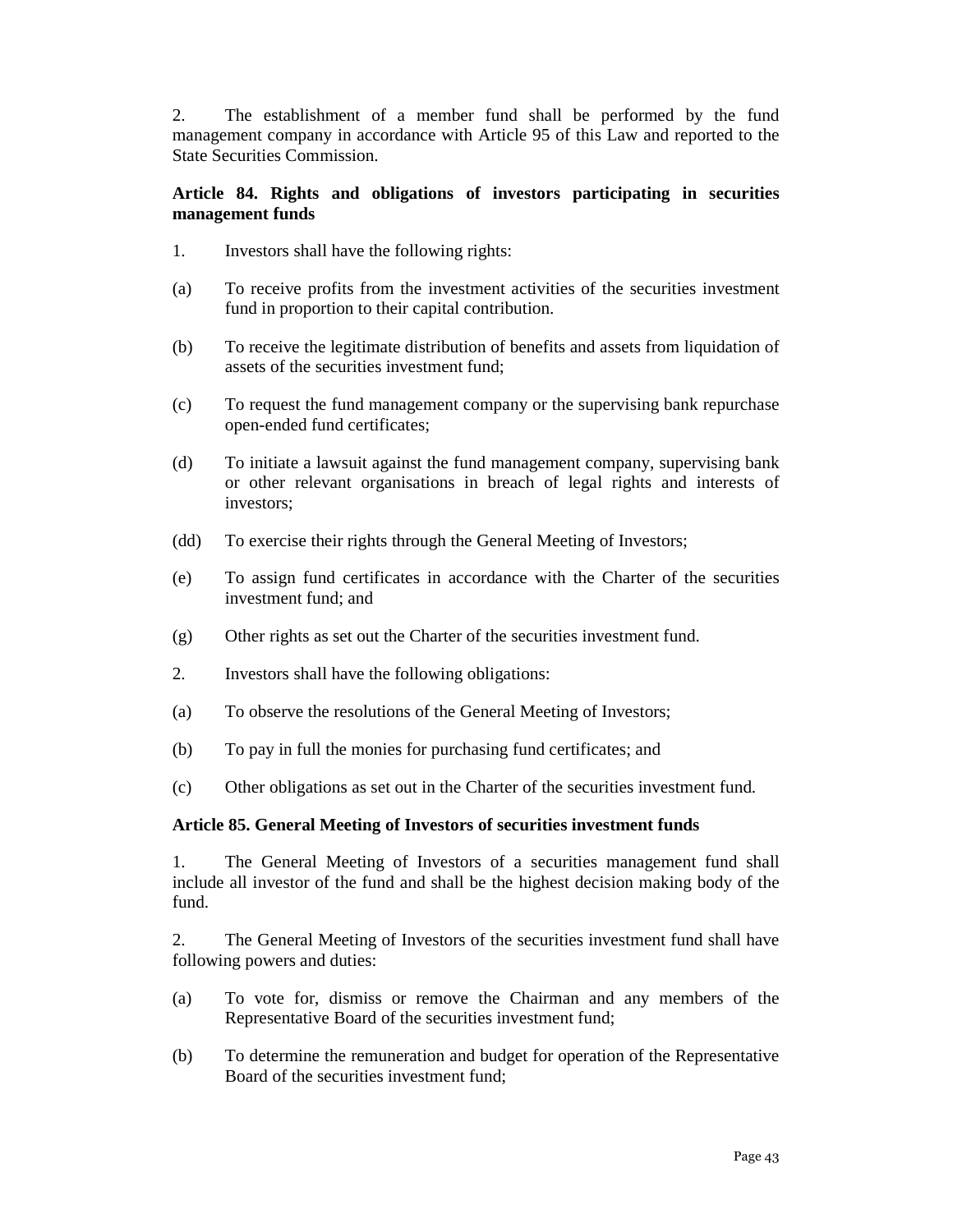- (c) To change the fee payable to the fund management company and the supervising bank;
- (d) To review and deal with breaches by the fund management company, the supervising bank and the Representative Board of the fund causing losses to the securities investment fund;
- (dd) To make decisions on amending and supplementing the Charter of the securities investment fund and the supervision contract, and to make decision on the listing of close-ended fund certificates;
- (e) To make decision on substantial changes in the investment policies, profits distribution plans, investment objectives of the securities investment fund and on dissolution of the securities investment fund;
- (g) To make decision on changing the fund management company or the supervising bank;
- (h) To require the fund management company and supervising bank present transaction records or correspondences at the General Meeting of Investors;
- (i) To approve annual reports on financial status, assets and annual operation of the securities investment fund;
- (k) To approve the selection of an approved auditing organisation to conduct the audit of the annual financial statement of the securities investment fund; and
- (l) Other powers and duties as set out in the Charter of the securities investment fund.

3. The General Meeting of Investors of the securities investment fund shall be called on an annual basis or extraordinarily to discuss and make decisions on matters within the power of the General Meeting of Investors. The convocation and procedures of the General Meeting of Investors and the procedures for approval of the General Meeting of Investors decisions shall be in accordance with the Ministry of Finance regulations and the Charter of the securities investment fund.

### **Article 86. Charter of the securities investment fund**

1. Charter of the securities investment fund shall be drafted by the fund management company and approved by the General Meeting of Investors.

2. Charter of the securities investment fund shall include following principal contents:

- (a) Name of the securities investment fund, fund management company and supervising bank;
- (b) Date of establishment of the securities investment fund;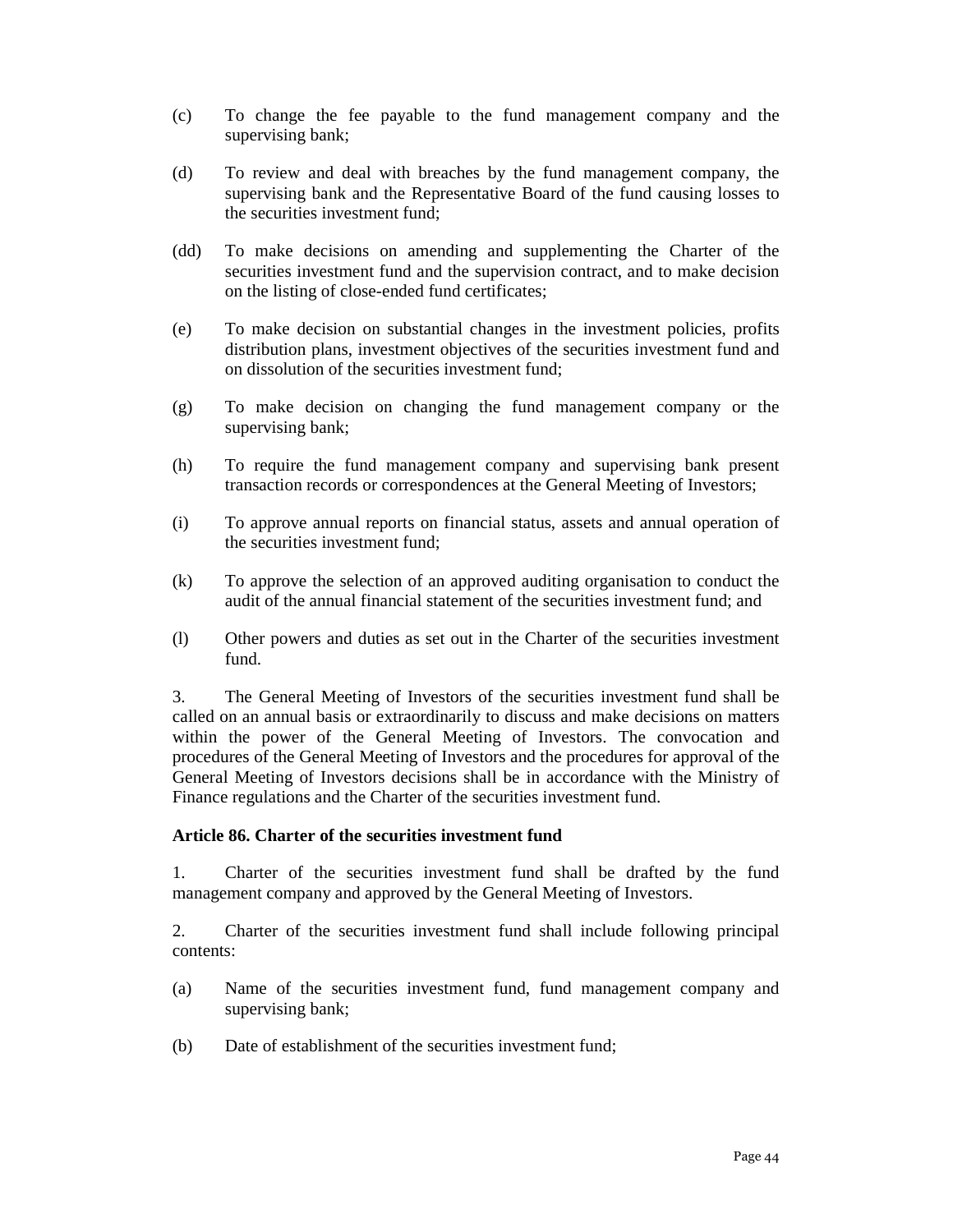- (c) Operational objectives; fields of investment; and term of operation of the securities investment fund;
- (d) Capital and provisions on increase in capital of the securities investment fund;
- (dd) Rights and obligations of the fund management company and the supervising bank; circumstances of changing the fund management company and the supervising bank; provisions on authorisation to the fund management company to enter into supervisory contract with the supervising bank;
- (e) Provisions on the Representative Board and the General Meeting of Investors;
- (g) Restrictions with respect to investments made by the securities investment fund;
- (h) Provisions on registration of ownership of fund certificates and maintaining the register of investors of the fund;
- (i) Provisions on selection of supervising bank, selection and substitution of approved auditing organisation;
- (k) Provisions on assignment, issue and repurchase of open-ended fund certificates; provisions on the listing of close-ended fund certificates;
- (l) Types of incomes and expenses of a securities investment fund; Rates of fee and bonus payable to the fund management company and the supervising bank; circumstances and method of distribution of incomes to investors;
- (m) Method of determination of the net asset value of the securities investment fund and the net asset value of each fund certificate;
- (n) Provisions on dealing with conflicts of interest;
- (o) Reporting requirements;
- (p) Provisions on dissolution of the securities investment fund;
- (q) Commitments of the supervising bank and the fund management company with respect to performance of their respective obligations to the securities investment fund and the investors and compliance with the Charter of the securities investment fund; and
- (r) Procedures for amending and supplementing the Charter of the securities investment fund.
- 3. The model Charter of securities investment fund shall be provided by the Ministry of Finance.

#### **Article 87. Dissolution of securities investment funds**

1. A securities investment fund shall be dissolved in following circumstances: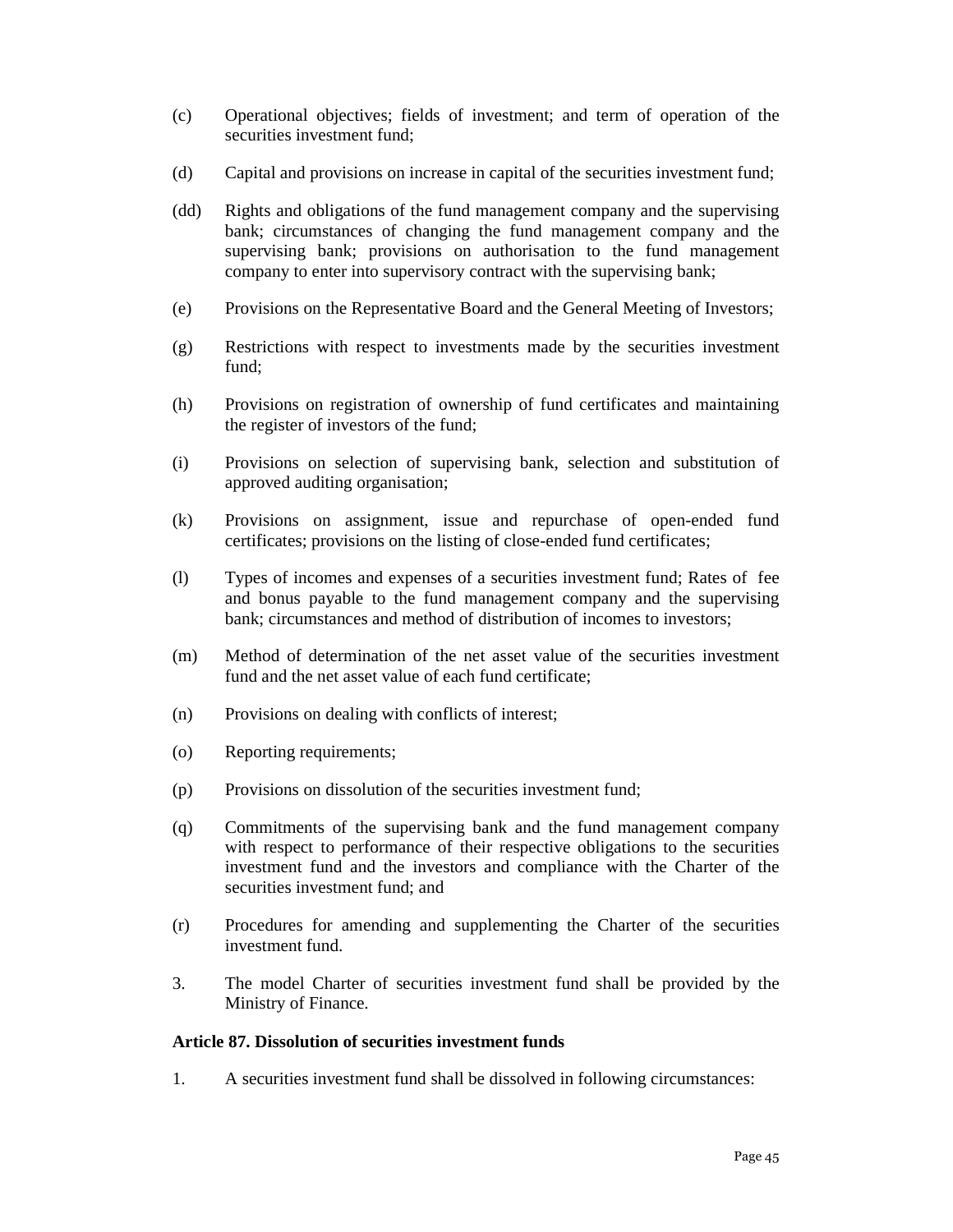- (a) Expiry of its operation term as set out in the Charter of the securities investment fund;
- (b) A decision of the General Meeting of Investors to dissolve the securities investment fund prior to the expiry of the operation term of the company as set out in the Charter of the securities management fund.

2. At least three months before the date of dissolution, the Representative Board shall convoke the General Meeting of Investors to approve the plan for dissolution of the securities investment fund;

3. The fund management company and supervising bank shall be responsible to complete the procedures of liquidation of the fund's assets and distribution thereof to investors in accordance with the plan approved by the General Meeting of Investors;

4. The proceeds from the liquidation of the securities investment fund's assets and other assets remaining upon dissolution shall be disposed in following priority:

- a) Settlement of financial obligations to the State;
- b) Settlement of amounts payable to the fund management company and the supervising bank and other amounts payable and costs of dissolution of the securities investment company;
- c) The remaining shall be paid to investors in proportion to their capital contributions in the fund.

5. Within five days from the completion of dissolution of the securities investment fund, the fund management company and the supervising bank must report the dissolution results to the State Securities Commission.

### **Article 88. Determination of the net asset value of securities investment funds**

1. The determination of the net asset value on a securities investment fund unit shall be performed by the fund management company and certified by the supervising bank.

2. The determination of the net asset value of the securities investment fund shall be subject to the following principles:

- (a) In case of securities listed in the Stock Exchange or Securities Trading Centre, the price of securities shall be determined based on the closing or average price of the trading day immediately preceding the day of determination;
- (b) In case of assets other than those securities mentioned in paragraph (a) of this Clause, the determination of the asset value shall be subject to the procedures and methods of determination of the asset value as set out in the Charter of the securities investment fund. Those procedures and methods of determination must be clear and reasonable in order to allow for a uniform application and subject to the certification by the supervising bank and the approval by the Representative Board and the General Meeting of Investors of the securities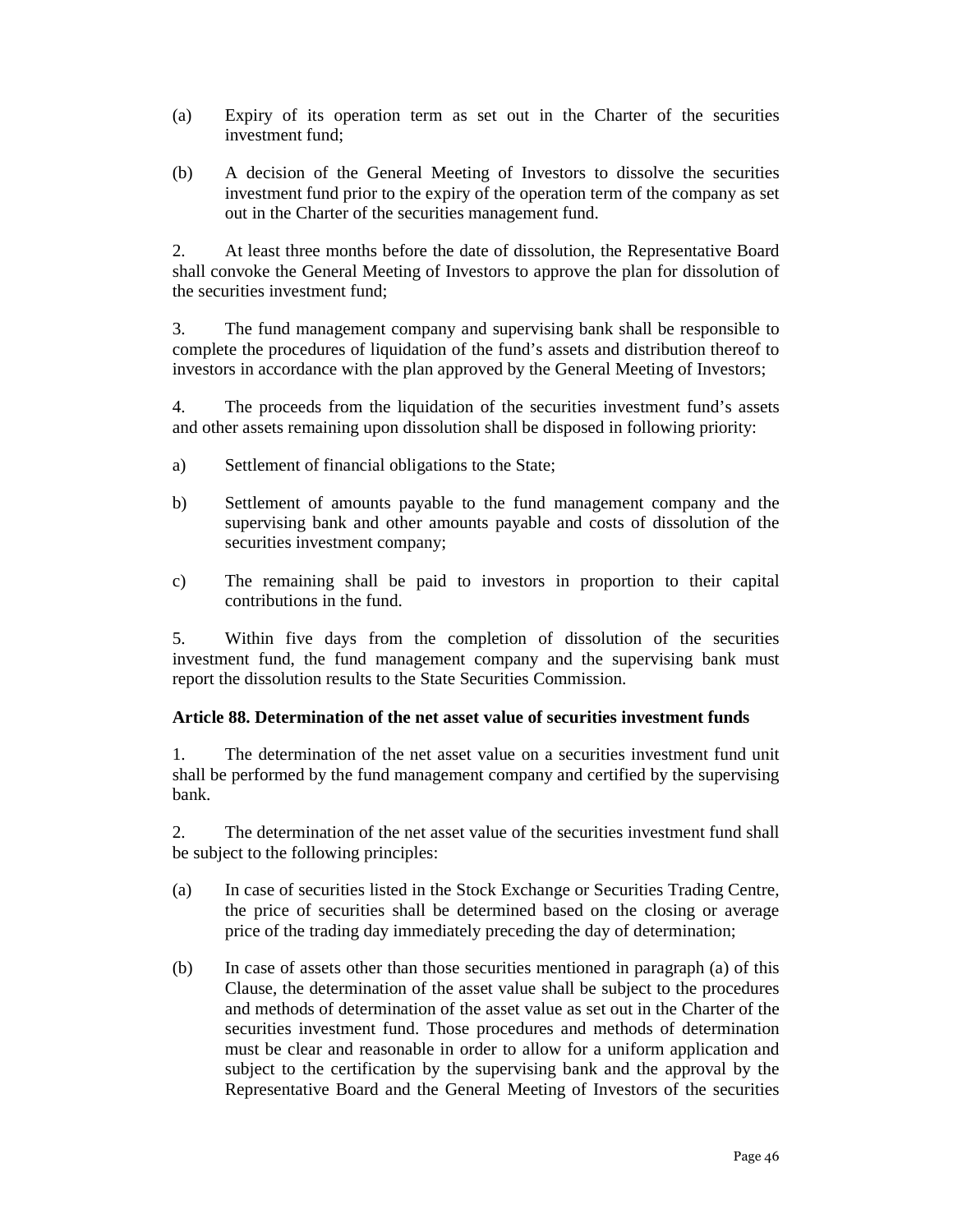investment fund. Persons engaged in the evaluation of asset value shall be independent from the fund management company and the supervising bank or depository bank.

(c) Monetary assets include dividends and interests based on the book value as of the time of determination.

3. The net asset value of the securities investment fund shall be made public on a periodical basis in accordance with Article 105 of this Law.

### **Article 89. Reports on public securities funds**

1. The fund management company must report to the State Securities Commission periodically or extraordinarily on the investment portfolio, investment activities and financial status of the securities investment fund.

2. Specific regulations on requirements of reporting on securities investment funds shall be provided by the Ministry of Finance.

### **SECTION 2**

### **PUBLIC FUNDS AND MEMBER FUNDS**

### **Article 90. Mobilisation of capital to establish a public fund**

1. The mobilisation of capital for a public fund shall be conducted by the fund management company within ninety days from the effective date of the Certificate of Public Offering of Fund Certificates. A public fund shall be established if its fund certificates are bought by at least one hundred investors, exclusive of professional investors, and total value of fund certificates sold is at least fifty billion Vietnamese Dong.

2. All capital contributed by investors shall be blocked in a separate account under the supervision of the supervising bank, and shall not be used until the completion of the capital mobilisation. The fund management company must give a report to the State Securities Commission on the capital mobilisation results, which has been certified by the supervising bank, within ten days form the completion of the capital mobilisation.

3. In the event the mobilisation of capital for a public fund fails to meet the requirements set out in Clause 1 of this Article, the fund management company must refund to investors all their contributed monies within fifteen days from the end of the capital mobilisation. All expenses and financial obligations arising out from the capital mobilisation shall be on the account of the fund management company.

### **Article 91. Representative Board of the public fund**

1. The Representative Board of the public fund shall represent the interests of the investors and be elected by the General Meeting of Investors. Its powers and duties are stipulated in the Charter of the securities investment fund.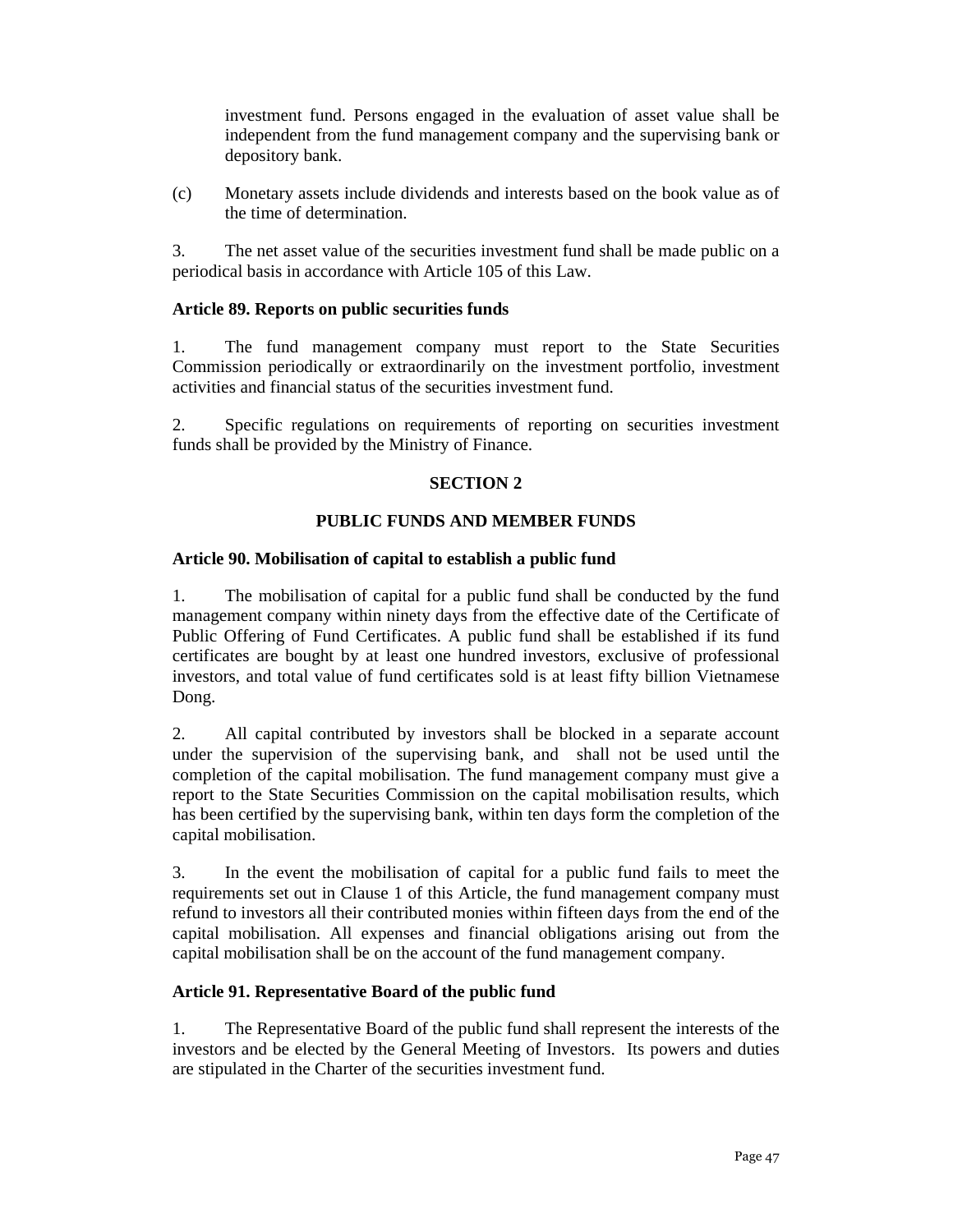2. Decisions of the Representative Board of the public fund shall be approved by voting in meetings, by written consents or otherwise in accordance with the Charter of the public fund. Each member of the Representative Board shall have one vote.

3. The Representative Board of a public fund shall comprise of from three to eleven members, at least two third of which are independent and not related persons of the fund management company or the supervising bank.

4. The term of office, criteria, number of members, appointment, dismissal and removal and additional members of the Representative Board or the Chairman the Representative Board of the fund, conditions and procedures of meetings and approving decisions of the Representative Board shall be set out in the Charter of the securities investment fund.

# **Article 92. Restrictions applicable to public funds**

1. The fund management company is not allowed to use capital and assets of the securities investment fund to carry out the following activities:

- (a) Investing in fund certificates of such public fund or another investment fund;
- (b) Investing in securities of a single issuer in excess of fifteen per cent of the total value of securities currently in circulation of such issuer.
- (c) Investing more than twenty per cent of total asset value of a fund in securities currently in circulation of a single issuer;
- (d) Investing more than ten per cent of total asset value of a close-ended fund in real estates or investing the capital of an open-ended fund to real estates;
- (dd) Investing more than thirty per cent of total asset value of a public fund to companies in one group, which are connected by the ownership relation; and
- (e) Lending or providing guarantees for any loans.

2. The fund management company is not allowed to make borrowings to finance the operation of public funds, except for short-term borrowings to finance necessary expenditures of public funds. Total value of short-term borrowings of a public fund must at all time not exceed five per cent of its net asset value and the term thereof must not exceed thirty days.

3. Except as provided in paragraph (e) Clause 1 of this Article, the investment structure of the public fund may vary, provided that such variation shall not exceed fifteen per cent of the investment limitations as set out in Clause 1 of this Article. Such variations must result from the increase or decrease in market value of the assets used to make investments and legal payments of the public fund.

4. The fund management company shall report to the State Securities Commission and make public the variations mentioned above. Within three months from the occurrence of any variation the fund management company must adjust the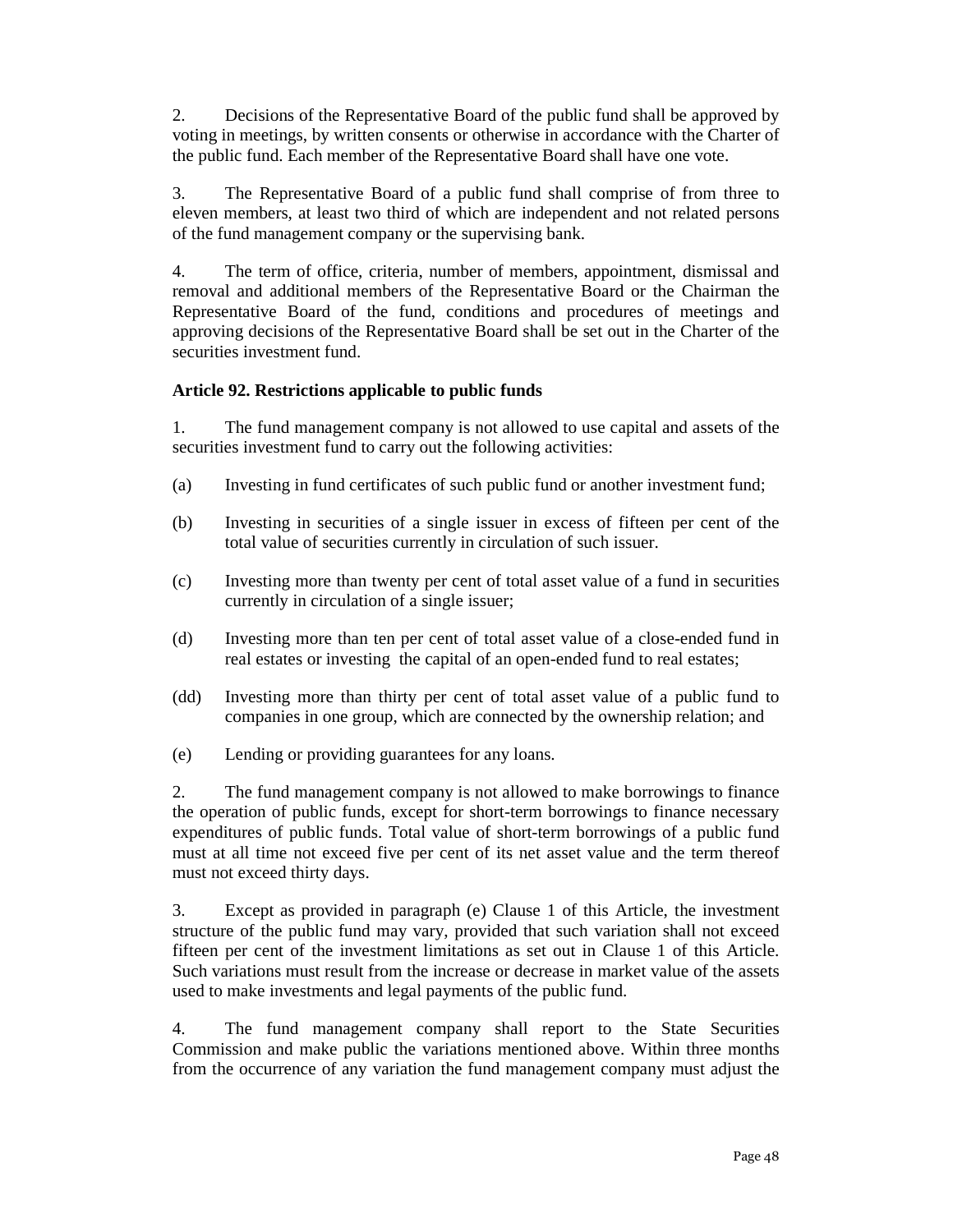investment portfolio in order to ensure compliance with the investment limitations as set out in Clause 1 of this Article.

### **Article 93. Open-ended fund**

1. Activities by the fund management company or supervising bank to redeem open-ended fund certificates from investors and resell or issue additional open-ended fund certificates within the maximum capital of such open-ended fund on behalf of an open-ended fund shall not require a decision of the General Meeting of Investors.

2. Specific frequency and time of redemption of open-ended fund certificates shall be set out in the Charter of the fund.

3. The fund management company shall not be obliged to redeem open-ended fund certificates on behalf of the open-ended fund in the following circumstances:

(a) The fund management company fails to redeem such open-ended fund certificates as requested due to force majeure event;

(b) The fund management company fails to determine the net asset value of the open-ended fund on the date of evaluation of repurchasing price of open-ended fund certificates because of the decision of the Stock Exchange or Securities Trading Centre suspending the securities trading activities relating to the fund's investment portfolio; and

(c) Other circumstances as set out in the Charter of the fund.

4. The fund management company shall report the State Securities Commission within twenty-four hours from the occurrence of either of the events set out in Clause 3 of this Article and must resume the repurchase of open-ended fund certificates upon the end of such events.

5. Detailed regulations on issuance and redemption of open-ended fund certificates shall be provided by the Ministry of Finance.

# **Article 94. Close-ended funds**

1. The increase in capital of a close-ended fund shall be subject to the approval of the State Securities Commission and the following conditions:

- (a) The Charter of the fund includes the provisions on capital increase;
- (b) The profits of the fund in the year immediately preceding the year of application for capital increase are a positive figure;
- (c) The fund management company has not been subject to any administrative penalty due to any breach of the laws and regulations on securities and the securities market during two years prior to the application for capital increase; and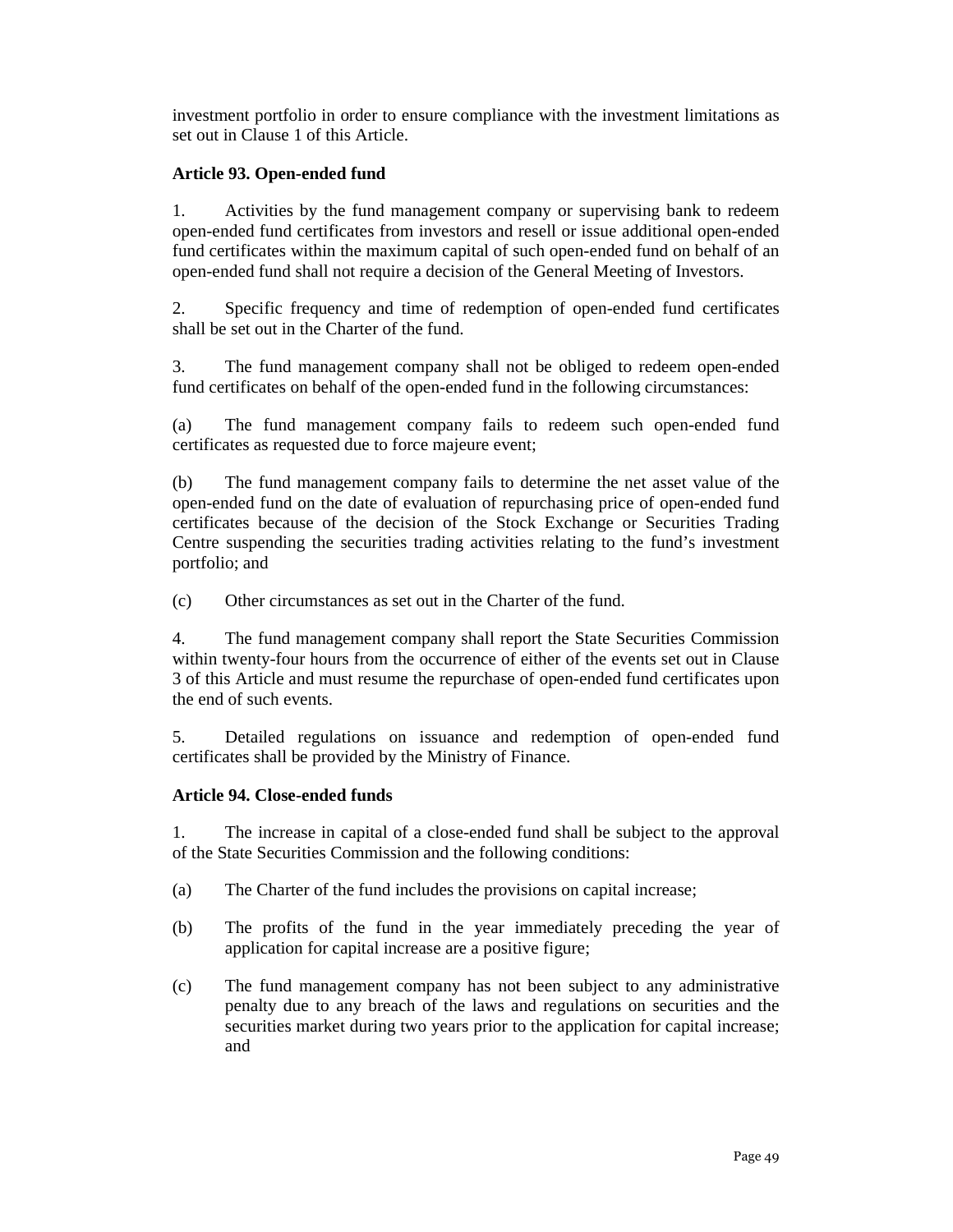(d) The plan for issuance of additional close-ended fund certificates has been approved by the General Meeting of Investor.

2. Closed-end certificates shall be issued only to existing investors of the fund by way of issuing the right to purchase transferable close-ended fund certificates.

3. The dossier of application for capital increase by close-ended fund and the procedures thereof shall be provided by the Ministry of Finance.

### **Article 95. Establishment of member funds**

1. A member fund shall be established by capital contributing members on the basis of a capital contribution agreement and the fund Charter.

2. The establishment of a member fund shall be subject to the following conditions:

- (a) The capital of the fund must be at least fifty billion Vietnamese Dong;
- (b) The fund shall not have more than thirty capital contributing members, all of which must have the legal person status;
- (c) The fund must be managed by a fund management company;
- (d) The assets of the member fund must be deposited at a depository bank independent from the fund management company.

# **SECTION 3**

## **SECURITIES INVESTMENT COMPANIES**

### **Article 96. Securities investment companies**

1. Securities investment companies shall be organised in the form of a shareholding company in accordance with the Law on Enterprises for making investment in securities.

2. The State Securities Commission shall have the authority to grant Establishment and Operation License to securities investment funds. This license shall also serve as the Business Registration Certificate.

### **Article 97. Establishment and operation of securities investment companies**

1. The Establishment and Operation License shall be granted to a securities investment company if the following conditions are met:

- (a) The minimum capital of the company is fifty billion Vietnamese Dong;
- (b) The (General) Director and managerial staff of the company must have obtained the Securities Practitioner Certificate in case the securities investment company manages investment capital by itself.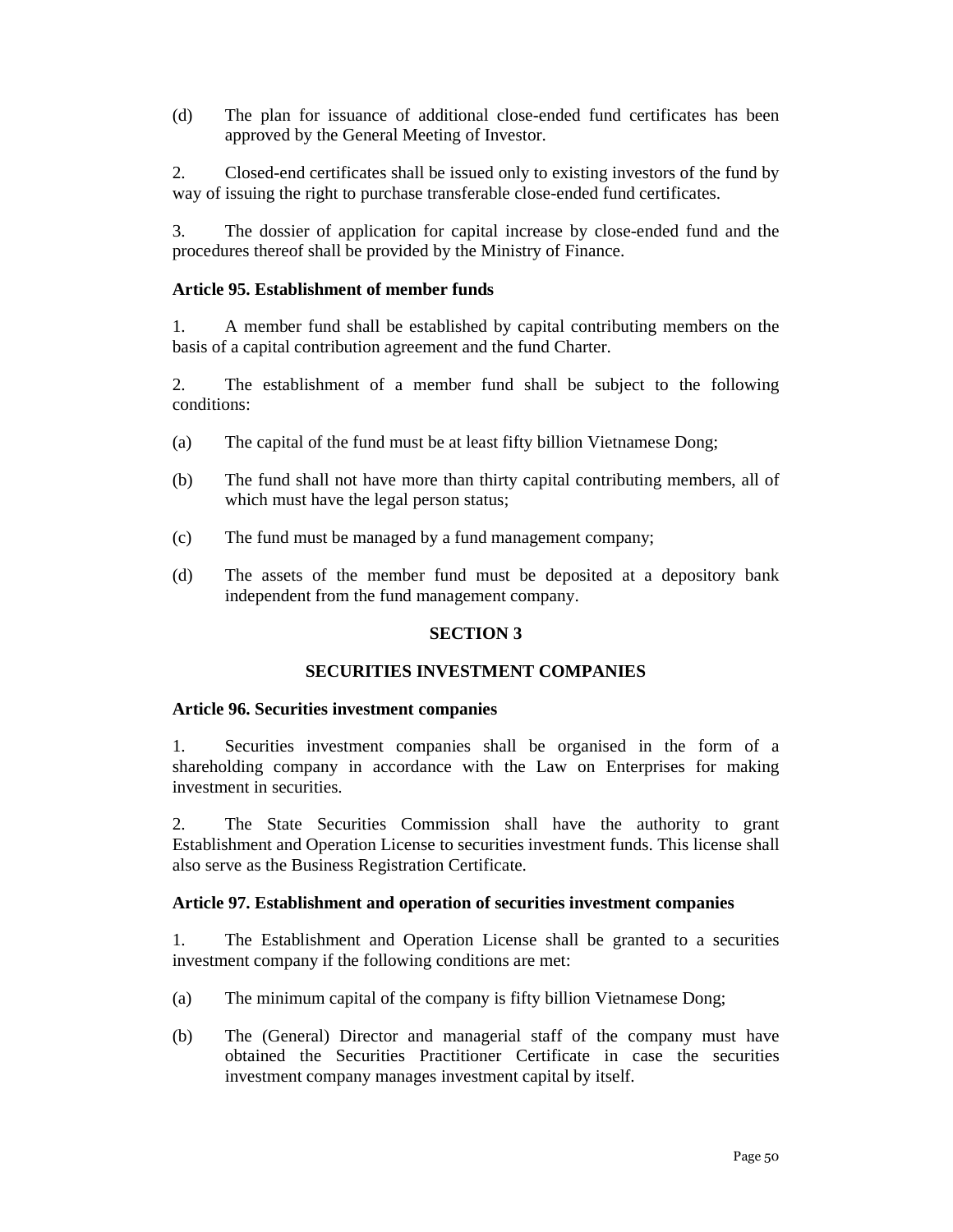2. The securities investment company must comply with the following provisions:

- (a) Restrictions with respect to investment as set out in Article 92 of this Law;
- (b) Provisions relating to evaluation of assets and reporting requirements as set out in Articles 88 and 89 of this Law;
- (c) Obligations of the public company as set out in Clause 2 Article 27 of this Law;
- (d) All monies and assets of the securities investment company must be deposited at a supervising bank.

3. Detailed regulations on establishment, organisation and operation of securities investment companies shall be provided by the Government.

### **SECTION 4**

#### **SUPERVISING BANKS**

#### **Article 98. Supervising banks**

1. Supervising banks are commercial banks which have obtained Certificates of Registration of Securities Depository and which have the function to provide depository services and services of supervision of the management of public funds and securities investment companies.

- 2. The supervising bank shall have the following obligations:
- (a) To perform the obligations set out in Clause 3 Article 47 of this Law;
- (b) To perform the depository of assets of public funds and securities investment companies; to manage separately the assets of public funds and securities investment companies and other assets of the supervising bank;
- (c) To supervise in order to ensure the fund management company of public funds and (General) Director of the fund management company managing the company's assets comply with the provisions of this Law and the Charter of the fund management company or the Charter of the securities investment company;
- (d) To make and receive payments of and deliver monies and securities in connection with the operation of public funds and securities investment companies as legally requested by the fund management company or the (General) Directors of the securities investment company;
- (dd) To certify reports on public funds and securities investment companies prepared by fund management companies and securities investment companies;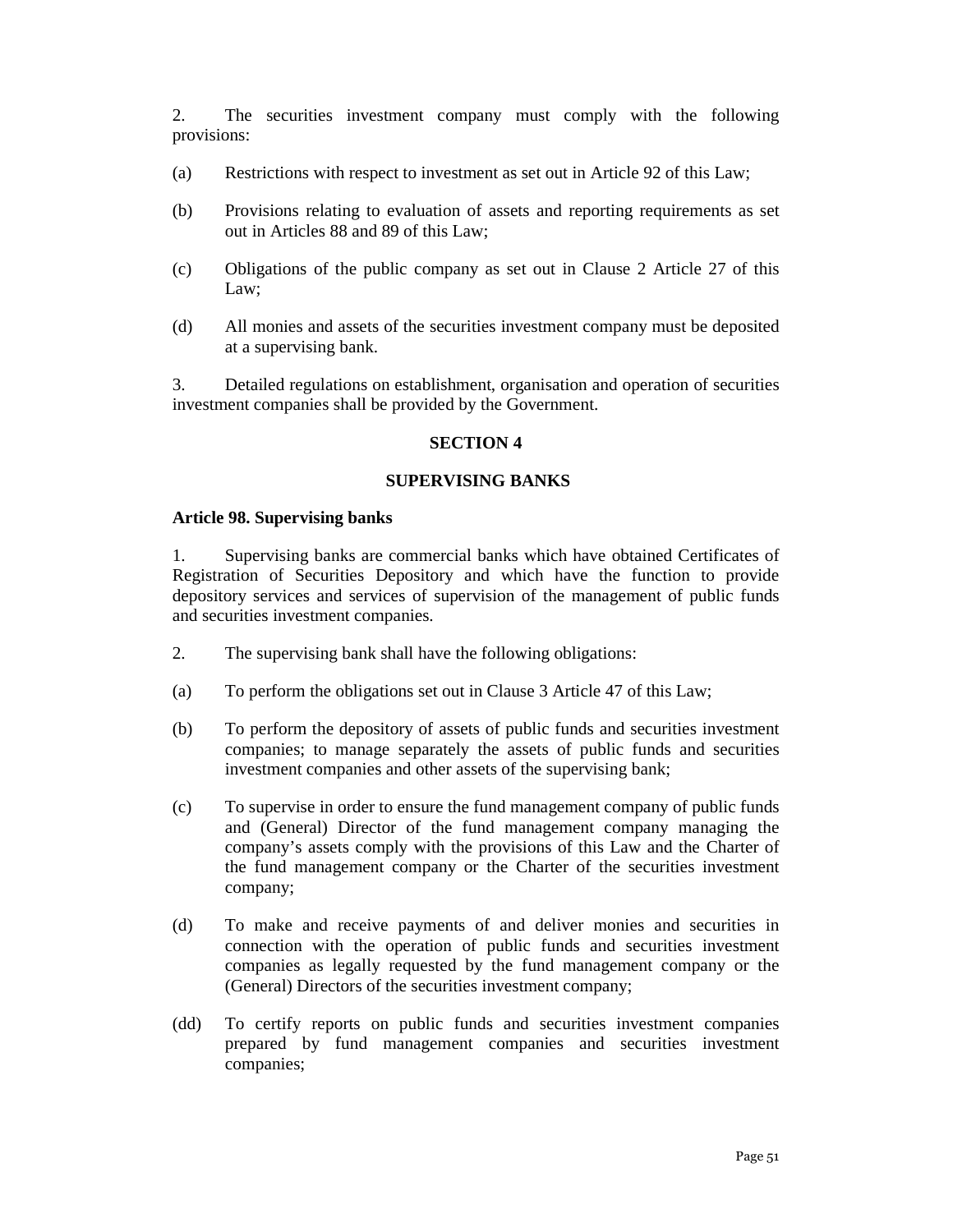- (e) To supervise the compliance with reporting and publication of information requirements by fund management companies and securities investment companies in accordance with this Law;
- (g) To report to the State Securities Commission upon uncovering any breach by fund management companies, securities investment companies and related organisations and individuals of the laws and the Charter of the fund management company and the Charter of the securities investment company;
- (h) To work with fund management companies and securities investment companies on a periodical basis on reconciliation of accounting books, financial statements and trading activities of public funds and securities investment companies; and
- (i) Other obligations as set out in the Charter of the fund management company and the Charter of the securities investment company.

# **Article 99. Restrictions applicable to supervising banks**

1. The supervising bank and its Board Members, operating officers and staff directly in charge of overseeing the operation of a public fund and protecting the fund assets of the supervising bank must not be related persons or otherwise connected by either ownership, loan or borrowing relation with the fund management company or the securities investment company or vice versa.

2. The supervising bank and its Board Members, operating officers and staff directly in charge of supervision over and protection of the assets of a public fund or a securities investment company must not be the buying or selling partner in the sale of assets of the public fund or the securities investment fund.

# **CHAPTER VIII**

# **PUBLICATION OF INFORMATION**

### **Article 100. Subjects and means of publication of information**

1. Issuers, listed organisations, public companies, securities firms, fund management companies, securities investment companies, Securities Trading Centres and Stock Exchanges shall be obliged to make the publication of information on a full, accurate and timely basis in accordance with this Law.

2. The subjects stipulated in Clause 1 of this Article shall have to report to the State Securities Commission on the contents of the published information at the same time of publishing information.

3. The publication of information shall be conducted by the (General) Director or the person who is authorised to publish information.

4. The publication of information shall be conducted via the mass media or printed matters of the publishing organisation or company or the communication media of the Securities Trading Centre or Stock Exchange.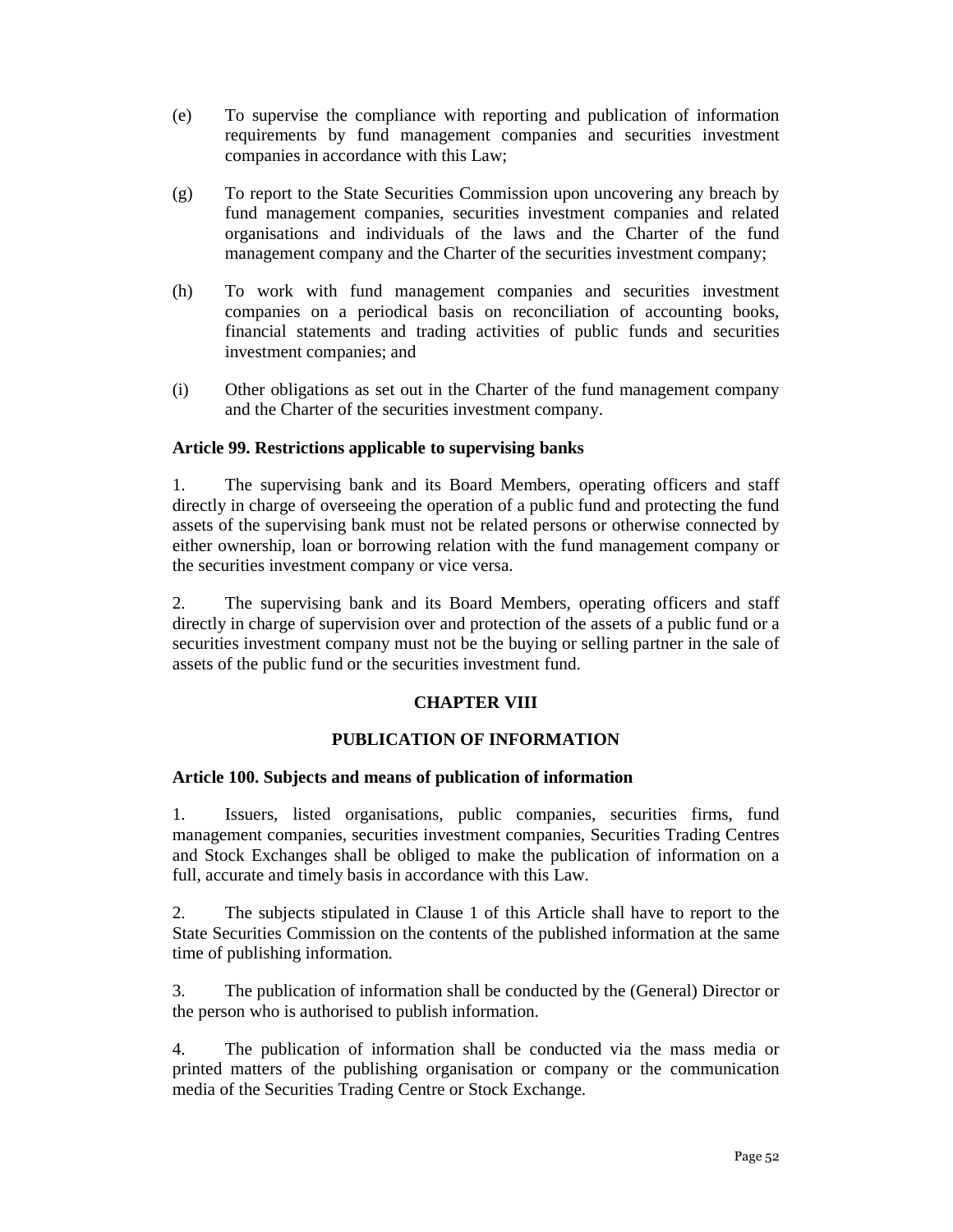5. Details regulations on contents and means of publication of information applicable to each subject stipulated in Clause 1 of this Article shall be provided by the Ministry of Finance.

# **Article 101. Publication of information of public companies**

1. Within ten days from the date of completion of an audited annual financial statement, the public company shall have to make periodical publication of information on its annual financial statement in accordance with Clauses 1 and 2 Article 16 of this Law.

2. The public company shall make extraordinary publication of information within twenty-four hours after the occurrence of either of the following events:

- (a) The company's bank account is blocked or reactivated after blockage;
- (b) Temporary suspension of the company's business operation;
- (c) The company's Certificate of Business Registration or Establishment and Operation License or Operation License is revoked;
- (d) A Board of Management decision has been approved in accordance with Article 104 of the Law on Enterprises;
- (dd) A Board of Management decision on redemption of the company's shares or reselling of shares purchased by the company, on the date of exercising the right to buy shares by owners of bonds issued in conjunction with the right to buy shares or the date of exercising the conversion of convertible bonds to shares and decisions relating to the offering of securities as provided in Clause 2 Article 108 of the Law on Enterprises; and
- (e) A prosecution decision against a member of the company's Board of Management, the (General) Director, the Deputy (General) Director or the Chief Accountant of the company; a court decision or judgment in connection with the company's business activities; or a tax authority's conclusion on the company violating the tax laws and regulations, is issued.

3. The public company shall make extraordinary publication of information within seventy two hours after the occurrence of either of the following events:

- (a) A decision to make borrowing or issue bonds equivalent to thirty or more percent of the company's actual capital is passed;
- (b) A Board of Management decision on medium-term development strategy and plan, annual business plan; a decision on alteration of the applicable accounting methodology of the company is issued; and
- (c) The company receives a court notice of its acceptance of the application for initiation of the bankruptcy adjudication proceedings.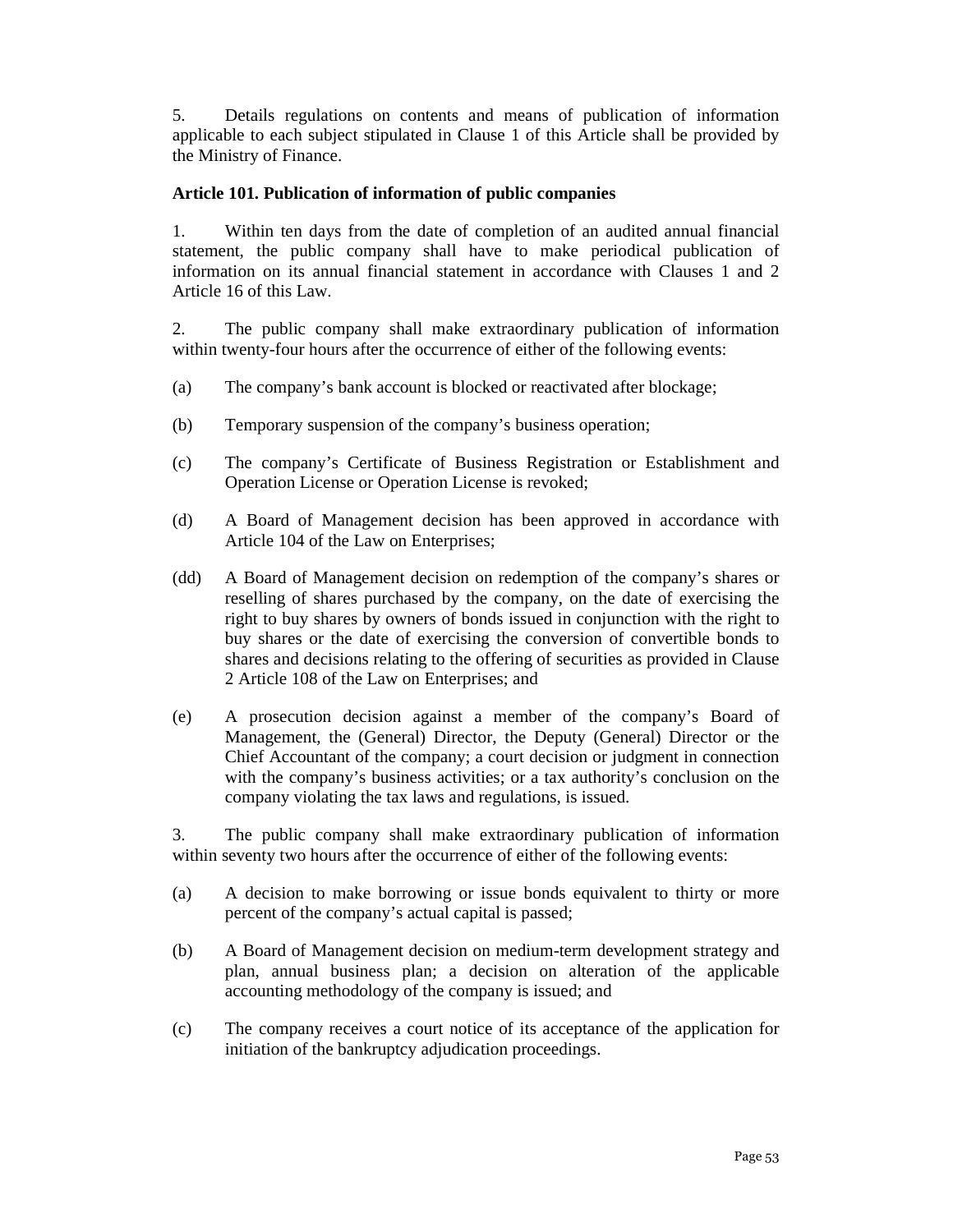4. The public company shall publish information upon request of the State Securities Commission when either of the followings events occurs:

- (a) The availability of information concerning the public company which may have material affects on the legal interests of investors; and
- (b) The availability of information concerning the public company which may have material affects on the securities price and which necessitate the verification of such information.

### **Article 102. Publication of information of issuers offering securities to the public**

1. The issuer offering securities to the public shall be subject to the requirement of periodical publication of information as set out in Clause 1 Article 101 of this Law.

2. The issuer offering securities to the public shall make extraordinary publication of information within seventy two hours after the occurrence of either event as provided in paragraphs a, b and c Clause 2 and Clause 3 of Article 101 of this Law.

### **Article 103. Publication of information by listed organisations**

1. The listed organisation shall be subject to the following obligations of publication of information, in addition to the obligations set out in Article 101 of this Law:

- (a) Publication of information within twenty four hours after suffering a loss of the company assets equivalent to ten or more per cent of its equity capital;
- (b) Publication of information on the quarterly financial statement within five days from the date of completion of such financial statement; and
- (c) Publication of information pursuant to the rules of the Stock Exchange or Securities Trading Centre.

2. The listed institution shall also report the Stock Exchange or Securities Trading Centre on contents of the published information while publishing such information.

### **Article 104. Publication of information of securities companies and fund management companies**

1. Within ten days from the date of completion of an audited annual financial statement, the securities firm or fund management company shall make the periodical publication of information on its annual financial statement.

2. Within twenty four hours after occurrence of any of the following events, the securities company or fund management company shall have to report to the Stock Exchange or Securities Trading Centre so that such organisation shall make the publication of information in accordance with Clause 2 Article 107 of this Law: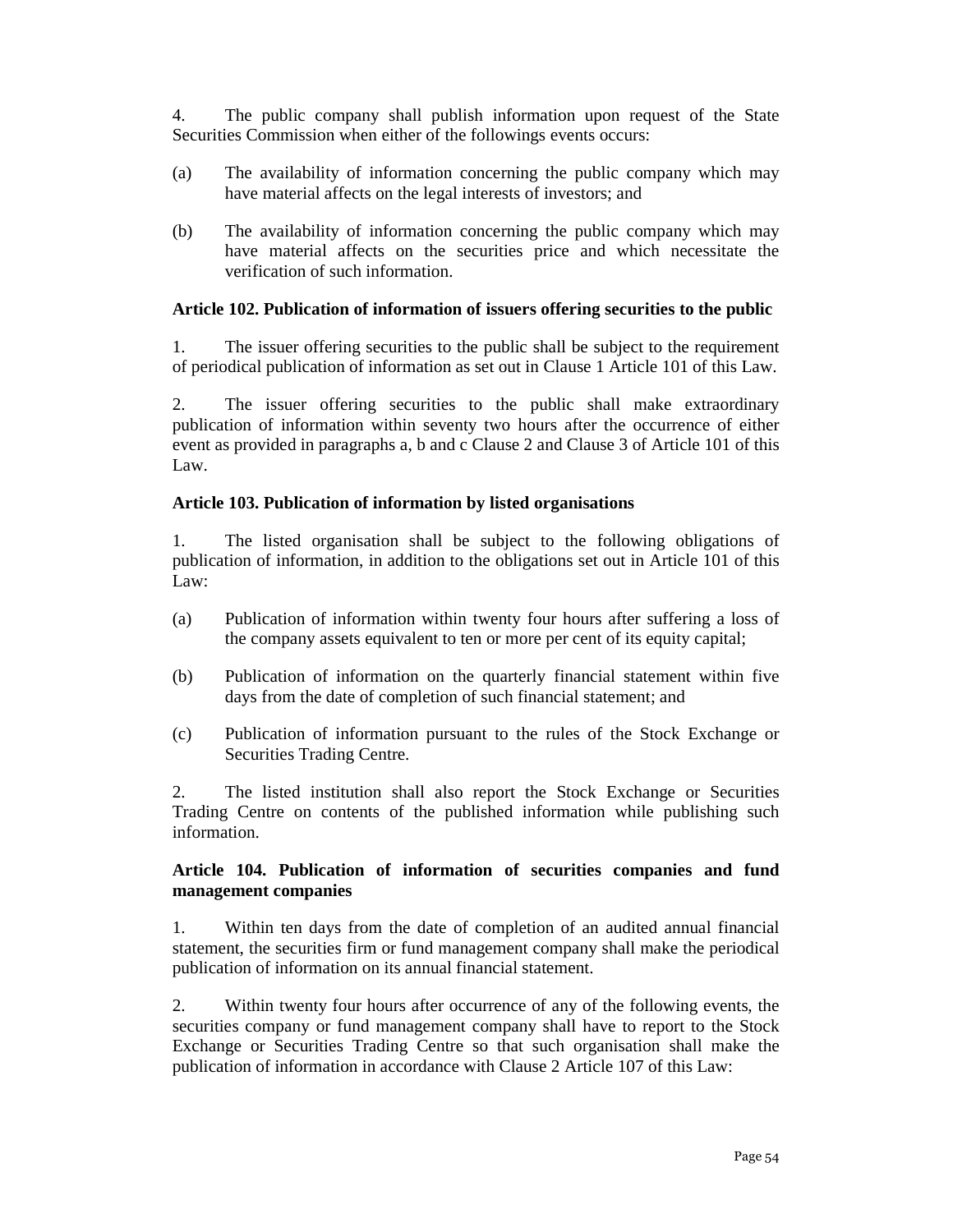- (a) A prosecution decision against a member of the Board of Management or Board of Members, the (General) Director, the Deputy (General) Director or the Chief Accountant of the Company;
- (b) The General Meeting of Shareholders or the Board of Members approves an agreement with respect to the merger of the company with another company;
- (c) The company suffers from a loss of ten or more per cent of the company asset value;
- (d) The substitution of a member of the Board of Management or Board of Members, the (General) Director or the Deputy (General) Director of the company; the appointment or dismissal by the company of the operator of the securities investment fund; and
- (dd) A major change in the business operation of the company.

3. The securities company must publish at the location of the company's head office, branches and order receiving agents the information on alterations of the address of the head office, branches and order receiving agents and information regarding the means of trading, booking orders and making deposit for trading, time of payment, trading fee, services provided by the company and the list of securities practitioners of the company.

4. Securities companies and fund management companies must publish their information on the request of the State Securities Commission upon the availability of any information which may have material affects on the legal interests of investors.

# **Article 105. Publication of information of public funds**

1. The fund management company shall make periodical publication of information on the annual asset report of the public fund within ten days after the asset report has been audited.

2. The fund management company shall make periodical publication of information of the public fund in the following circumstances:

- (a) The change in the net asset value of the public fund on a weekly, monthly, quarterly and annual basis;
- (b) The assets of the public fund on a monthly, quarterly and annual basis; and
- (c) The status of investments and results investment activities of the public fund on a monthly, quarterly and annual basis.

3. Within twenty four hours after the occurrence of any of the following events to a public fund, the fund management company shall make report to the Stock Exchange or Securities Trading Centre so that such organisation shall make the publication of information in accordance with Clause 2 Article 107 of this Law:

(a) Approval of a decision of the General Meeting of Investors;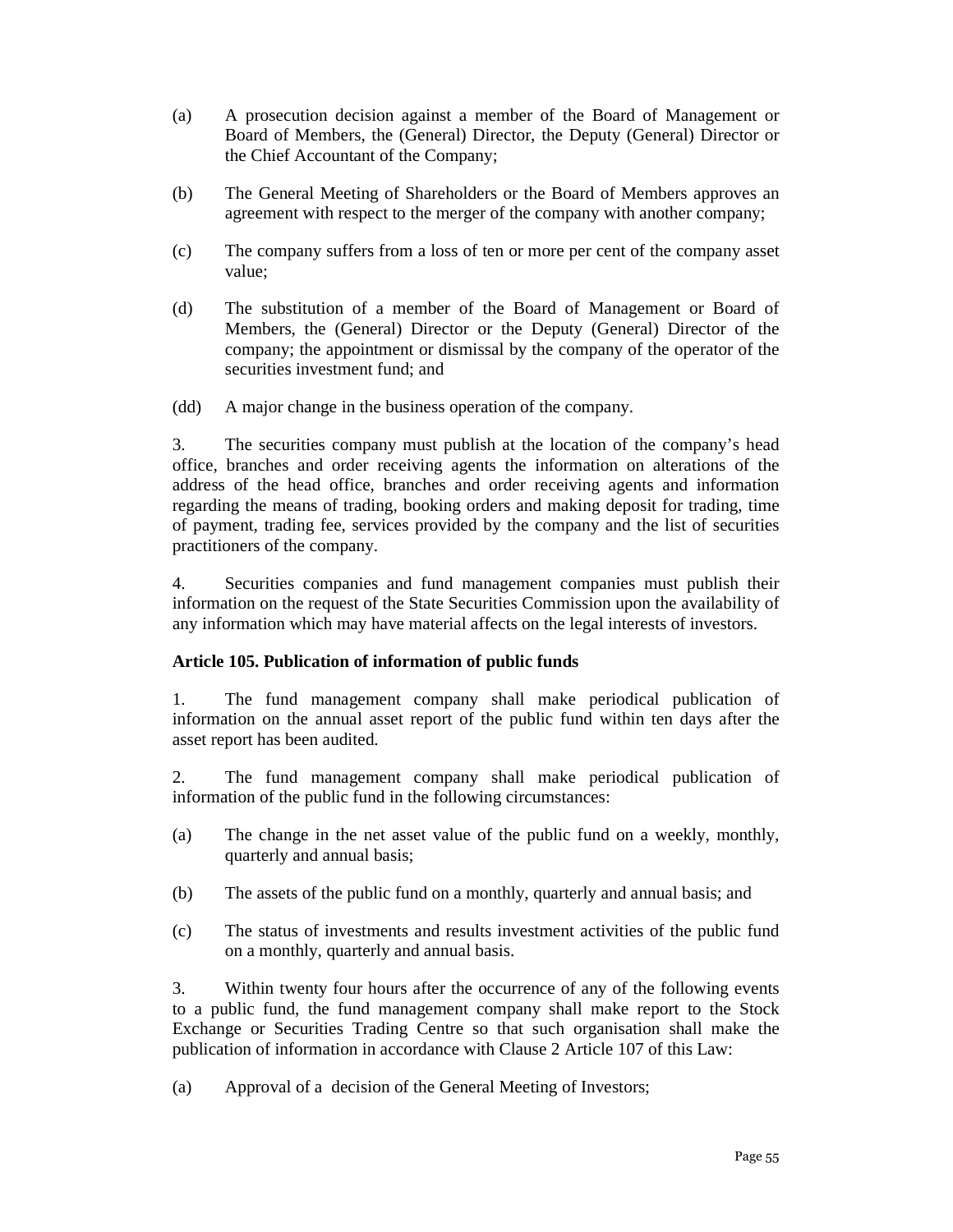- (b) Approval of a decision on offering of public fund certificates;
- (c) Approval of a decision to change the investment capital of the public fund;
- (d) Revocation of the Certificate of Public Offering of Public Fund Certificates; and
- (dd) Suspension or annulment of an offering of public fund certificates.

4. The fund management company shall make publication of information of the public fund on the request of the State Securities Commission upon the occurrence of either following event:

- (a) The availability of any rumour which may affect the offering and price of public fund certificates; or
- (b) The availability of unusual changes in the trading price and trading volume of public fund certificates.

### **Article 106. Publication of information of securities investment companies**

1. The securities investment company which offers its shares to the public shall make publication of information in accordance with Article 101 and Clause 2 Article 105 of this Law.

2. The securities investment company having its securities listed in the Stock Exchange or Securities Trading Centre shall make publication of information in accordance with Article 103 of this Law.

### **Article 107. Publication of information of Securities Trading Centres and Stock Exchanges**

The Securities Trading Centre or Stock Exchange must publish the following information:

1. Information on securities transactions in the Stock Exchange or Securities Trading Centre;

2. Information on organisations listed in the Stock Exchange or Securities Trading Centre; information on securities companies, fund management companies and securities investment funds;

3. Information on supervision of the securities market operation.

# **CHAPTER IX**

# **INSPECTION AND DEALING WITH BREACHES**

# **SECTION 1**

### **INSPECTION**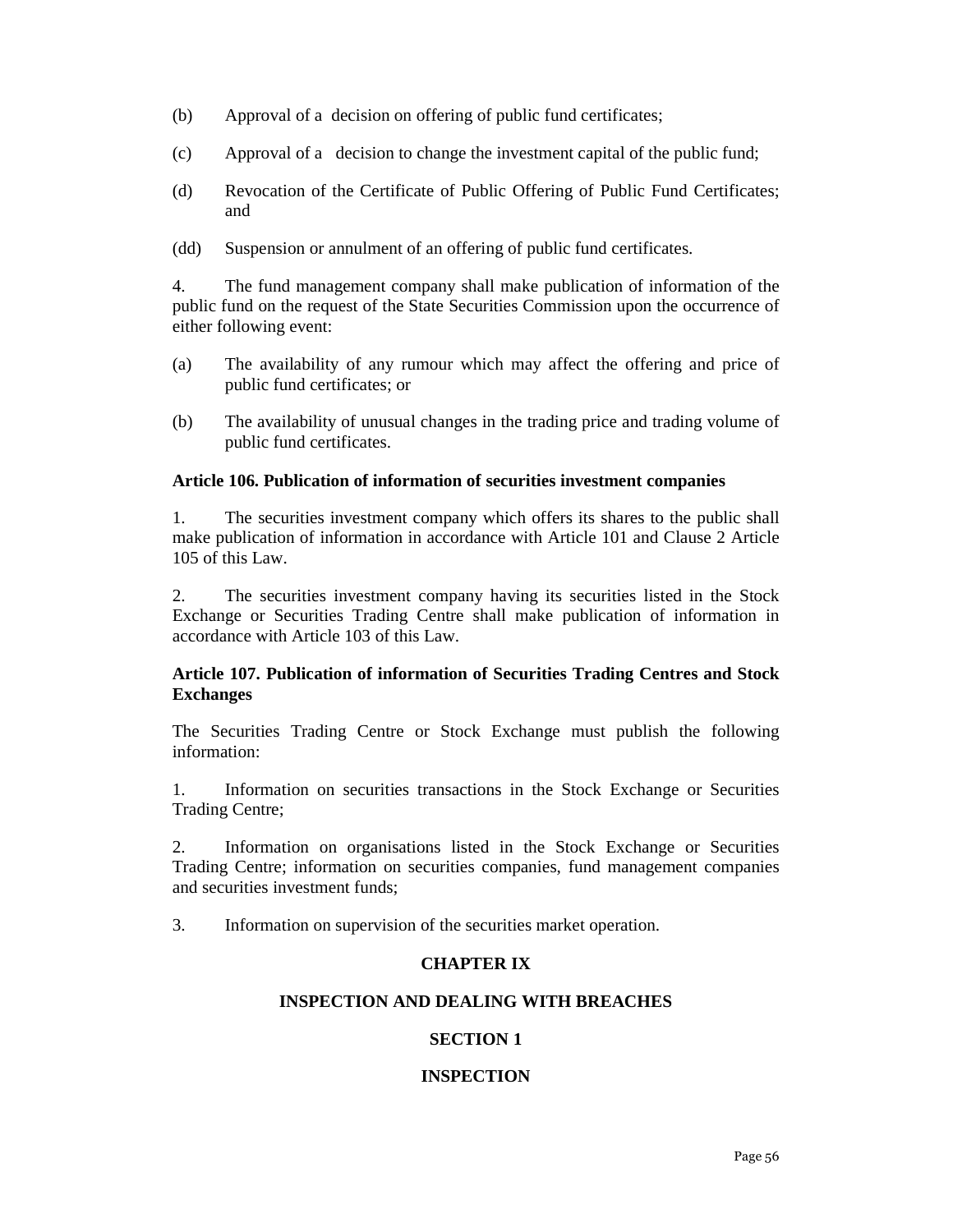#### **Article 108. Securities Inspectorate**

1. The Securities Inspectorate is an inspectorate specialised in securities and the securities market.

2. The Securities Inspectorate includes Chief Inspector, Deputy Chief Inspectors and Inspectors.

3. The Securities Inspectorate shall be subject to direction by the Ministry of Finance Inspectorate with respect to professional inspection operations in accordance with the laws and regulations on inspection and the provisions of this Law.

#### **Article 109. Subjects and scope of inspection**

- 1. Subjects of inspection shall include:
- (a) Organisations offering securities to the public;
- (b) Public companies;
- (c) Securities listing organisations;
- (d) Stock Exchanges, Securities Trading Centres;
- (dd) Securities Depository Centres and depository members;
- (e) Securities companies, fund management companies, securities investment companies, supervising banks; branches and representative offices of foreign securities companies and foreign fund management companies in Vietnam;
- (g) Securities practitioners;
- (h) Organisations and individuals investing and operating in the securities market; and
- (i) Other organisations and individuals involved in securities activities and securities market.
- 2. Scope of inspection shall include
- (a) Activities of public offering of securities;
- (b) Securities listing activities;
- (c) Securities dealing activities;
- (d) Activities of trading and investment in securities and services relating to securities and the securities market:
- (dd) Activities of publication of information; and
- (e) Other activities relating to securities and the securities market.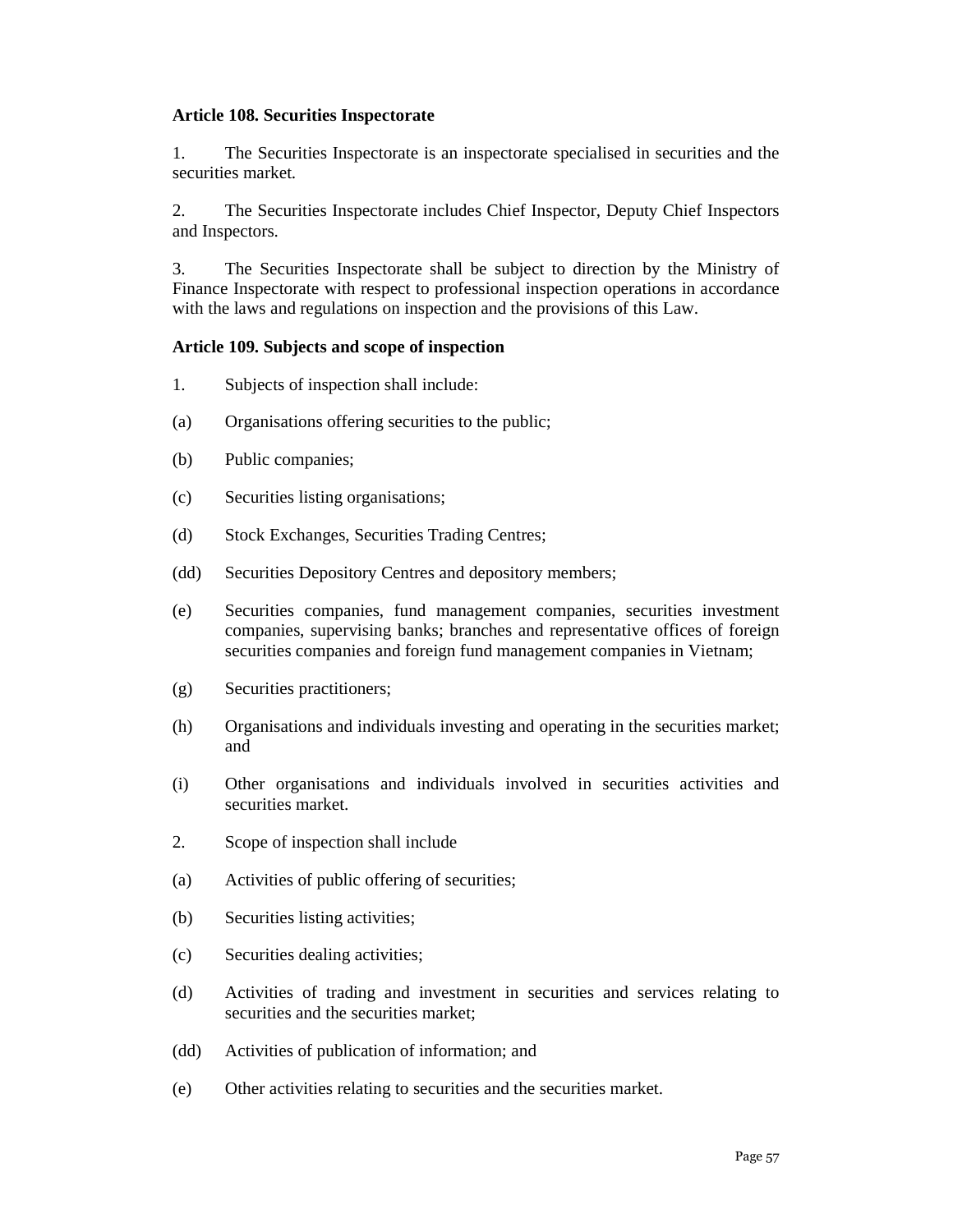### **Article 110. Forms of inspection**

1. Inspections shall be conducted on the basis of the schedule and plan approved by the Chairman of the State Securities Commission.

2. Ad hoc inspections shall be conducted when there are signs of any breach of the laws and regulations on securities and the securities market by organisations and individuals investing and operating in the securities market; where necessary to settle complaints and denunciations or when requested by the Chairman of the State Securities Commission.

### **Article 111. Authority and grounds to make the inspection decision**

1. A securities inspection shall only be conducted when an inspection decision is issued by the competent person as set out in Clause 2 of this Article.

2. The Chief Securities Inspector shall issue decisions on inspection and establishment of inspection delegations. Where necessary, the Chairman of the State Securities Commission may issue decisions on inspection and establishment of inspection delegations.

An Inspection Delegation shall comprise of Lead Inspector and Member Inspectors.

3. An inspection decision shall be issued on at least one of the following grounds:

- (a) An inspection schedule or plan as approved by the Chairman of the State Securities Commission;
- (b) Upon request of the Chairman of the State Securities Commission; or
- (c) Signs of a breach of the law on securities and the securities market are found out.

### **Article 112. Contents of inspection decisions**

- 1. The following contents must be included in an inspection decision:
- (a) Legal basis for inspection;
- (b) Subjects, contents, scope of inspection and inspection tasks;
- $(c)$  Time limit<sup>1</sup> of inspection;
- (d) Lead Inspector and other members of Inspection Delegation.

<sup>1</sup> Translator's note: "thoi han" in Vietnamese. However, it seems to mean "duration". See also Article 113.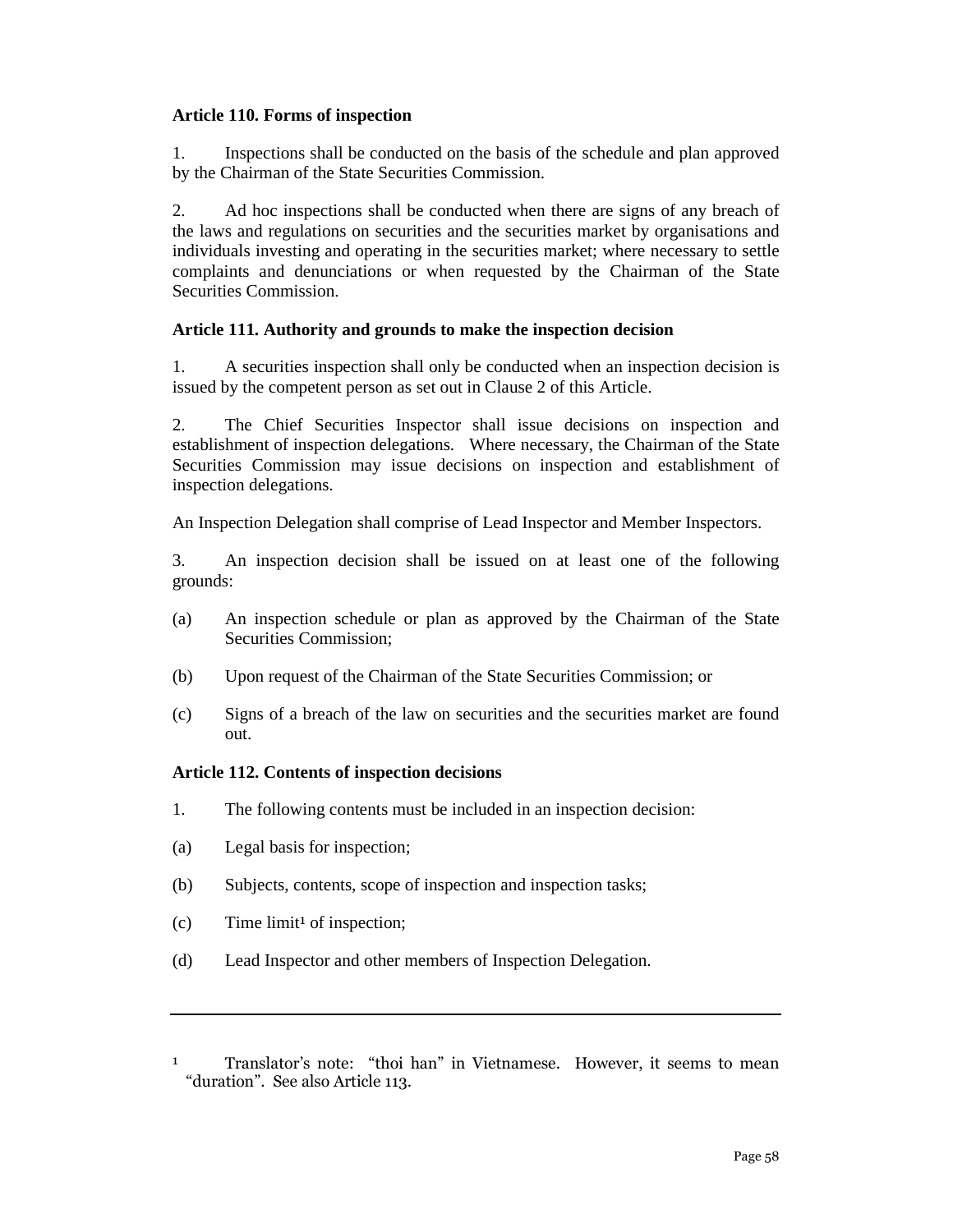2. The inspection decision must be served upon the subjects of inspection within three days from the signing date, except for ad hoc inspections.

3. The inspection decision must be announced within fifteen days from the date of decision. Such announcement must be made in writing.

# **Article 113. Time limit of inspection**

1. The time limit for conducting an inspection shall be thirty days from the date of announcement of the inspection decision to the completion of the inspection at the place of inspection.

2. When necessary, the person who issued the original inspection decision may extend an inspection but only once. The extension shall not exceed the time limit of the original inspection as set out in Clause 1 of this Article.

### **Article 114. Rights and obligations of entities subject to inspection**

- 1. The subject of an inspection shall be entitled:
- (a) To give its explanation on issues relating to the subject matter of the inspection;
- (b) To reserve one's opinion in the minutes of inspection;
- (c) To refuse to provide information and documents of State secrets as provided by law and information and documents which are not in connection with the subject matter of the inspection;
- (d) To file complaints to the person who issued the inspection decision on actions taken and decisions issued by the Lead Inspector and other members of the Inspection Delegation during the course of inspection if having grounds to believe such actions and decisions are illegal; to file complaints to the Chairman of the State Securities Commission on the inspection conclusion and the post-inspection decision if having grounds to believe such conclusion and decision are illegal. Pending the settlement of such complaint, the complainer must abide by the inspection conclusion and the post-inspection decision;
- (dd) Claim for damages in accordance with the laws; and
- (e) Individuals subject to inspection shall have the right to make their denunciation against any breach by the Chief Inspector, the Lead Inspector and other member of the Inspection Delegation.
- 2. The subject of an inspection shall be obliged:
- (a) To comply with the inspection decision;
- (b) To timely provide full and accurate information, documents and electronic data relating to the subject matter of the inspection as required for the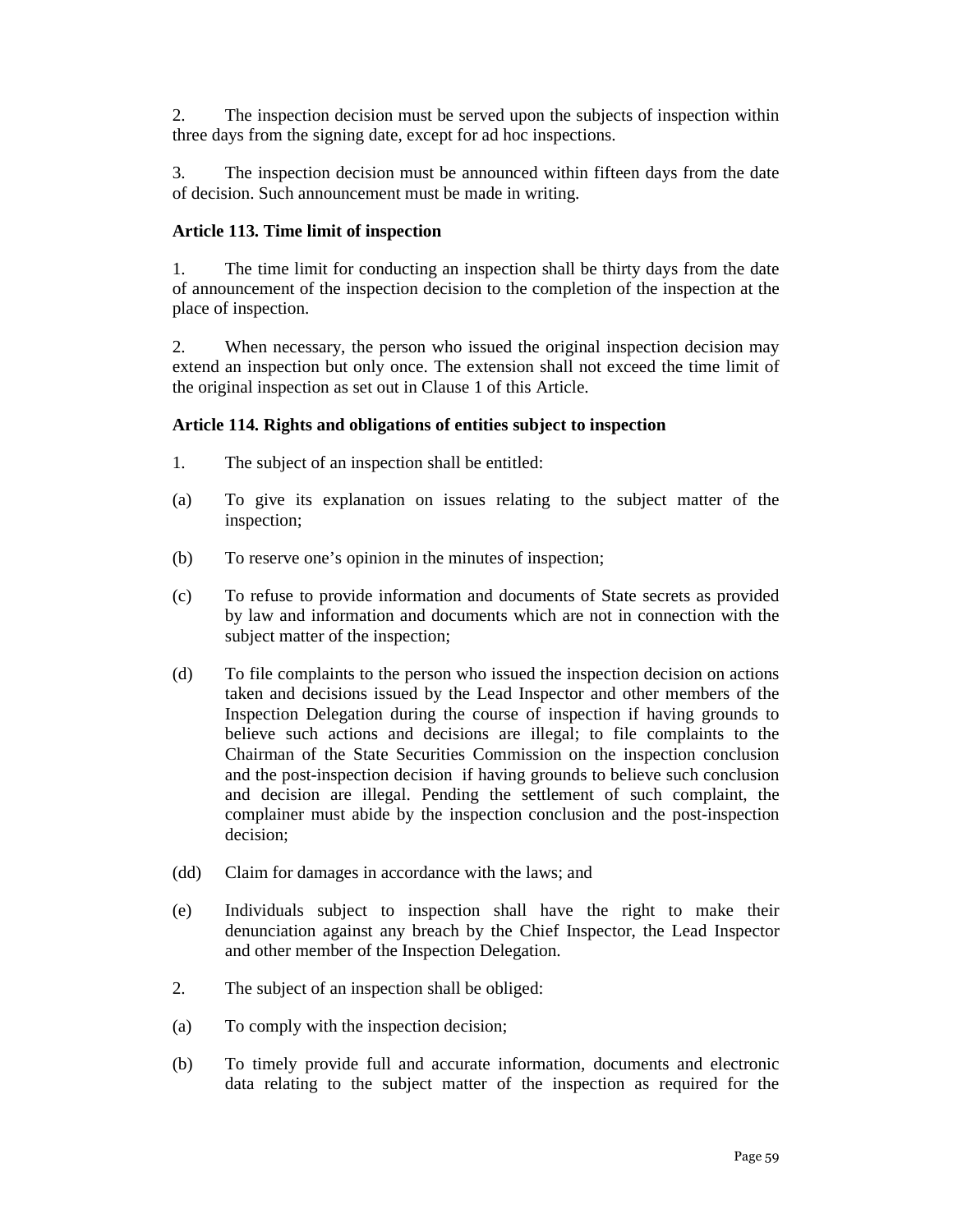inspection and be responsible for the accuracy, truthfulness and completeness of the information, documents and electronic data so provided;

- (c) To observe the inspection requirements, the inspection conclusion and the post-inspection decision of the inspectorate and the competent State agency; and
- (d) to sign in the minutes of inspection.

### **Article 115. Duties and powers of persons making inspection decisions**

1. The person who has made an inspection decision shall have the following rights and obligations:

- (a) To direct and supervise the Inspection Delegation to secure compliance with the contents and term of inspection stated in the inspection decision;
- (b) To request the person subject to the inspection to provide information, documents and electronic data, written reports and explanations on matters relating to the contents of inspection; to request organisations and individuals possessing information and documents relating to the contents of the inspection provide such information and documents;
- (c) To request assessment of issues relating to the contents of the inspection;
- (d) To request the competent person to seal off and temporarily seize the documents, materials, securities and electronic data relating to the breach of the law on securities and the securities market when it is deemed necessary to immediately prevent such breach or to verify the facts as evidence for the inspection conclusion;
- (dd) To request the competent person to block the currency and securities account and pledged/mortgaged assets relating to the breach of the law on securities and the securities market when it is deemed necessary to verify the facts as evidence for decisions dealing with such breach or to prevent any illegal disposition of those monies, securities and pledged/mortgaged assets relating to acts of breaching the law on securities and the securities market;
- (e) To suspend on a temporary basis or submit to the authorised person to suspend any acts if, in his or her opinion, such acts cause material damage to the State interests and legal rights and interests of organisations and individuals participating in the market;
- (g) To issue settlement decisions within his powers or to submit to the authorised person for settlement; to supervise and follow up the implementation of postinspection decisions;
- (h) To deal with complaints and denunciations with respect to responsibilities of the Chief Inspector, Lead Inspectors and members of Inspection Delegations.
- (i) To make conclusion on the contents of the inspection; and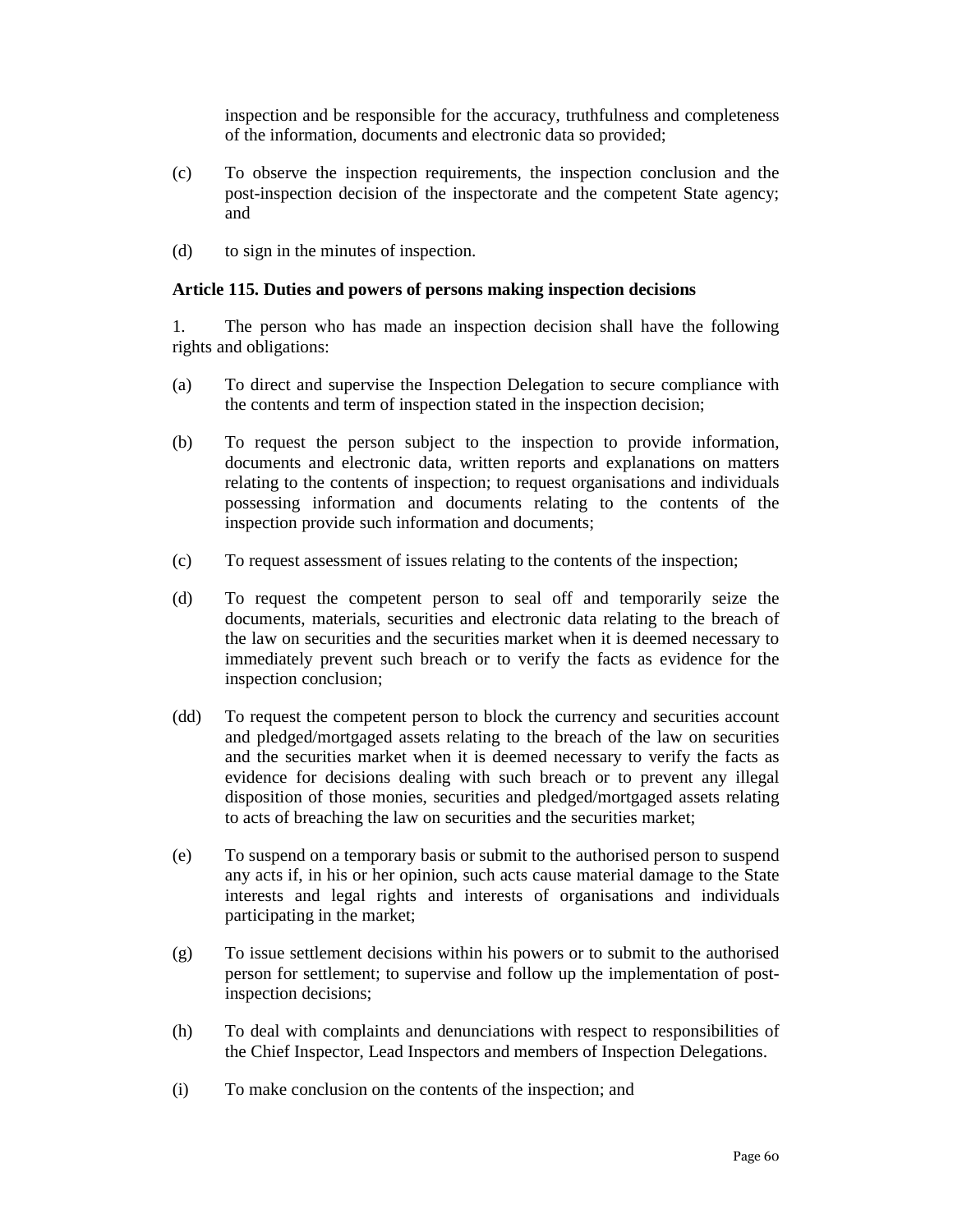(k) To transfer records of the breach of the laws to the investigation authority within five days from the date when the signs of a criminal are uncovered.

2. When performing his duties and exercising his powers as set out in Clause 1 of this Article the person who makes inspection decisions shall be responsible before law for any of his decisions.

### **Article 116. Duties and powers of the Lead Inspector and members of the Inspection Delegation**

- 1. The Lead Inspector shall have the following duties and powers:
- (a) To organise and direct members of the Inspection Delegation to comply with those requirements with respect to the contents and person subject to inspection and the term of inspection as stated in the inspection decision;
- (b) To request the person subject to inspection to provide information, documents and electronic data, written reports and explanations on the issues relating to the contents of the inspection;
- (c) Where there are grounds to believe that the failure to timely seal off and temporarily seize those materials, documents, securities and electronic data relating to breaches of the law on securities and the securities market may result in any disposition or destruction of such materials, documents, securities and electronic data, the Lead Inspector shall be entitled to determine to seal off and temporarily seize such materials, documents, securities and electronic data. Within twenty four hours after such decision is made, the Lead Inspector must report and obtain a written approval thereof from the Chief Securities Inspector or, if failing to obtain such approval, the Lead Inspector shall make a decision to annul the decision on sealing-off and temporary seizure and shall release the materials, documents, securities and electronic data so sealed off or temporarily seized;
- (d) To report to the person who has made the inspection decision on the inspection results and be responsible for the accuracy, truthfulness and objectiveness of such report;
- (dd) To prepare the minutes of inspection; and
- (e) When performing his duties and exercising his powers as set out in Clause 1 of this Article, to be responsible before the law for any of his decisions.

2. Members of the Inspection Delegation shall have the following duties and powers:

- (a) To perform such duties assigned by the Lead Inspector;
- (b) To request the subjects of the inspection to provide information and documents, written reports and explanation on issues relating to the contents of the inspection; to request those authorities, organisations and individuals in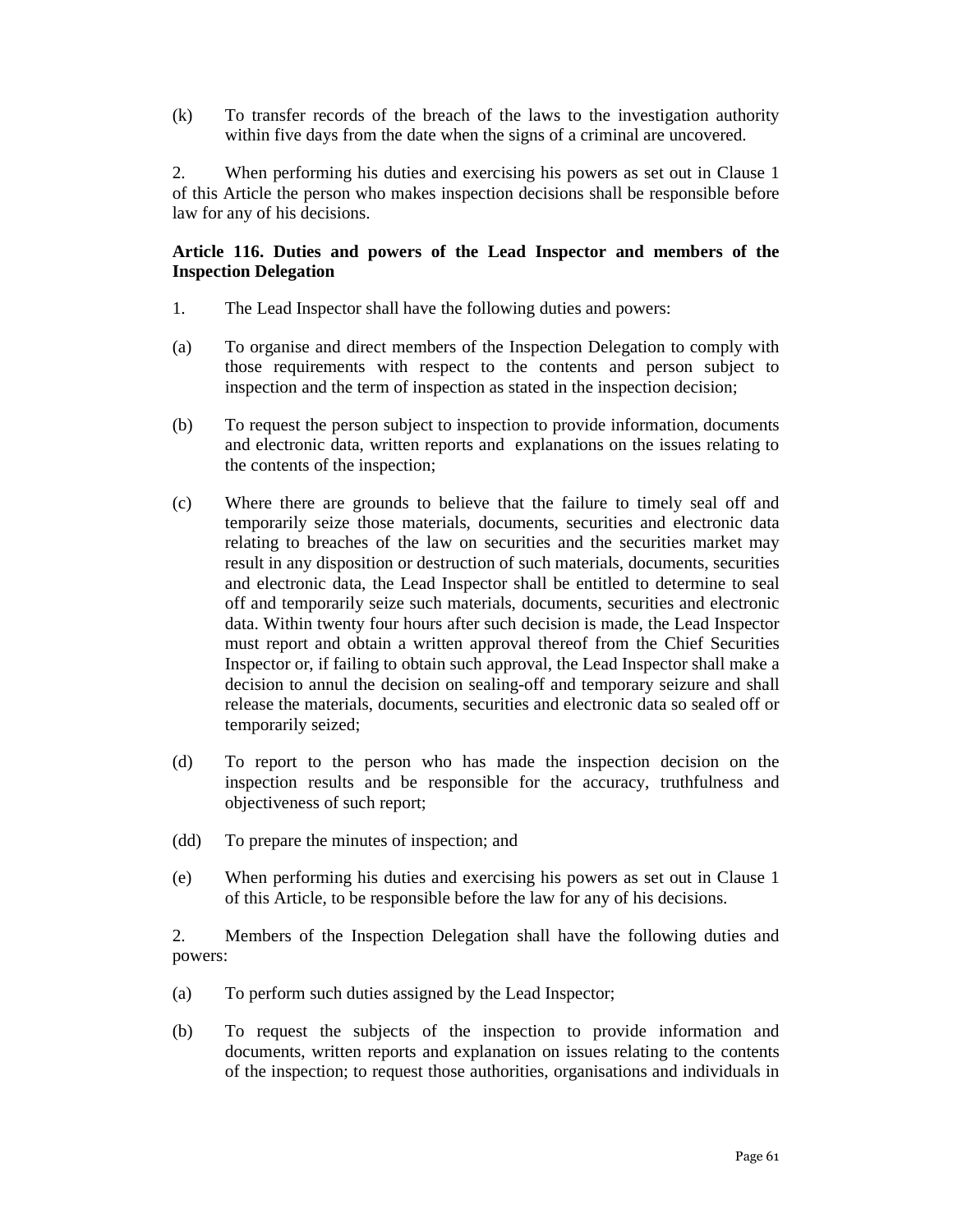possession of any information and documents relating to the contents of the inspection to provide such information and data;

- (c) To propose the settlement of issues relating to the contents of the inspection; and
- (d) To report on the performance of their duties to the Lead Inspector and be responsible before the law and the Lead Inspector for the accuracy, truthfulness and objectiveness of what so reported.

#### **Article 117. Inspection conclusions**

1. Within fifteen days from the date of receiving the report on inspection results, the person who has made the inspection decision shall provide the inspection conclusion in writing. The inspection conclusion shall have following contents:

- (a) Assessment on the compliance with the policies and laws and performance of duties by the subject of inspection with respect to the contents of the inspection;
- (b) Conclusion on the contents of the inspection;
- (c) Clear determination of the nature and level of the breach, causes thereof and liabilities of agencies, organisations, individuals committed such breach (if any); and
- (d) Measures for settlement applied within one's competence; and proposed measures for settlement.

2. During the course of inspection the person who has made the inspection decision shall be entitled to request the Lead Inspector and members of the Inspection Delegation make their reports and to request further clarifications from the subject of the inspection on any issues as necessary to make the inspection conclusion.

3. The inspection conclusion shall be sent to the Chairman of the State Securities Commission and the subject of the inspection; in case the inspection decision is made by the Chairman of the State Securities Commission, to the Minister of Finance.

4. Within fifteen days from the date of inspection conclusion by the Chief Inspector of the Securities Inspectorate, the Chairman of the State Securities Commission shall review the inspection conclusion, deal with the organisation or individual breaching the laws and regulations on securities and the securities market, apply measures within his powers or propose to the Minister of Finance to apply remedies and to further perfect the regimes, policies and laws.

### **SECTION 2**

#### **DEALING WITH BREACHES**

#### **Article 118. Principles of dealing with breaches**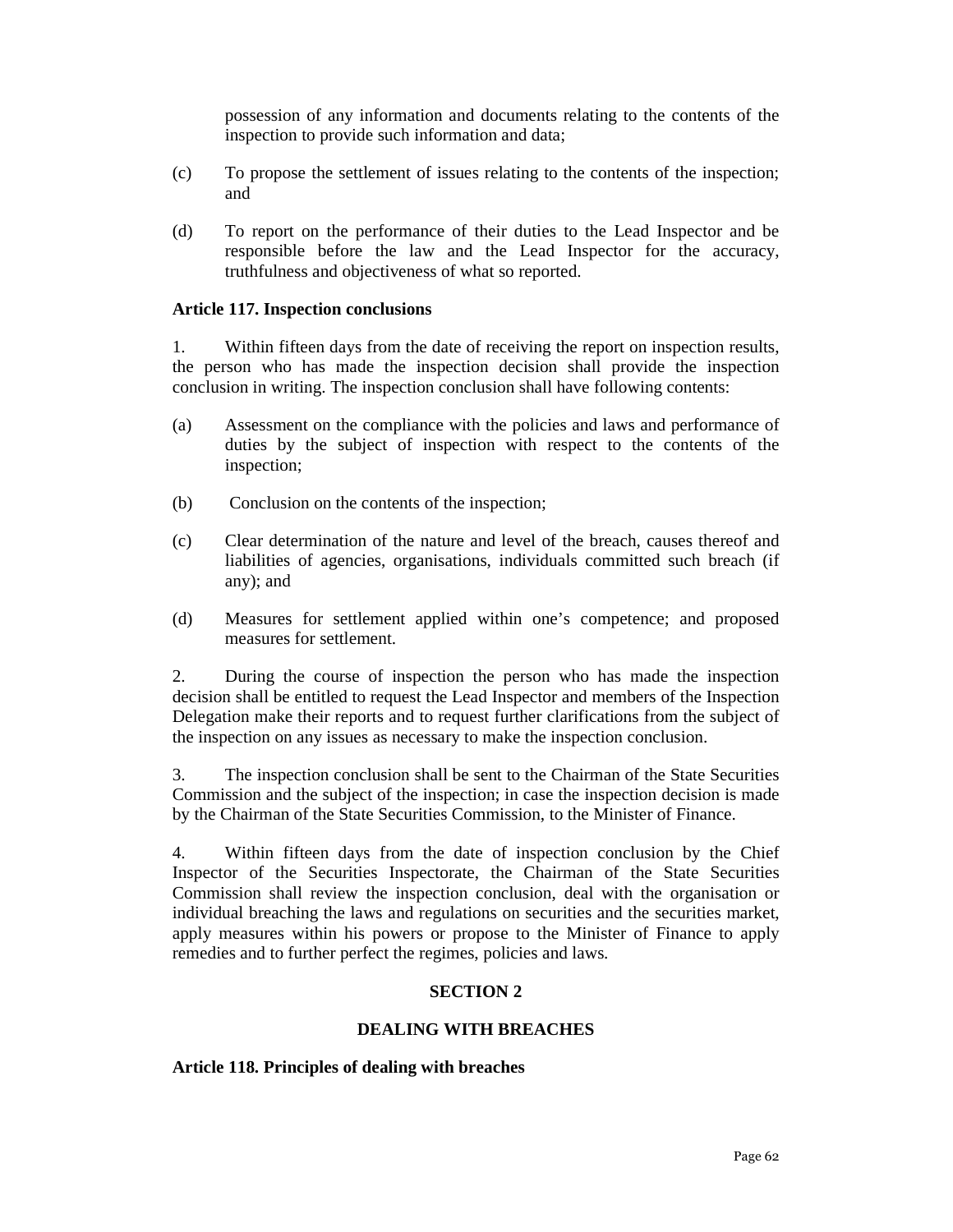1. Any organisations and individuals in breach of this Law and other provisions of the law relating to securities and the securities market shall be given disciplinary penalties, administrative sanctions or criminal prosecution, depending to the nature and seriousness of the breach; and shall also be liable to compensate for any damage caused by their breach in accordance with the laws.

2. Any person abusing his/her position and powers to hinder securities activities and the operation of securities market, causing difficulties to organisations and individuals participating in the securities market; failing to provide timely response to requirements of organisations and individuals as stipulated; or failing to perform other statutory public duties shall be given disciplinary penalties or put under criminal prosecution, depending on the nature and seriousness of the breach.

3. The application of administrative sanctions shall be subject to provisions of this Law and the law on dealing with administrative offences.

# **Article 119. Forms of administrative sanctions**

1. The organisation or individual who breaches the provisions of this Law shall be subject to either of the following principal penalties:

- (a) punitive warning; or
- (b) pecuniary penalty.

2. Depending on the nature and seriousness of the breach, the violating organisation or individual shall also be given one or more additional penalties, including: suspension of operation, revocation of licenses or certificates with respect to the field of securities and security market or the Securities Practitioner Certificate; confiscation of all incomes earned from such acts of breaching the laws and the securities used to commit such breach.

3. In addition to the penalties set out in these Clauses 1 and 2 of this Articles, the violating organisation or individual shall also be imposed with the following measures: compelled to resume compliance with the law, compelled to annul and correct falsified and untrue information, compelled to recall the securities issued and refund to investors their deposits or monies for purchasing securities.

# **Article 120. Authority to apply administrative sanctions**

1. The Chief Inspection of the Securities Inspectorate shall have the following authority:

(a) To give punitive warnings;

(b) To apply pecuniary penalties.

2. The Chairman of the State Securities Commission shall have to following authority:

(a) To give punitive warnings;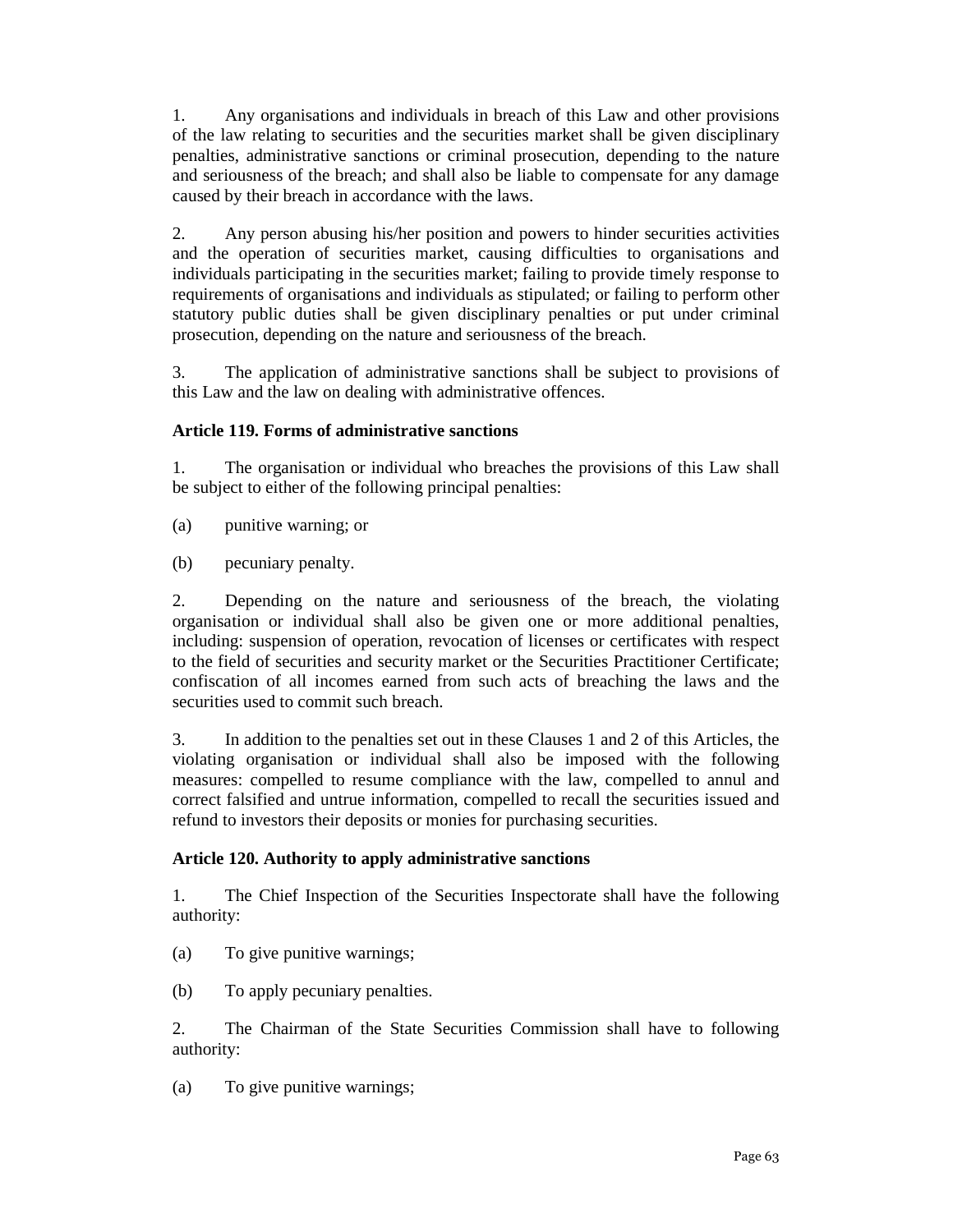- (b) To apply pecuniary penalties; and
- (c) To apply additional penalties and remedies provided in Clauses 2 and 3 Articles 119 of this Law.

3. The Government shall provide detailed regulations on authority and level of penalty applicable to each administrative breach with respect to securities activities and securities market as set out in Articles 121 to 130 inclusive of this Law.

### **Article 121. Dealing with breaches of public securities offering requirements**

1. Where any falsification is found in the dossier of registration for public offering of securities, the issuer, (General) Director, Chief Accountant and other related persons of the issuer, underwriter, issuance consulting organisation, approved auditing organisation, the signatory of auditor's report and the organisation or individual providing certification to such dossier shall be subject to punitive warning or pecuniary penalty or put under criminal prosecution in accordance with the law; in such case the issuer shall have its Certificate for Public Securities Offering revoked and must refund the monies so raised plus interest applicable to non-term deposits and pay a pecuniary penalty equivalent to 1% to 5% of the amount illegally raised.

2. The issuer, (General) Director, Deputy (General) Director(s), Chief Accountant and other related persons of the issuer, underwriter and issuance consulting organisation who commits either following breaches shall be subject to punitive warning, pecuniary penalty, suspension or cancellation of the public offering of securities or put under criminal prosecution in accordance with the law: wilfully announcing information which is falsified or smothering up facts; using information outside the prospectus for the purpose of market survey, distributing securities without compliance with the relevant registration for offering in terms of type of securities, time of issuance and minimum volume as required by the laws, making publication of information on issuance of securities in the mass media without compliance with the statutory requirements in terms of contents and time of publication. The underwriter, which underwrites an issuance of securities in a value exceeding the percentage permitted by the laws, shall be subject to punitive warning, pecuniary penalty or suspension of the underwriting operation.

3. The issuer undertaking a public offering of securities without having obtained the Certificate for Public Securities Offering shall be subject to suspension of such public offering, confiscation of illegal incomes earned and a pecuniary penalty of one to five folds of such incomes.

# **Article 122. Dealing with breaches of requirements applicable to public companies**

1. Any company as set out in paragraph (c) Clause 1 Article 25 of this Law which fails to file the public company dossier with the State Securities Commission within 90 days from the day it becomes a public company shall be subject to punitive warning or pecuniary penalty and be ordered to resume the compliance with the provisions of the law on corporate governance.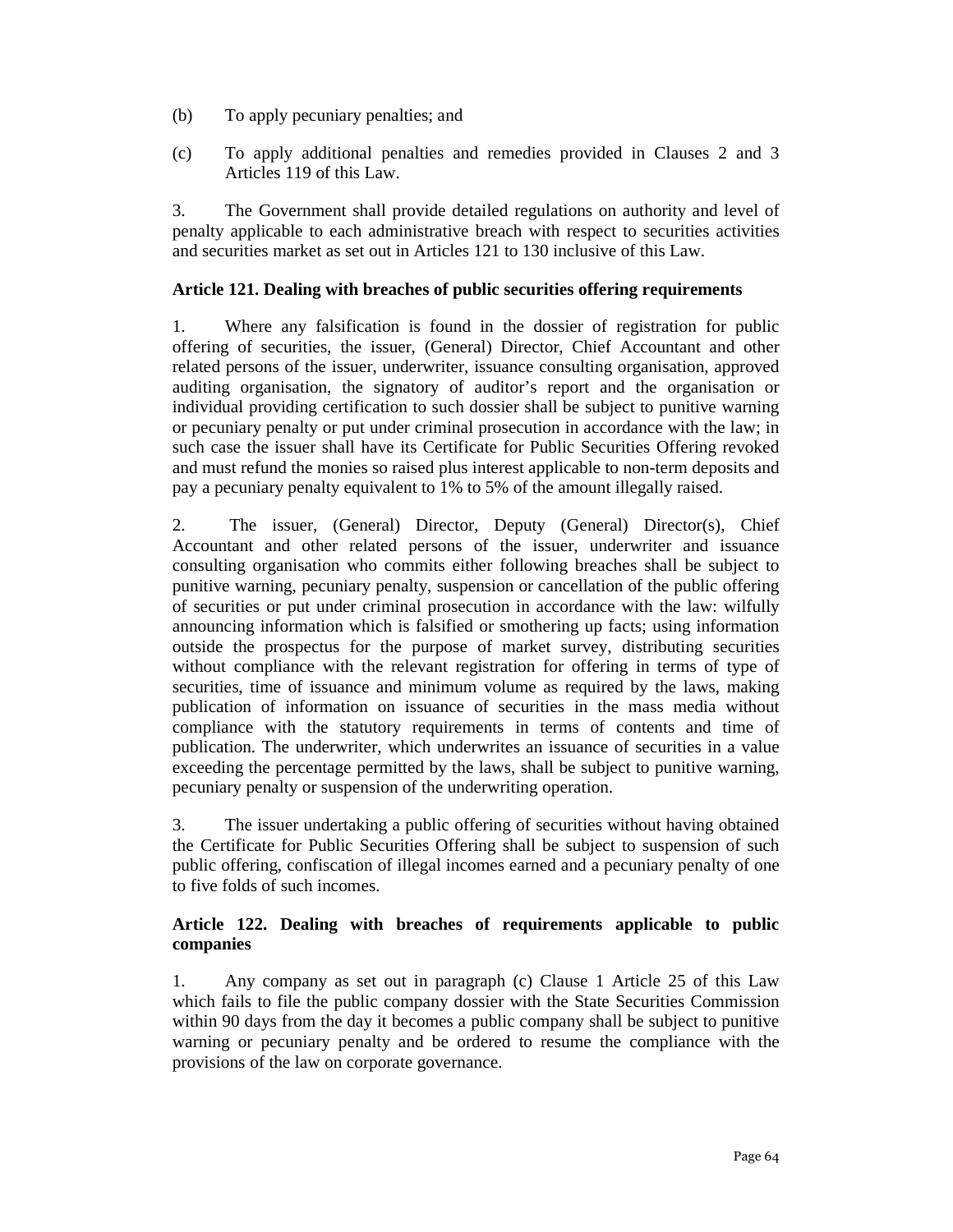2. Any public company, which fails to comply with corporate governance requirements, shall be subject to punitive warning and be ordered to resume the compliance with the provisions of the law on corporate governance.

# **Article 123. Dealing with breaches of provisions on securities listing**

1. In case of provision of falsified information in a dossier of application for listing of securities causing a material misleading, the listed organisation, (General) Director, Deputy (General) Director(s), Chief Accountant and other related persons of thereof, the listing consulting organisation, the approved auditing organisation, the signatory of the auditor's report and organisation or individual certifying such dossier shall be subject to punitive warning, pecuniary penalty, cancellation of listing or criminal prosecution in accordance with the laws.

2. The listed organisation, which fails to meet the requirements of time, contents and means of publication of information on the listing, shall be subject to punitive warning or pecuniary penalty and be compelled to resume the compliance with the statutory requirements with respect to the listing of securities.

# **Article 124. Dealing with breaches of provisions on organisation of securities trading markets**

1. Any organisation or individual who organises securities trading markets without compliance with this Law shall be subject to suspension of operation, confiscation of illegal incomes and an pecuniary penalty of one to five folds of such illegal incomes or criminal prosecution in accordance with the laws; in the absence of such illegal incomes, pecuniary penalty shall apply.

2. Any Securities Exchange or Securities Trading Centre or any member of Board of Management or the Board of Controller, Directors and Deputy Directors and staff thereof in breach of the provisions on listing, membership, trading, supervision and publication of information shall be subject to punitive warning, pecuniary penalty or criminal prosecution in accordance with the law.

# **Article 125. Dealing with breaches of provisions on securities trading activities and the Securities Practitioner Certificate**

1. Securities companies, fund management companies, securities investment companies, branches of foreign securities companies and foreign fund management companies in Vietnam shall be subject to punitive warning, pecuniary penalty, confiscation of illegal incomes, suspension of operation, revocation of the Establishment and Operation License or the Certificate of Registration for Operation of Representative Office if committing either of the following breaches: undertaking securities dealing operation without having obtained the operation licence or lending, renting, transferring the operation license, undertaking securities trading activities beyond the scope of activities as set out in the operation license or under expired operation license, erasing and modifying contents of the operation license, undertaking the changes with respect to securities and the securities market without having obtained the authorisation from the State Securities Commission.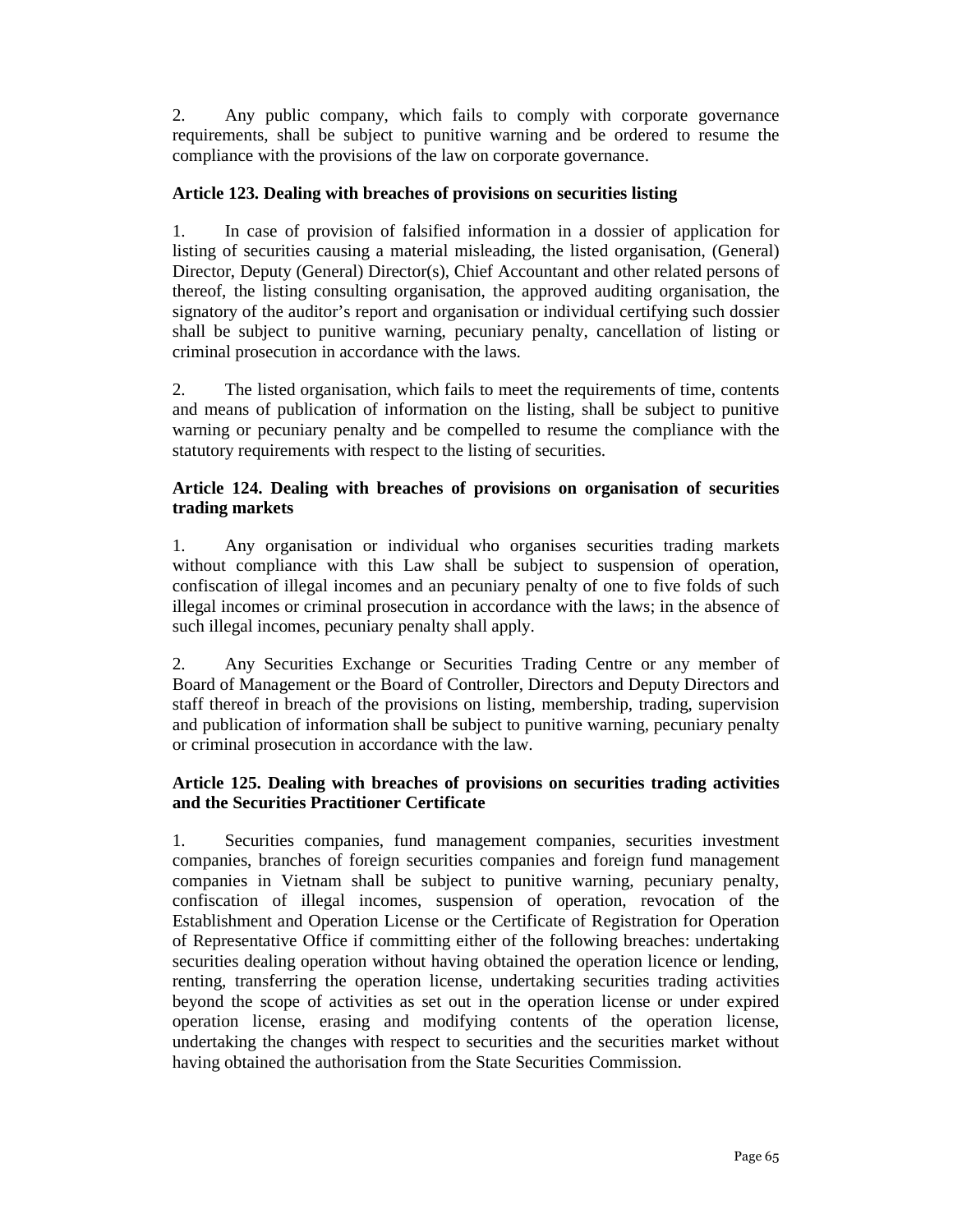2. Securities companies shall be subject to punitive warning, pecuniary penalty, suspension of operation or revocation of the Establishment and Operation License if committing either of the following breaches: failure to comply with provisions of this Law on management of clients' assets, monies and securities; failure to maintain the adequacy of utilisable capital as required by the laws; making investment or capital contribution beyond the statutory limits; acting against the investors' orders and failure to treat the clients' information confidential.

3. Securities companies and securities practitioners thereof shall be subject to punitive warning, pecuniary penalty, confiscation of illegal incomes or criminal prosecution in accordance with the laws if abusing of their position and functions to lend monies or securities in the clients' accounts or mortgaging or using monies or securities in the clients' accounts without the authorisation of the clients.

4. Fund management companies and securities practitioners thereof shall be subject to punitive warning or pecuniary penalty and be compelled to resume the compliance with the law on fund management if committing any of the following breaches during the process of fund management: failure to perform the management separately on a fund-specific basis; failure to comply with the Charter of the securities investment fund and failure to protect legal rights and interests of investors; failure to perform the internal control as required by the laws; use of the capital and assets of one securities investment fund to invest in or buy assets of another investment fund; and breaching of the provisions on making capital contribution or shareholding, lending or borrowing applicable to fund management companies and vice versa.

5. Securities practitioners shall be subject to pecuniary penalty or revocation of the Securities Practitioner Certificate in any of the following cases: securities practitioners who concurrently work or make capital contribution to two or more securities companies; securities practitioners of a fund management company who act concurrently as the (General) Director or who hold more than five per cent of voting shares of a public offering organisation; securities practitioners who lend or rent their Securities Practitioner Certificates; securities practitioners who erase or modify their Securities Practitioner Certificates.

# **Article 126. Dealing with breaches of securities trading provisions**

1. Persons who know or possess of internal information, if buying or selling securities, disclosing such information or suggesting other person(s) to buy or sell securities, shall be subject to pecuniary penalty, confiscation of illegal incomes or criminal prosecution in accordance with the laws.

2. Organisations and individuals prohibited by the laws from engaging in share transactions who directly or indirectly hold, buy or sell shares by changing their names or under the name of others, shall be subject to confiscation of the shares used in such breaches, confiscation o illegal incomes and pecuniary penalty. State official committing such breaches shall be subject to disciplinary penalties applicable in accordance with the law.

3. Organisations and individuals violating regulations on prohibited acts to manipulate prices of securities, create forged securities prices or forged transactions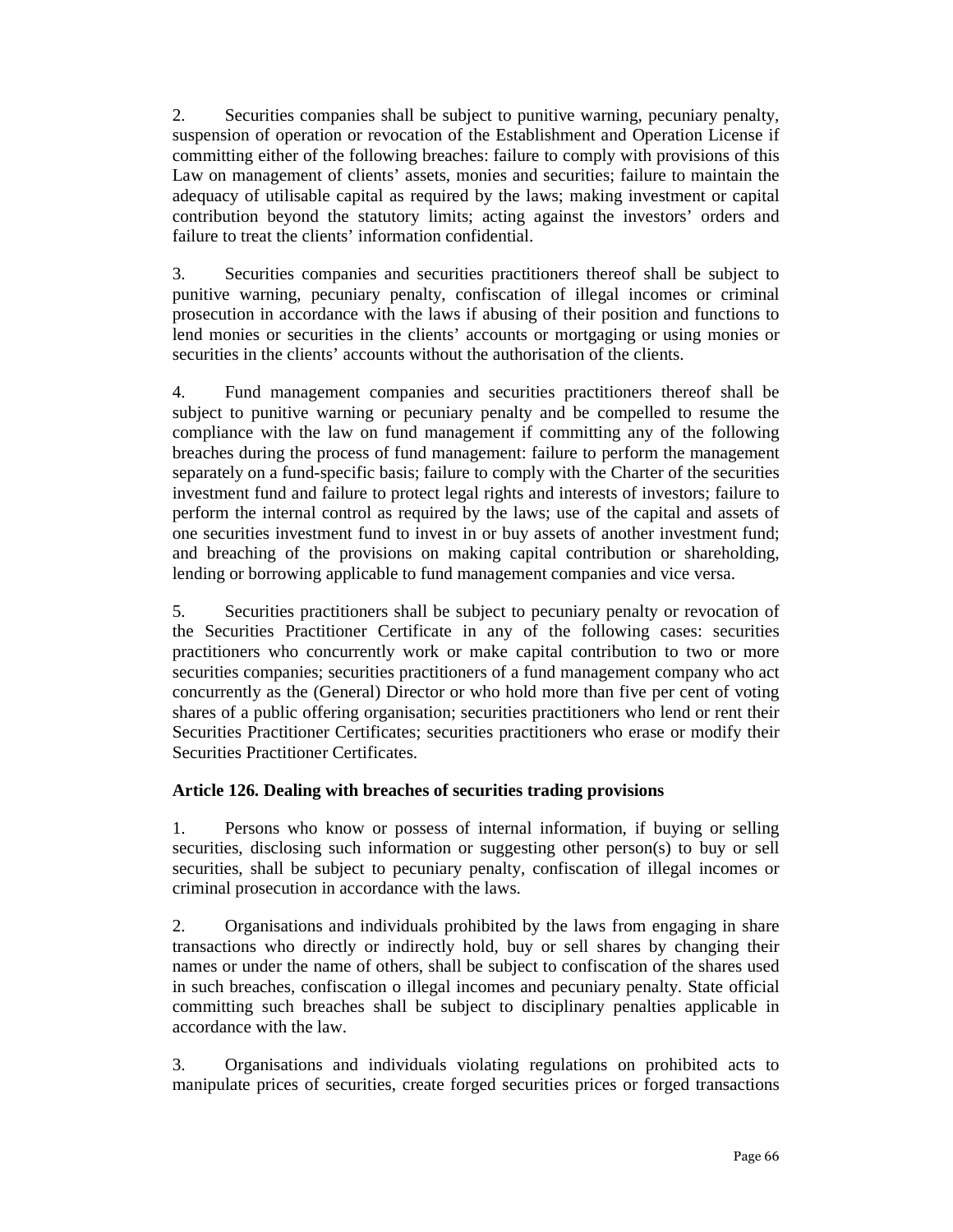shall be subject to pecuniary penalty, confiscation of illegal incomes or criminal prosecution in accordance with the laws.

4. Operational staff of Stock Exchanges, Securities Trading Centres or securities companies who wilfully provides forged documents or forges, falsifies or destroys documents to defraud, or entices clients to buy or sell securities, shall be subject to pecuniary penalty, revocation of the Securities Practitioner Certificate or criminal prosecution in accordance with the law.

5. Organisations and individuals creating and diffusing false information that seriously affects the securities market and causes the manipulation of securities trading markets shall be subject to pecuniary penalty or criminal prosecution in accordance with the laws.

6. Organisations and individuals shall be subject to pecuniary penalty and be compelled to resume the compliance with the laws and regulations on public bidding of securities if committing either of the following breaches: making public bids without filing the registration for public bidding with the State Securities Commission; failure to make public bids as required by the laws or make changes or variation as compared with the registration for public bidding without reporting the same as required by the laws; failure to apply the public bid conditions to all shareholders of the public company; rejecting to buy shares from any shareholders upon announced conditions; or failure to comply with the time limit for a public bidding.

# **Article 127. Dealing with breaches of provisions on registration, depository, clearing and settlement of securities and supervising banks**

1. Organisations undertaking the registration, depository, clearing and settlement of securities and their staff shall be subject to punitive warning, pecuniary penalty or criminal prosecution in accordance with the laws if committing either of the following breaches: failure to meet the requirement of time limit for authentication of data; delivery of securities; modifying or forging payment documents; failure to comply with the regime of securities protection; [failure to comply with] the regime for registration, depository, clearing and settlement of securities or [failure to comply with] the regime of confidentiality protection of depository accounts of the clients, and failure to provide the list of securities holders to issuers in a full and timely manner.

2. Supervising banks and their staff failing to comply with the Charter of the securities investment fund in keeping the assets of securities investment funds, failing to separate the assets of securities investment funds from other assets or failing to separate the assets of a securities investment fund from those of other securities investment funds shall be subject to pecuniary penalty or suspension or revocation of the Certificate of Registration for Depository Operation.

# **Article 128. Dealing with breaches of provisions on publication of information**

Issuers, public companies, listed organisations, securities companies, fund management companies and securities investment companies shall be subject to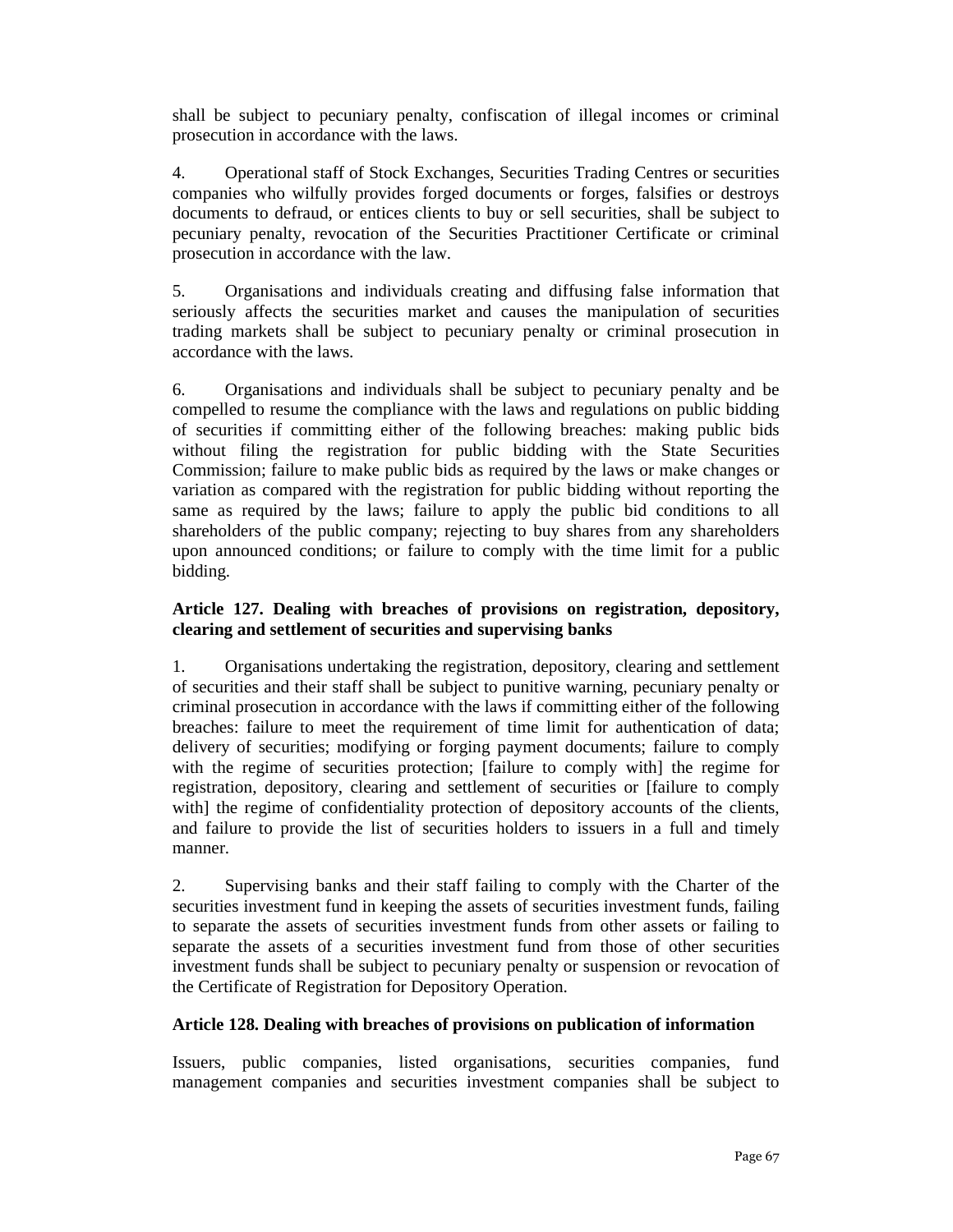punitive warning, pecuniary penalty and be compelled to resume the compliance with the law on publication of information if committing any of the following breaches: failure to publish information in a full and timely manner and on such means as required by the laws, publication of untrue information or failure to protect confidential data and documents and failure to publication of information in accordance with this Law.

#### **Article 129. Dealing with breaches of provisions on reporting**

Stock Exchanges, Securities Trading Centres, Securities Depository Centres, public companies, securities firms, fund management companies, securities investment companies and supervising banks shall be subject to punitive warning or pecuniary penalty and be ordered to resume the compliance with the law on reporting if committing either of the following cases: failure to make reports in a full manner as required by the laws, failure to make reports in a timely manner as required by the laws; failure to make reports in forms provided by the laws; ceasing their operations without having given relevant report to or, if relevant report have been given to, without having obtained the approval from the State Securities Commission; failure to report or reporting but not in a timely manner upon occurrence of abnormal events that may cause serious impacts on the financial capacity, trading operation and securities services.

### **Article 130. Dealing with the acts of hindering the inspection**

Issuers, listed organisations, securities companies, fund management companies, securities investment companies, supervising banks, Stock Exchanges, Securities Trading Centres, Securities Depository Centres, depository members and other organisations and individuals relating to securities activities and the securities market, which and who attempt to delay, avoid or act against the Inspection Delegation, fail to provide in a full and timely manner the information, documents and electronic data requested by the Inspection Delegation or its members, hinder the inspection activities or violently threaten the members of the Inspection Delegation during the performance of their inspection duties, shall be subject to punitive warning or pecuniary penalty or criminal prosecution in accordance with the laws

# **CHAPTER X**

### **SETTLEMENT OF DISPUTES, COMPLAINTS, DENUNCIATIONS AND COMPENSATION**

### **Article 131. Settlement of disputes**

1. Disputes arising out from the operations of securities and the securities market in Vietnam shall be solved by negotiation and reconciliation or by reference to the arbitration or the court for settlement in accordance with the laws.

2. The authority and procedures of settlement of disputes arising out from the operations of securities and the securities market by arbitration or before the court shall be in accordance with relevant laws and regulations.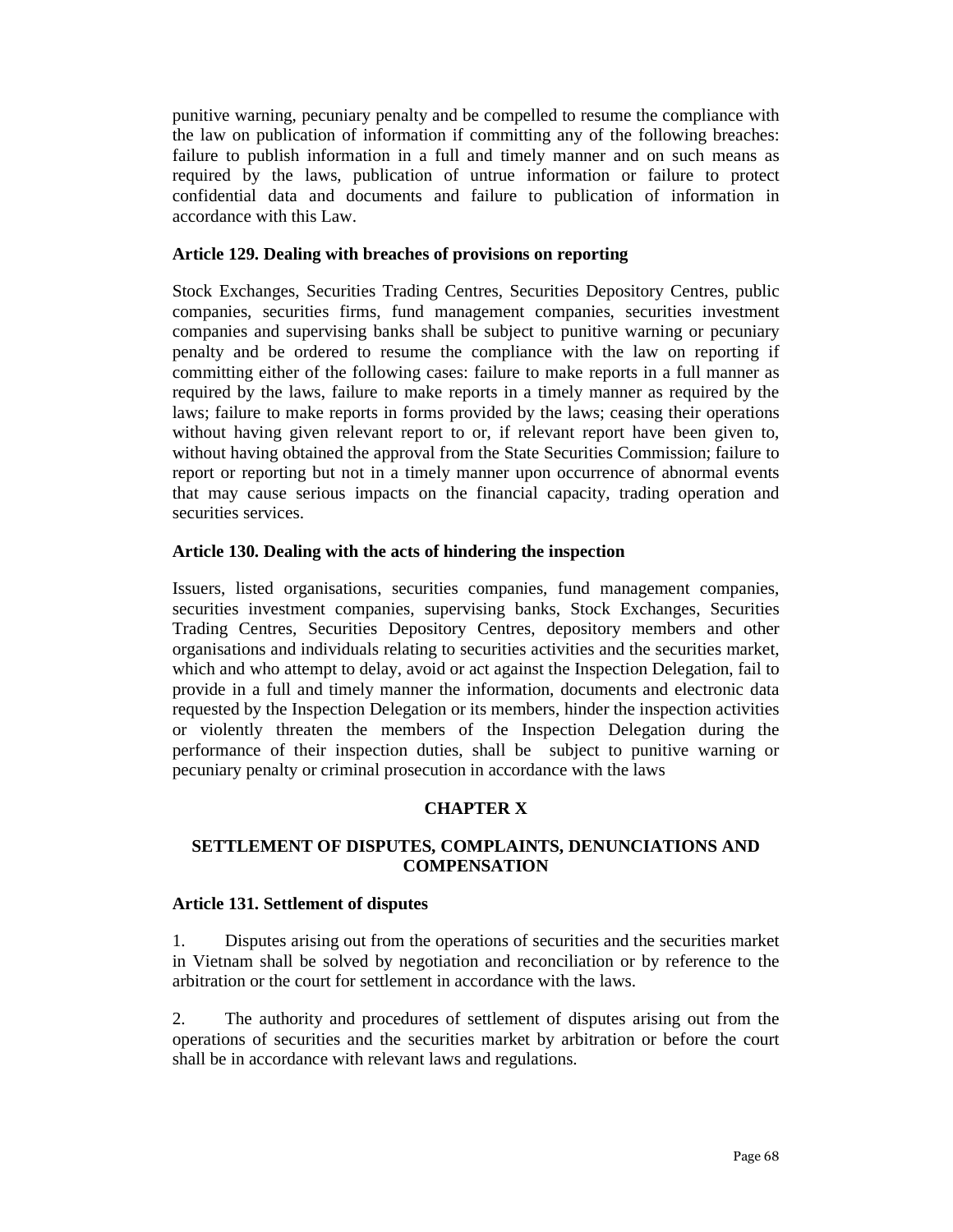# **Article 132. Compensation for damage**

1. Organisations and individuals suffering from losses or damage caused by any acts in breach of this Law and other relevant law shall be entitled to initiate legal proceedings, by themselves or jointly with other affected parties, to claim against organisations and individuals causing such damage for compensations.

2. The evaluation of losses or damage and the procedures of making compensation thereof shall be in accordance with relevant laws and regulations.

### **Article 133. Complaints, denunciations and initiation of legal proceedings**

1. Individuals shall have the right to make complaints or denunciations and initiate legal proceedings and organisations shall have the right to make complaints and initiate legal proceedings in accordance with the laws. The making of complaints or denunciations and initiation of legal proceedings with respect to securities and the securities market and the settlement thereof shall be in accordance with the provisions of this Law and other relevant laws and regulations.

2. Individuals and organisations having filed such complaints or denunciations or initiated such legal proceedings shall, pending the settlement thereof, be obliged to observe the administrative decision of the State Securities Commission; the decision of the competent State authority dealing with the complaint or denunciation or the effective court decision or judgement shall be implemented by the parties instead after being made.

3. The State Securities Commission shall be responsible to accept and deal with those complaints or denunciations made by organisations and individuals that fall into its authority or timely forward those falling outside its authority to other relevant agencies for settlement and notify of the same to the persons who have filed such complaints or denunciations.

4. The time limit for dealing with a denunciation shall be sixty days from the acceptance of the letter of denunciation and may be extended in complicated cases to not more than ninety days from the acceptance of the letter of denunciation.

5. The time limit for settlement shall be thirty days with respect to first time complaints, or forty-five days with respect to the second time complaints, from the acceptance of the letter of complaint. Such time limit may be extended in complicated cases provided that it will not exceed sixty days from the acceptance of the letter of complaint.

6. Within thirty days from the expiry of the time limit for dealing with a first time complaint as set out in Clause 5 of this Article, if such complaint is not solved, or within thirty days from the date of receipt of the decision dealing with the first time complaint by the Chairman of the State Securities Commission, if the complaining person disagrees with such decision of settlement, the complainant shall be entitled to make further complaint to the Minister of Finance or initiate administrative legal proceedings at the court in accordance with the law.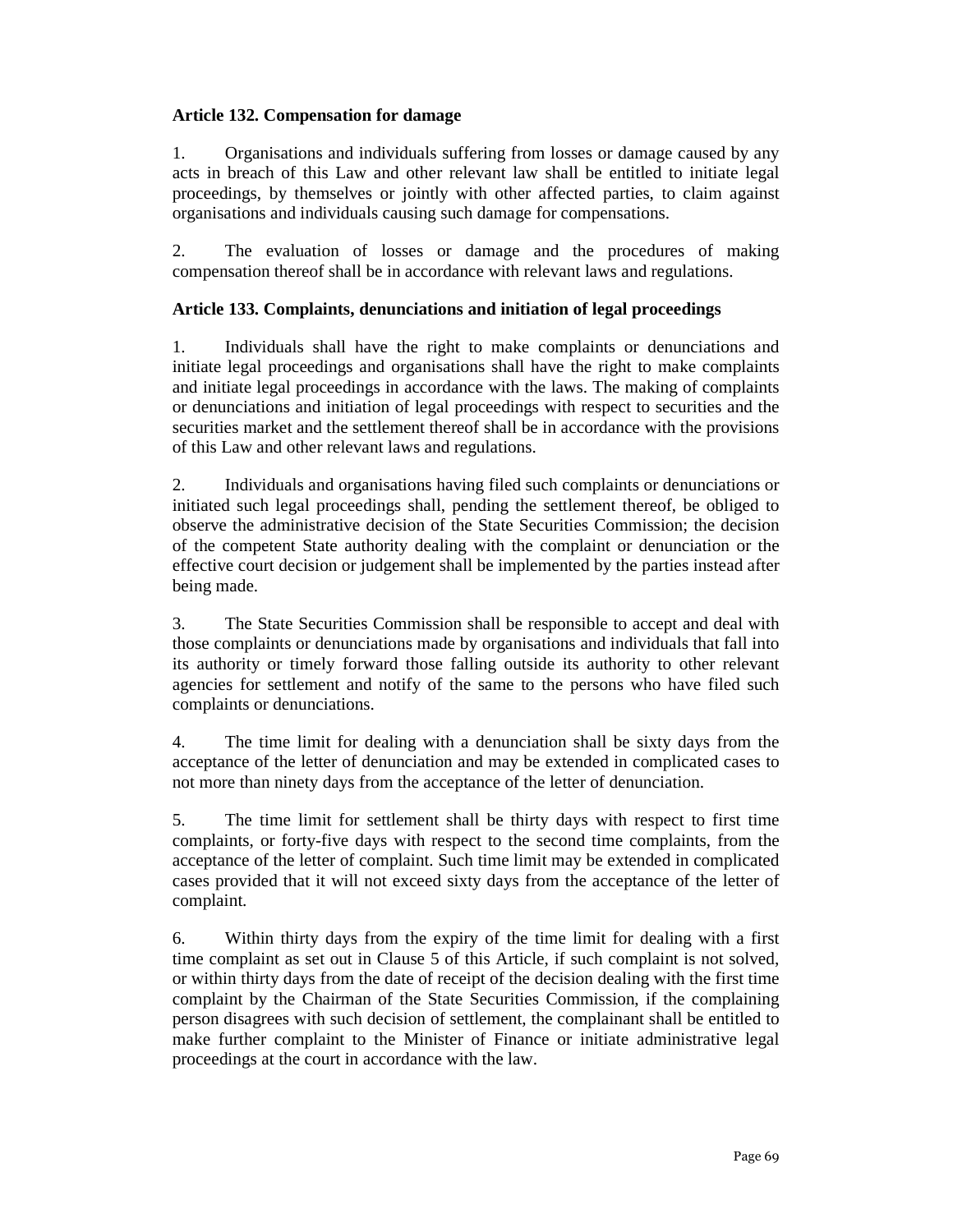7. Within thirty days from the expiry of the time limit for dealing with a second time complaints as set out in Clause 5 of this Article if such complaint is not solved or from the date of receipt of the decision dealing with the complaint from the Minister of Finance, if the complainer disagrees with such decision, such person shall be entitled to initiate administrative legal proceedings at the court in accordance with the laws.

### **CHAPTER XI**

#### **IMPLEMENTING PROVISIONS**

### **Article 134. Application of the Securities Law in respect of organisations carrying out business in the field of securities and the securities market prior to the effective date of this Law**

1. Organisations having registered for public offering of securities, listing or transactions; and securities investment funds having registered for establishment and operation which meet the requirements set out in this Law are not required to proceed with the formalities of re-registration.

2. Securities companies and fund management companies established and operating under the securities operation and securities service license that meet the conditions set out in this Law are not required to proceed with the formalities of reapplication for the Establishment and Operation License.

3. Representative offices of foreign securities companies and foreign fund management companies, which has been operating under the License for Establishment of a Representative Office that was not issued by the State Securities Commission prior to the effective date of this Law, are required to proceed with the formalities of re-registration with the State Securities Commission.

4. Securities company currently providing investment portfolio management services are required to proceed with the procedures for a new Establishment and Operation License within one year from the effective date of this Law.

5. Securities Trading Centres established pursuant to Decision 127/1998/QD-TTg dated 11 July 1998 of the Prime Minister are required to proceed with the formalities of transformation into Stock Exchanges and Securities Trading Centres under this Law within eighteen months from the effective date of this Law.

6. Securities Depository Centres established pursuant to Decision 189/2005/QD-TTg dated 20 July 2005 of the Prime Minister are required to proceed with the formalities of transformation into Securities Depository Centres under this Law within eighteen months from the effective date of this Law.

### **Article 151. Effectiveness**

This law shall take effect from 1 January 2007.

### **Article 152. Guidelines on implementation**